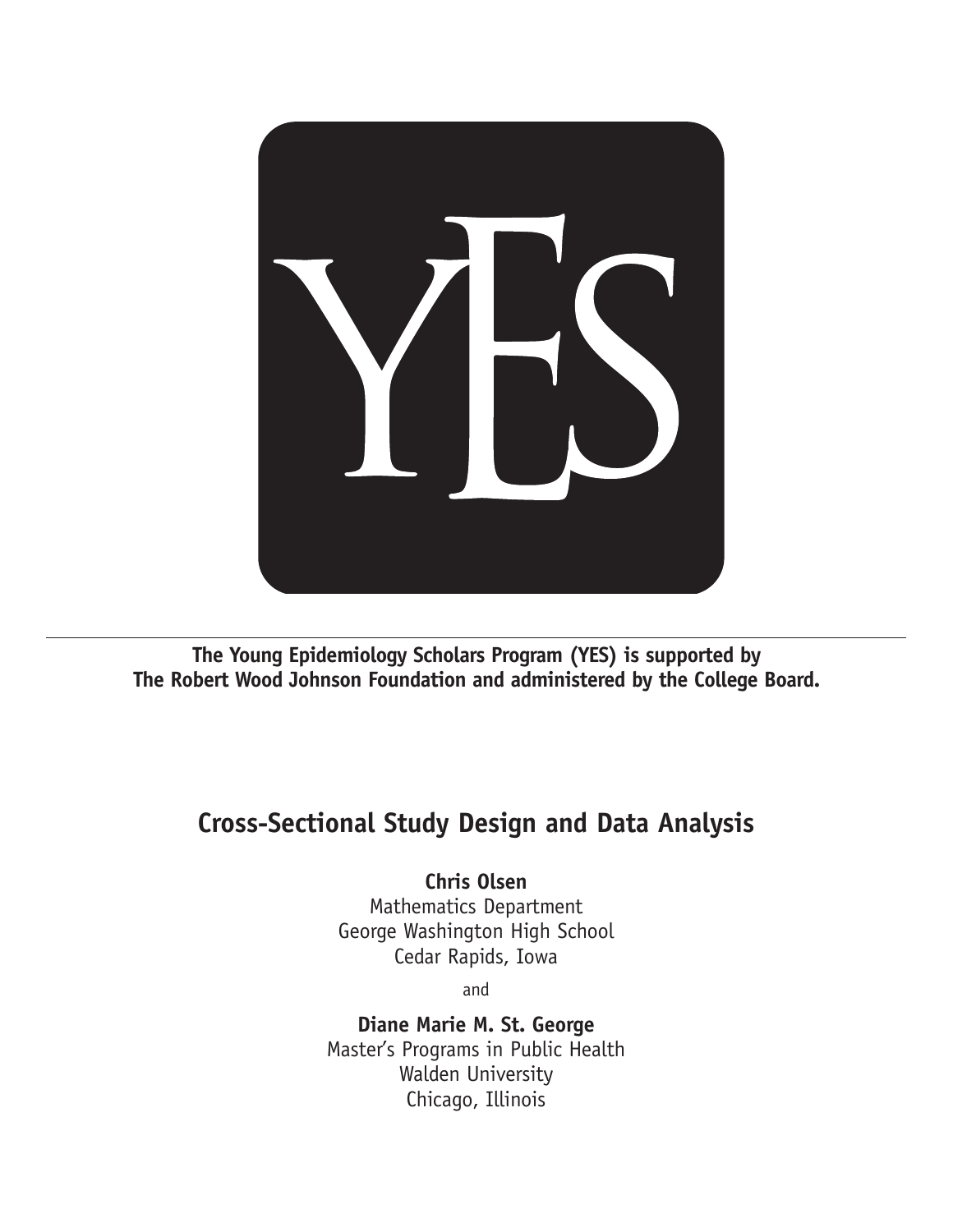# **Contents**

|                                                                | $\overline{3}$ |
|----------------------------------------------------------------|----------------|
| Section I: Introduction to the Cross-Sectional Study           | $\overline{7}$ |
| Section II: Overview of Questionnaire Design                   | 9              |
| Section III: Question Construction                             | 10             |
|                                                                | 16             |
|                                                                | 18             |
| Section VI: Secondary Analysis of Data                         | 19             |
| Section VII: Using Epi Info to Analyze YRBS Data               | 22             |
|                                                                | 27             |
|                                                                | 35             |
| Appendix 1: YRBS 2001 Data Documentation/Codebook              | 43             |
| Appendix 2: Interpreting Chi-Square—A Quick Guide for Teachers | 50             |

Copyright © 2004 by College Entrance Examination Board. All rights reserved. College Board and the acorn logo are registered trademarks of the College Entrance Examination Board. Microsoft Word, Microsoft Excel and Windows are registered trademarks of Microsoft Corporation. Other products and services may be trademarks of their respective owners. Visit College Board on the Web: www.collegeboard.com.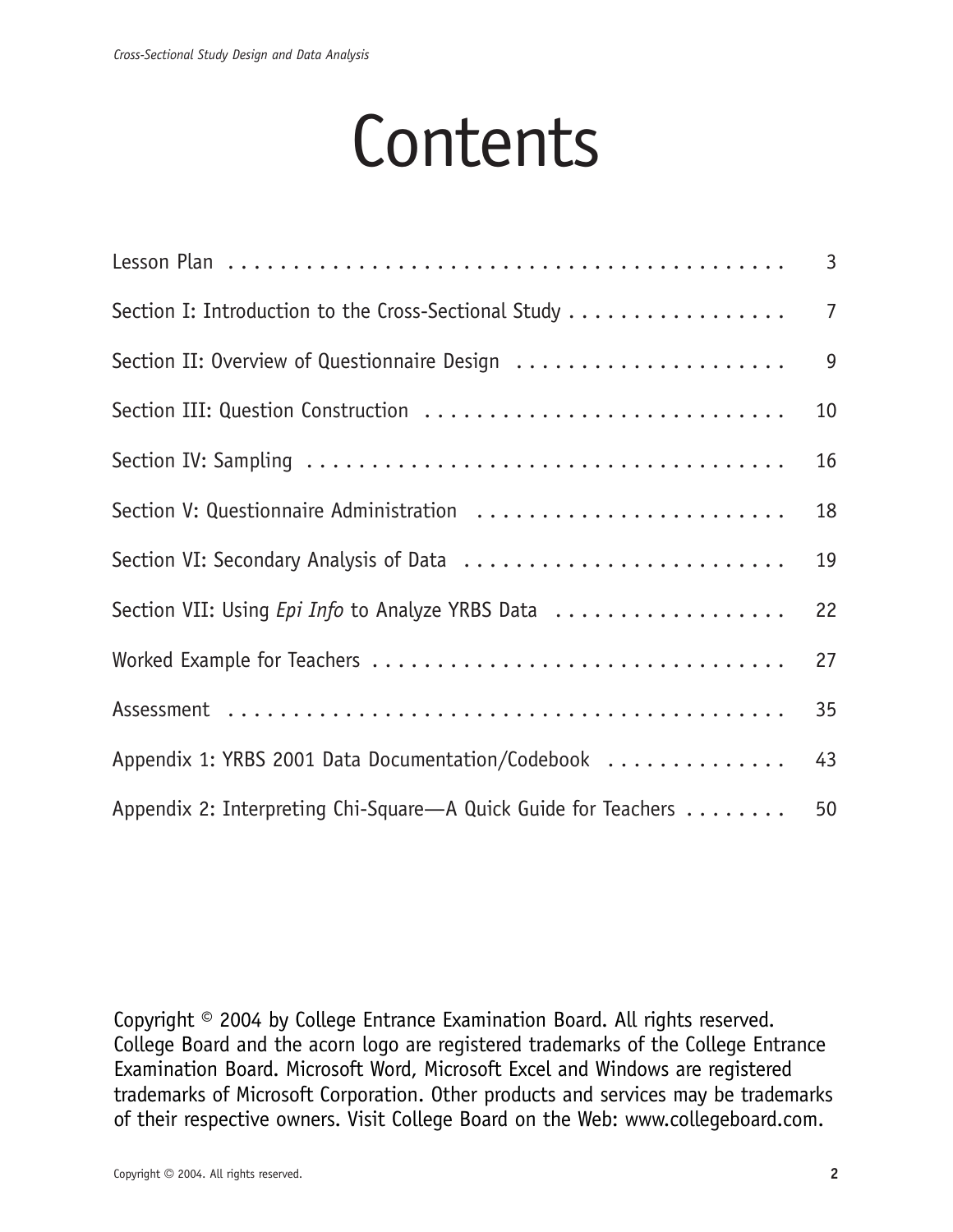## Lesson Plan

**TITLE:** Cross-Sectional Study Design and Data Analysis

**SUBJECT AREA:** Statistics, mathematics, biology

**OBJECTIVES:** At the end of this module, students will be able to:

- Explain the cross-sectional study design
- Understand the process of questionnaire construction
- Identify several sampling strategies
- Analyze and interpret data using *Epi Info* statistical software

**TIME FRAME:** Two class periods and out-of-class group time

**PREREQUISITE KNOWLEDGE:** Advanced biology; second-year algebra level of mathematical maturity.

### **MATERIALS NEEDED:**

- *Epi Info* software (freeware downloadable from the Internet).
- High-speed Internet connection is useful.
- Youth Risk Behavior Survey (YRBS) sample datasets (student and teacher versions accompanying this module).
- Abbreviated YRBS Codebook (included as an appendix to the module).

Please note that teachers are **not** required or expected to download the entire YRBS dataset or the YRBS Codebook. Those files have already been downloaded and formatted for use with the module, and we would recommend that teachers make use of them. However, if teachers should choose to download the YRBS dataset from the Web site, please be advised that the dataset will not be in *Epi Info* format and will require manipulation in order to be used with the *Epi Info* software.

**PROCEDURE:** Teachers should ask the students to read Sections I–V at home, and then in class the teacher should review the major concepts contained therein. The teacher should cover Section VI during the class period, using the worked example as a guide as needed. The groups should then assemble and begin to work together in class on the group project. This allows them to have teacher input while designing their research questions and beginning to learn the software. They should then complete the group projects as homework.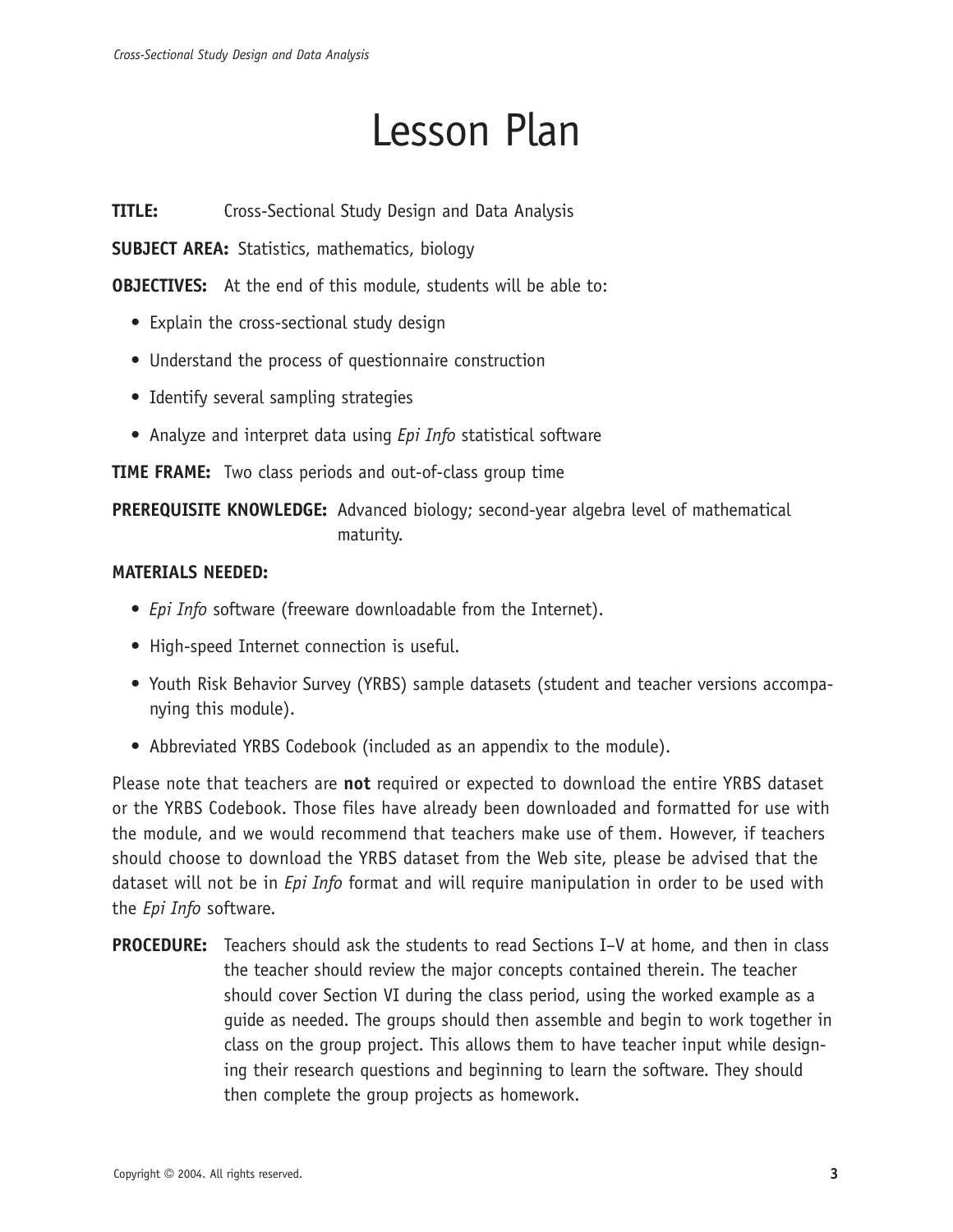**ASSESSMENT:** At end of module. There are four options provided, one of which includes suggested answers.

## **LINK TO STANDARDS:**

This module addresses the following mathematics standards:

| <b>The Standard</b>                                                                                                            | The Grades 9-12 Expectations                                                                                                                                                                                                                                                                                                                                                                                                                                                                                                                                                                                                                                                                      |
|--------------------------------------------------------------------------------------------------------------------------------|---------------------------------------------------------------------------------------------------------------------------------------------------------------------------------------------------------------------------------------------------------------------------------------------------------------------------------------------------------------------------------------------------------------------------------------------------------------------------------------------------------------------------------------------------------------------------------------------------------------------------------------------------------------------------------------------------|
| Data Analysis and Probability                                                                                                  |                                                                                                                                                                                                                                                                                                                                                                                                                                                                                                                                                                                                                                                                                                   |
| Instructional programs from<br>prekindergarten through grade<br>12 should enable all students to:                              |                                                                                                                                                                                                                                                                                                                                                                                                                                                                                                                                                                                                                                                                                                   |
| • Formulate questions that can be<br>addressed with data and collect,<br>organize and display relevant<br>data to answer them. | • Understand the differences among various kinds of<br>studies and which types of inferences can legitimately<br>be drawn from each; know the characteristics of well-<br>designed studies, including the role of randomization<br>in surveys and experiments; understand the meaning of<br>measurement data and categorical data, of univariate<br>and bivariate data, and of the term variable; under-<br>stand histograms, parallel box plots, and scatter plots<br>and use them to display data; compute basic statistics<br>and understand the distinction between a statistic and<br>a parameter.                                                                                           |
| • Select and use appropriate sta-<br>tistical methods to analyze data.                                                         | • For univariate measurement data, be able to display<br>the distribution, describe its shape, and select and cal-<br>culate summary statistics; for bivariate measurement<br>data, be able to display a scatter plot, describe its<br>shape, and determine regression coefficients, regres-<br>sion equations, and correlation coefficients using tech-<br>nological tools; display and discuss bivariate data<br>where at least one variable is categorical; recognize<br>how linear transformations of univariate data affect<br>shape, center and spread; identify trends in bivariate<br>data and find functions that model the data or trans-<br>form the data so that they can be modeled. |
| Develop and evaluate inferences<br>and predictions that are based<br>on data.                                                  | • Use simulations to explore the variability of sample<br>statistics from a known population and to construct<br>sampling distributions; understand how sample statis-<br>tics reflect the values of population parameters and                                                                                                                                                                                                                                                                                                                                                                                                                                                                    |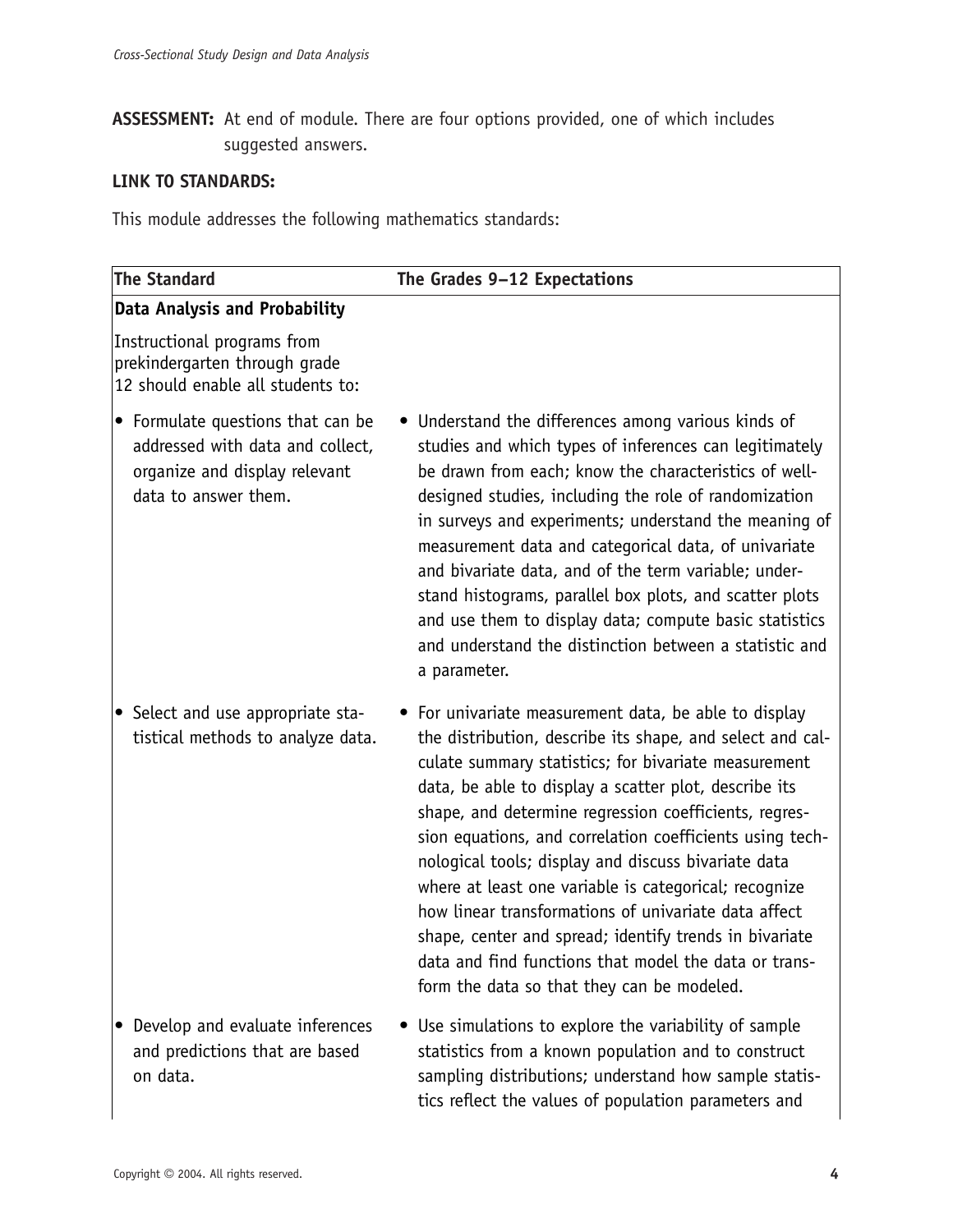use sampling distributions as the basis for informal inference; evaluate published reports that are based on data by examining the design of the study, the appropriateness of the data analysis, and the validity of conclusions; understand how basic statistical techniques are used to monitor process characteristics in the workplace.

• Understand the concepts of sample space and probability distribution and construct sample spaces and distributions in simple cases; use simulations to construct empirical probability distributions; compute and interpret the expected value of random variables in simple cases; understand the concepts of conditional probability and independent events; understand how to compute the probability of a compound event. • Understand and apply basic concepts of probability.

## **Problem Solving**

Instructional programs from prekindergarten through grade 12 should enable all students to:

- Build new mathematical knowledge through problem solving
- Solve problems that arise in mathematics and in other contexts
- Apply and adapt a variety of appropriate strategies to solve problems
- Monitor and reflect on the process of mathematical problem solving

### **Communication**

Instructional programs from prekindergarten through grade 12 should enable all students to:

- Organize and consolidate their mathematical thinking through communication
- Communicate their mathematical thinking coherently and clearly to peers, teachers, and others
- Analyze and evaluate the mathematical thinking and strategies of others
- Use the language of mathematics to express mathematical ideas precisely

### **Connections**

Instructional programs from prekindergarten through grade 12 should enable all students to:

• Recognize and use connections among mathematical ideas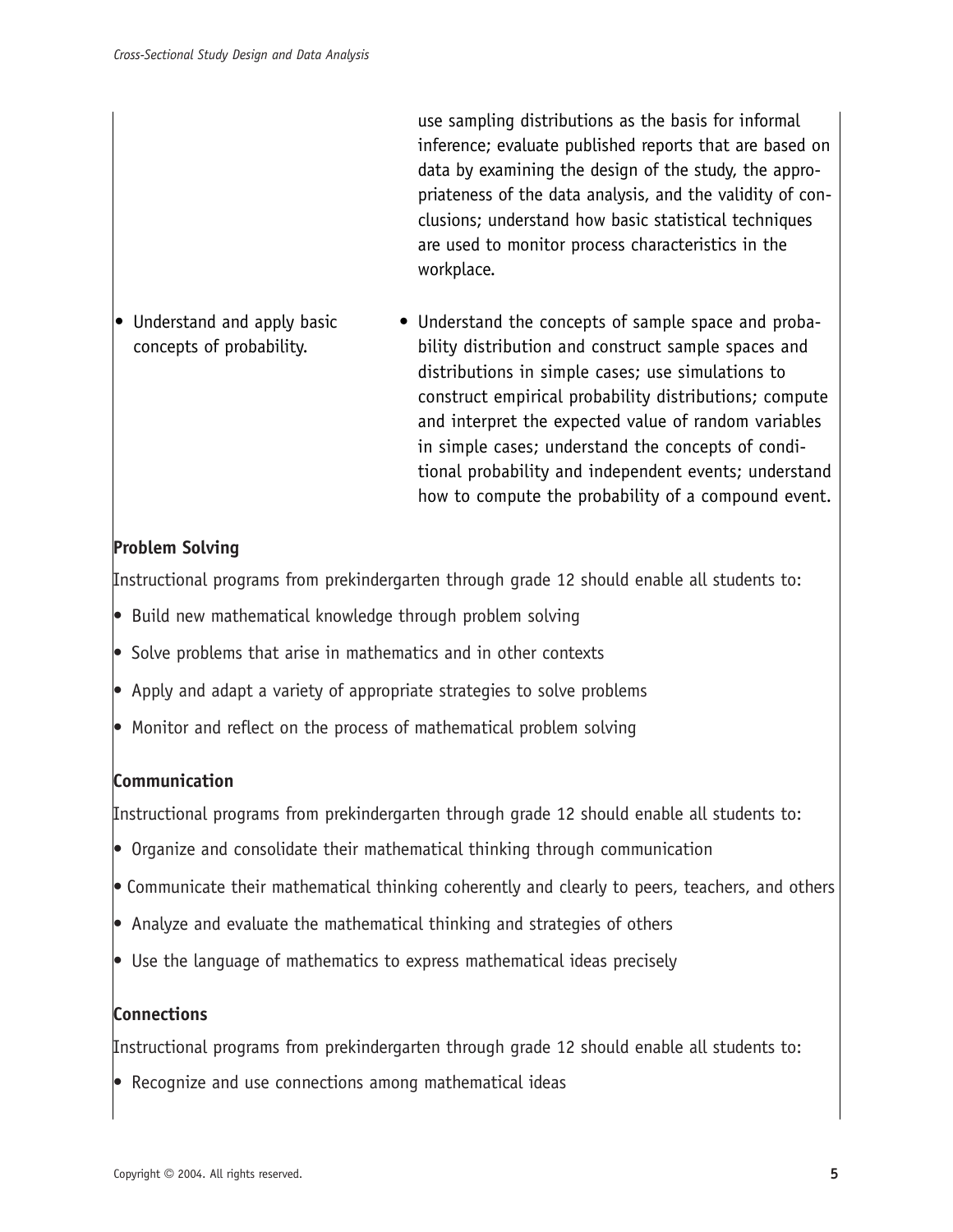- Understand how mathematical ideas interconnect and build on one another to produce a coherent whole
- Recognize and apply mathematics in contexts outside of mathematics

## **Representation**

Instructional programs from prekindergarten through grade 12 should enable all students to:

- Create and use representations to organize, record, and communicate mathematical ideas
- Select, apply and translate among mathematical representations to solve problems
- Use representations to model and interpret physical, social, and mathematical phenomena

This module also addresses the following science standards:

### **Science As Inquiry**

• Abilities necessary to do scientific inquiry

### **Unifying Concepts and Processes**

• Evidence, models and explanation

### **Bibliography**

Aday L. *Designing & Conducting Health Surveys.* 2nd ed. San Francisco: Jossey-Bass Publishers; 1996.

Biemer, P. P., & Lyberg, L. E. *Introduction to Survey Quality.* Hoboken, NJ: John Wiley & Sons; 2003.

Centers for Disease Control and Prevention. 2001 Youth Risk Behavior Survey Results, United States High School Survey Codebook. Available at: www.cdc.gov/nccdphp/dash/yrbs/data/2001/index.html

Converse J, Presser S. *Survey Questions: Handcrafting the Standardized Questionnaire*. Thousand Oaks, CA: Sage Publications; 1986.

Fowler F. *Improving Survey Questions: Design and Evaluation*. Thousand Oaks, CA: Sage Publications; 1995.

Schuman H, Presser S. *Questions & Answers in Attitude Surveys: Experiments on Question Form, Wording, and Context*. Thousand Oaks, CA: Sage Publications; 1996.

Sudman S, Bradburn N. *Asking Questions: A Practical Guide to Questionnaire Design*. San Francisco: Jossey-Bass Publishers; 1982.

Sudman S, Bradburn N, Schwarz N. *Thinking about Answers: The Application of Cognitive Processes to Survey Methodology*. San Francisco: Jossey-Bass Publishers; 1996.

Tourangeau R, Rips L, Rasinski K. *The Psychology of Survey Response*. New York: Cambridge University Press; 2000.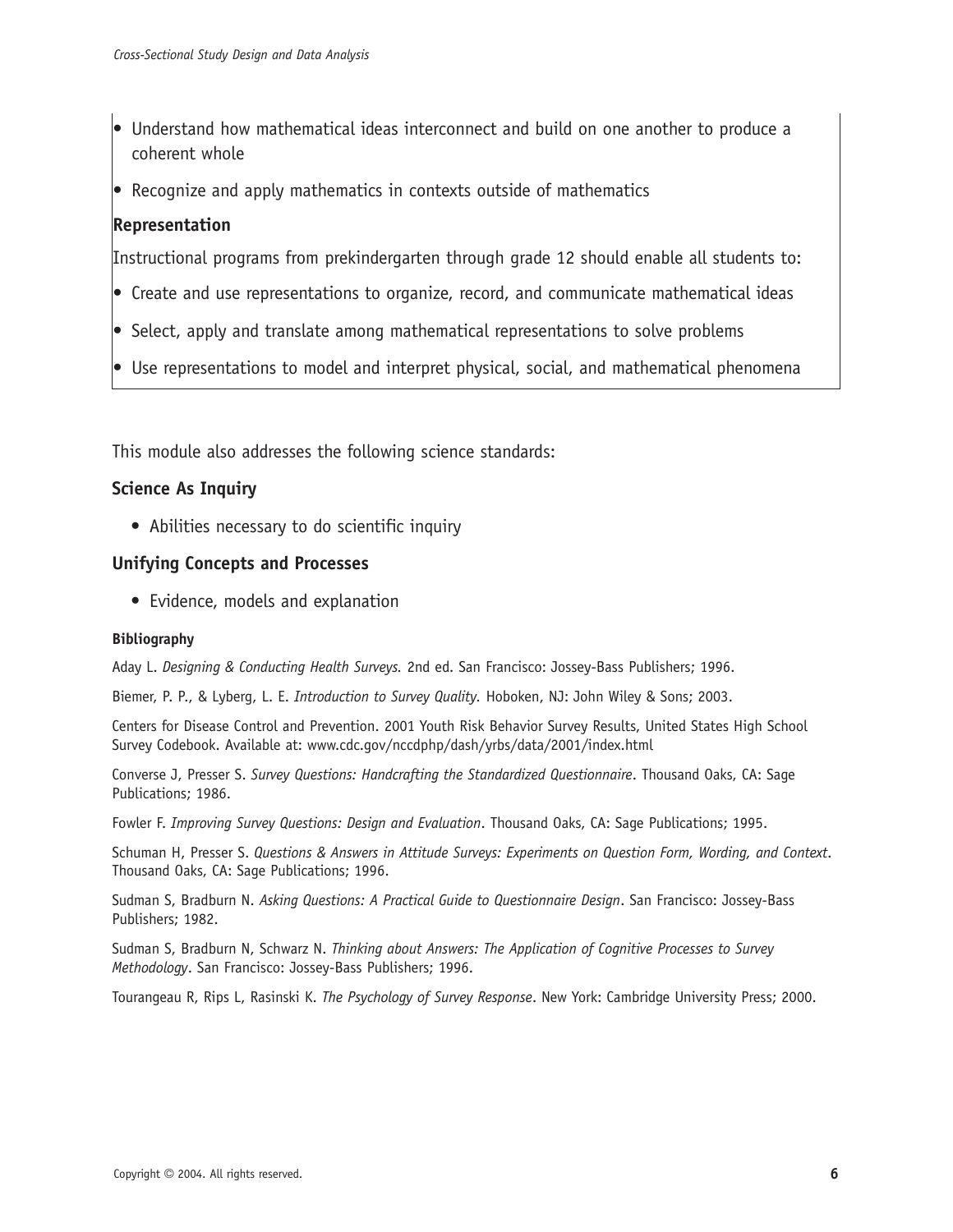# Section I: Introduction to the Cross-Sectional Study

Epidemiologists are public health researchers. Some of the most popular examples of epidemiology in action are related to research surrounding the causes of infectious disease outbreaks and epidemics. When we first began to hear about SARS (severe acute respiratory syndrome) in late 2002, the unsung heroes were those epidemiologists attempting to determine what caused the outbreak. Similarly, about 20 years ago when AIDS (acquired immunodeficiency syndrome) was first identified, albeit not by this name, epidemiologists were busy at work collaborating with basic scientists to attempt to determine what was causing the disease.

However, epidemiologists are also behind the scenes, acting as medical and health detectives and conducting research to determine causes of chronic diseases as well. Through epidemiologic studies, we learned that smoking causes lung cancer, that high-fat diets contribute to the development of heart disease and that fluoridation of water can reduce the occurrence of dental caries.

The tools or research study designs used by epidemiologists are varied. However, there is a thought process or reasoning they use that is consistent throughout: If a factor X causes a disease Y, then there will be proportionately more diseased people among the group with X than among the group that does not have X. Think about it this way: If it were true that shaving caused one's hair to grow back thicker, would you expect to find thicker hair among your classmates who shaved or among your classmates who did not shave? Among the shavers, right? In epidemiologic lingo, we would say that such a finding would mean that shaving is associated with hair thickness or that shaving is related to hair thickness.

The study designs all use the same basic reasoning, but they do it in different ways. Some designs gather information about X and then follow people over time to see who develops Y. Some designs gather information from people with Y and without Y and then see who was exposed to X in the past. And the examples could go on.

One of the most common and well-known study designs is the **cross-sectional study** design. In this type of research study, either the entire population or a subset thereof is selected, and from these individuals, data are collected to help answer research questions of interest. It is called cross-sectional because the information about X and Y that is gathered represents what is going on at only one point in time. For instance, in a simple cross-sectional study an epidemiologist might be attempting to determine whether there is a relationship between television watching and students' grades because she believed that students who watched lots of television did not have time to do homework and did poorly in school. So the epidemiologist typed up a few questions about number of hours spent watching television and course grades, and then mailed out the sheet with questions to all of the children in her son's school.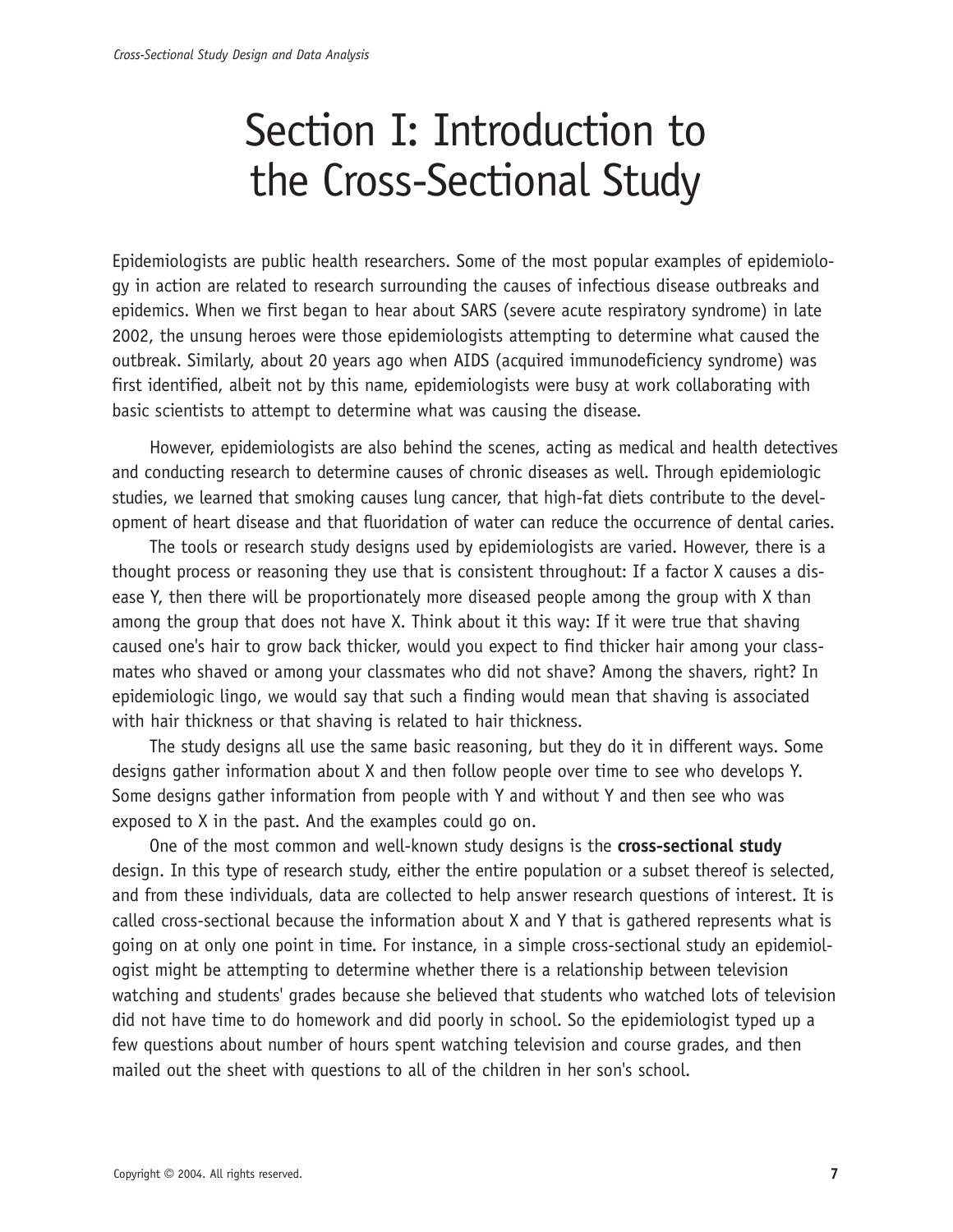What she did was a cross-sectional study, and the document she mailed out was a simple questionnaire. In reading public health research, you may encounter many terms that appear to be used interchangeably: cross-sectional study, survey, questionnaire, survey questionnaire, survey tool, survey instrument, cross-sectional survey. Although many of those terms are indeed used interchangeably, they are not all synonymous. This module will use the term cross-sectional study to refer to this particular research design and the term **questionnaire** to refer to the data collection form that is used to ask questions of research participants. Data can be collected using instruments other than questionnaires, such as pedometers, which measure distances walked, or scales, which measure weight. However, most cross-sectional studies collect at least some data using questionnaires.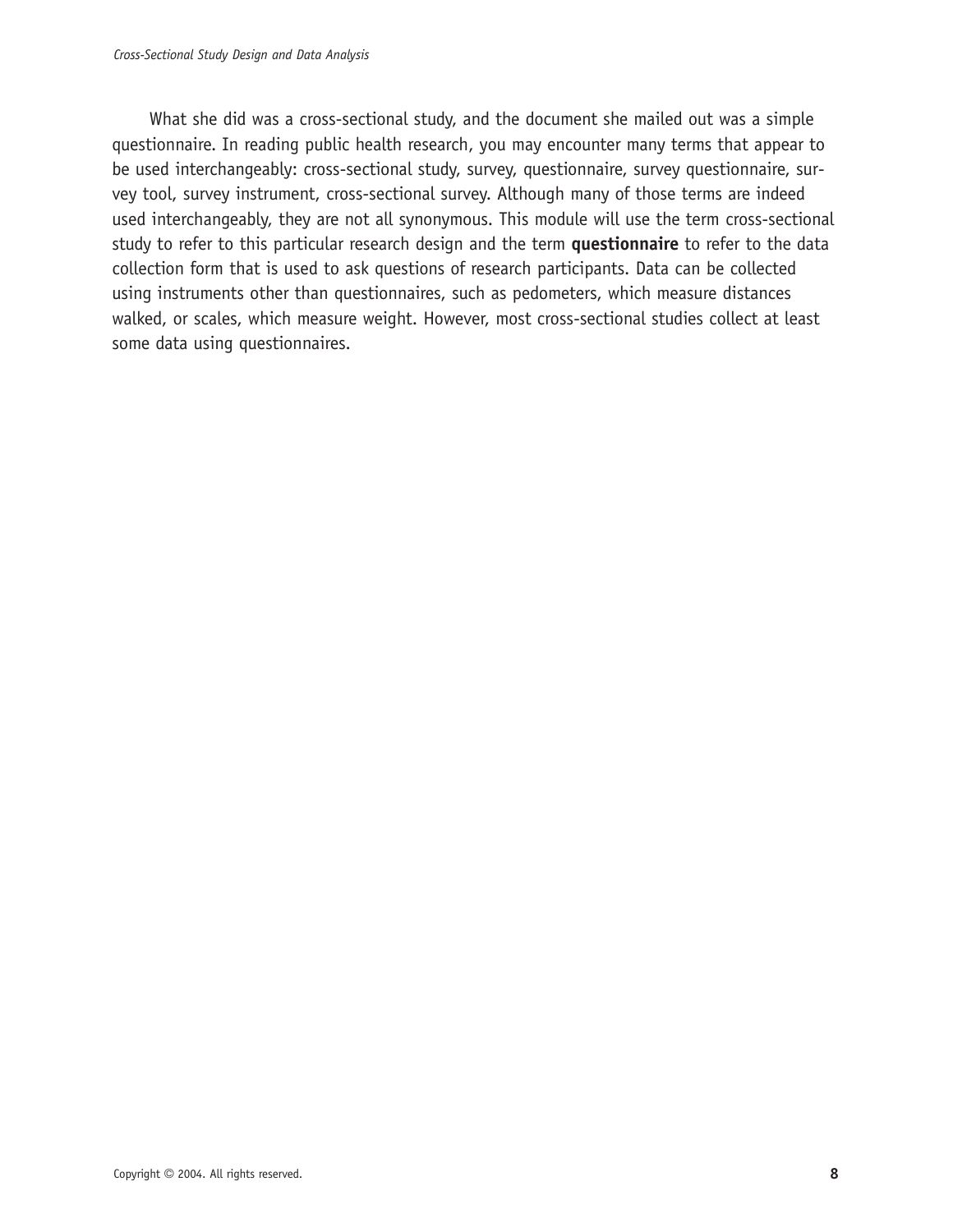# Section II: Overview of Questionnaire Design

A questionnaire is a way of collecting information by engaging in a special kind of conversation. This conversation, which could actually take place face to face, by telephone or even via the mail, has certain rules that separate the questionnaire from usual conversations. The researcher decides what is relevant to his or her study and may ask questions, possibly personal or even embarrassing questions. These questions should be both understandable and relevant to the purpose of the research. The respondent in turn may refuse to participate in the conversation and may refuse to answer any particular question. But having agreed to participate in the study, the respondent has the responsibility to answer questions truthfully.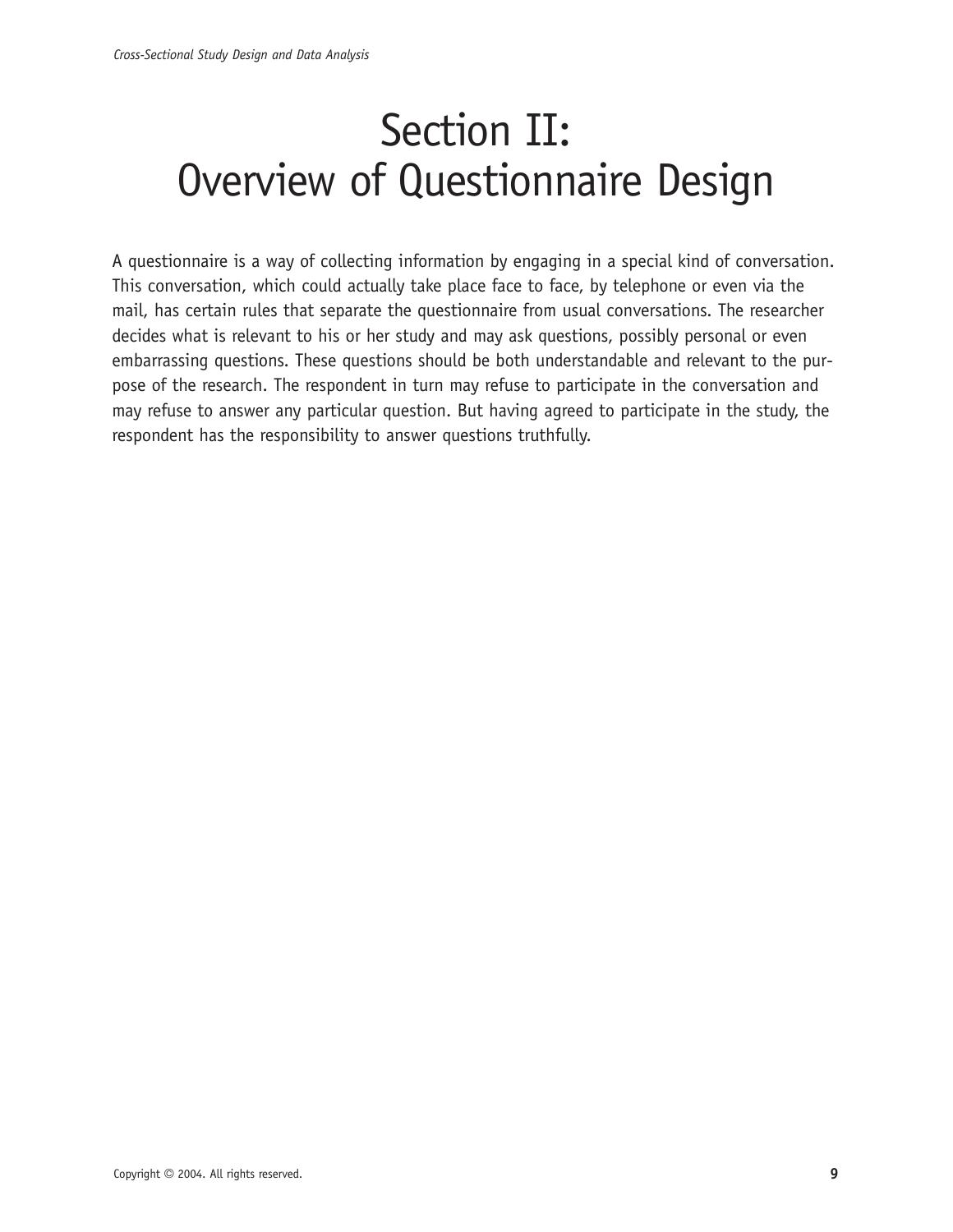# Section III: Question Construction

We would now like to discuss some issues related to the design of questions. In many health studies researchers attempt to measure knowledge, attitudes and behaviors relating to risk factors and health events in the lives of individuals. In such studies both the sampling method and the design of the questionnaire itself are critical to obtaining reliable information. The design of the questionnaire refers to the directions or instructions, the appearance and format of the questionnaire and, of course, the actual questions.

Questionnaires have been around for a very long time, and they are likely to remain fixtures in our everyday lives for a very long time. Questions may be designed for different purposes. Some questions attempt to measure attitudes:

Do you feel your local hospital services are sufficient for your city?

To what extent do you favor federal funding of care for elderly citizens?

Other types of questions are designed to elicit facts, such as:

How many times have you visited your physician during the past 24 months?

In what month and year did you last have a mammogram?

Epidemiologists gather information by asking questions of individuals and evaluating their responses. It might seem at first glance that creating a questionnaire would be very easy to do. The epidemiologist is interested in some attitude, belief or fact. He or she writes a few relevant questions and administers the questionnaire to a random sample of people. Their responses are recorded, and the data are analyzed. However, it turns out that writing and administering a questionnaire are not easy at all. Designing questions, interpreting answers and finally analyzing the data must be done very carefully if one is to extract good information from a questionnaire.

Both the respondent and the researcher must give some thought to the questionnaire process, but the respondent has a more difficult role. Let's consider the situation of the respondent.

## The Respondent's Tasks

The respondent is confronted with a sequence of tasks when asked a question. These tasks are comprehension of the question, retrieval of information from memory and reporting the response.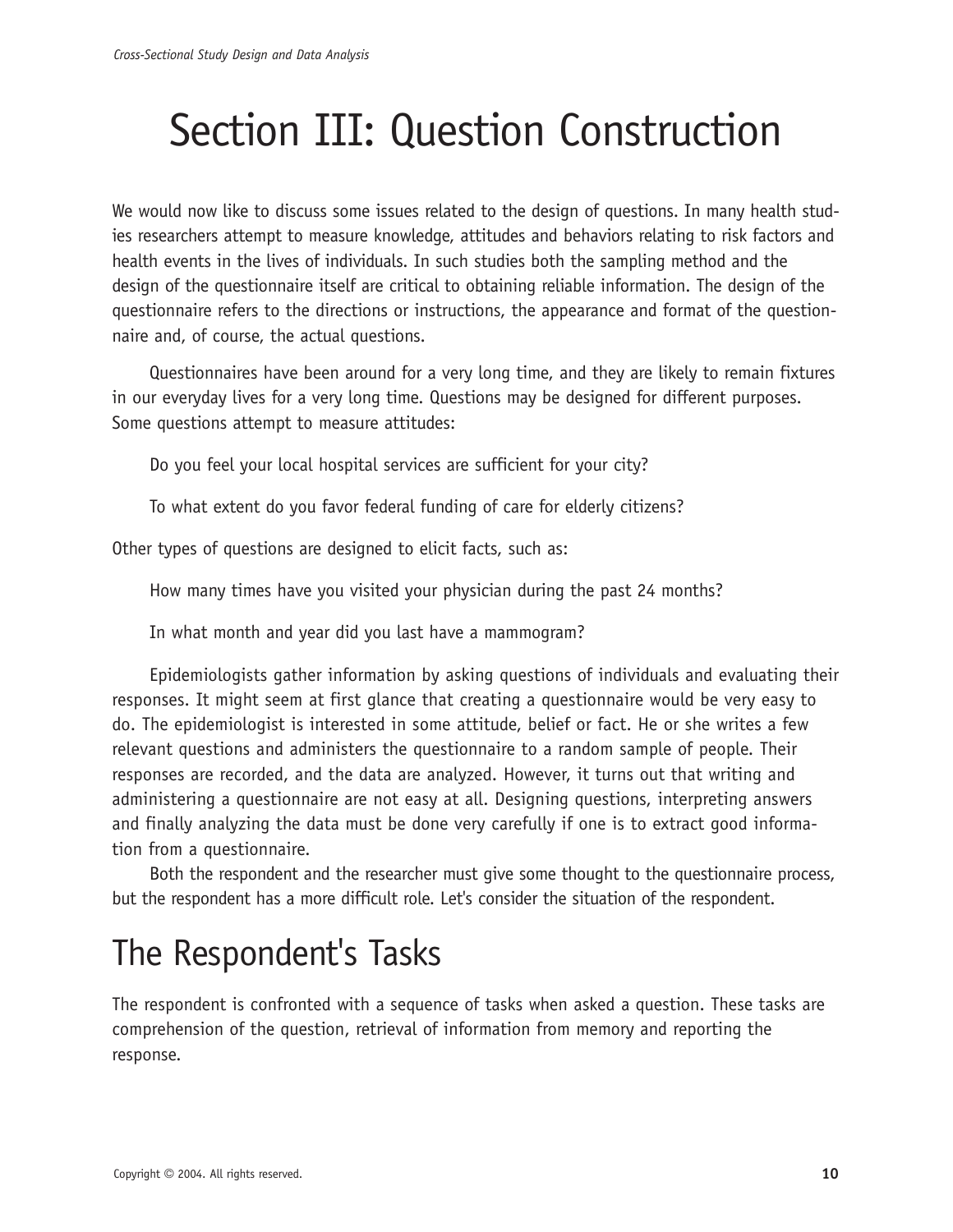## *Task I: Comprehension*

The first task of the respondent is to understand the directions and then each question as it is asked. Comprehension is the single most important task facing the respondent, and fortunately it is the characteristic of a question that is most easily controlled by the interviewer. Comprehensible questions are characterized by:

- 1. A vocabulary appropriate for the target population
- 2. Simple sentence structure
- 3. Little or no ambiguity and vagueness

Vocabulary is often a problem. The researcher usually knows a great deal about the topic of the questionnaire, and it may be difficult to remember that others do not have that special knowledge. In addition, researchers tend to be very well educated and may have a more extensive vocabulary than people responding to the questionnaire. As a rule, it is best to use the simplest possible word that can be used without sacrificing clear meaning. A dictionary and thesaurus are invaluable in the search for simplicity.

Simple sentence structure also makes it easier for the respondent to understand the questions. A very famous example of difficult syntax occurred in 1993 when the Roper Organization created a questionnaire related to the Holocaust, the Nazi extermination of Jews during World War II. One question in this questionnaire was:

Does it seem possible or does it seem impossible to you that the Nazi extermination of the Jews never happened?

The question has a complicated structure and a double negative—"impossible" and "never happened"—that could lead respondents to give an answer opposite to what they actually believed. The question was rewritten and given a year later in an otherwise unchanged questionnaire. The reworded question was:

Does it seem possible to you that the Nazi extermination of the Jews never happened, or do you feel certain that it happened?

This question wording is much clearer.

Keeping vocabulary and sentence structure simple is relatively easy compared with stamping out ambiguity in questions. In part, this is because precise and unambiguous language may be difficult to comprehend, as evidenced by definitions we see in mathematics books; they are precise but sometimes difficult to comprehend. Even the most innocent and seemingly clear questions can have a number of possible interpretations. For example, suppose you are asked, "When did you move to Chicago?" This would seem to be an unambiguous question, but some possible answers might be: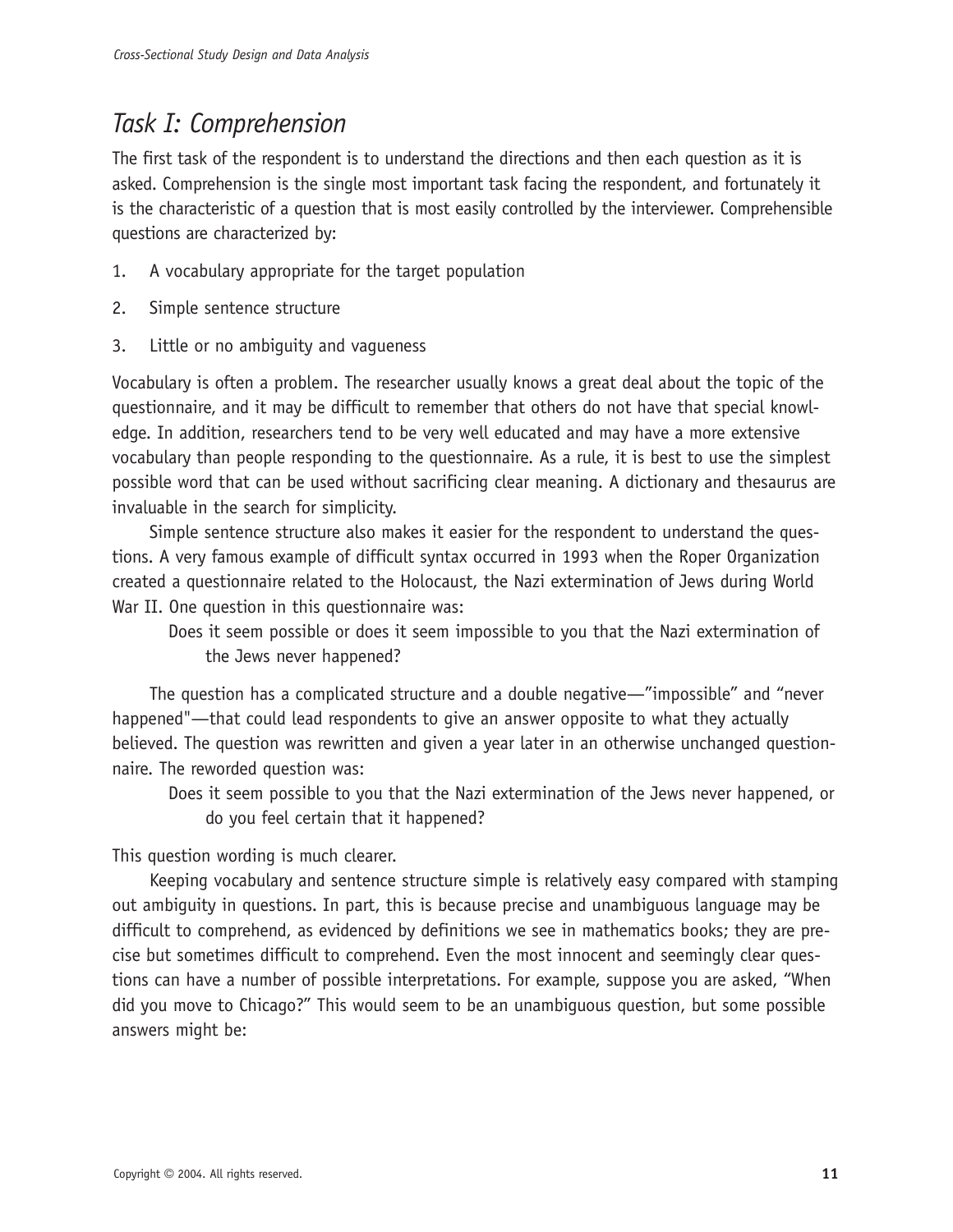- 1. In 1992
- 2. When I was 23
- 3. In the summer

The respondent must decide which of these, if any, is the appropriate response. It may be possible to lessen the ambiguity with more precise questions:

- 1. In what year did you move to Chicago?
- 2. How old were you when you moved to Chicago?
- 3. In what season of the year did you move to Chicago?

One way to find out if a question is ambiguous is to field test the question and ask the respondents if they were unsure how to answer a question.

The table below presents ambiguities identified in the process of debriefing respondents.

| Question                                                               | Ambiguity                                                                                                          |
|------------------------------------------------------------------------|--------------------------------------------------------------------------------------------------------------------|
| 1. Do you think children suffer any ill effects                        | 1. The word children was interpreted to mean                                                                       |
| from watching programs with violence in                                | everyone from babies to teenagers to young                                                                         |
| them?                                                                  | adults in their early twenties.                                                                                    |
| 2. What is the number of servings of eggs you<br>eat in a typical day? | 2. It was unclear to the respondents what a<br>serving of eggs was, as well as what the<br>term typical day meant. |
| 3. What is the average number of days each                             | 3. Respondents were unclear about whether                                                                          |
| week you consume butter?                                               | margarine should count as butter.                                                                                  |

Ambiguity is not only a characteristic of individual questions in a questionnaire. It is also possible for a question to be ambiguous because of its placement in the questionnaire. Here is an example of ambiguity uncovered when the order of two questions differed in two versions of a questionnaire on happiness. The questions were:

- (i) [Considering everything], how would you say things are these days: would you say that you are very happy, pretty happy, or not too happy?
- (ii) [Considering everything], how would you describe your marriage: would you say that your marriage is very happy, pretty happy, or not too happy?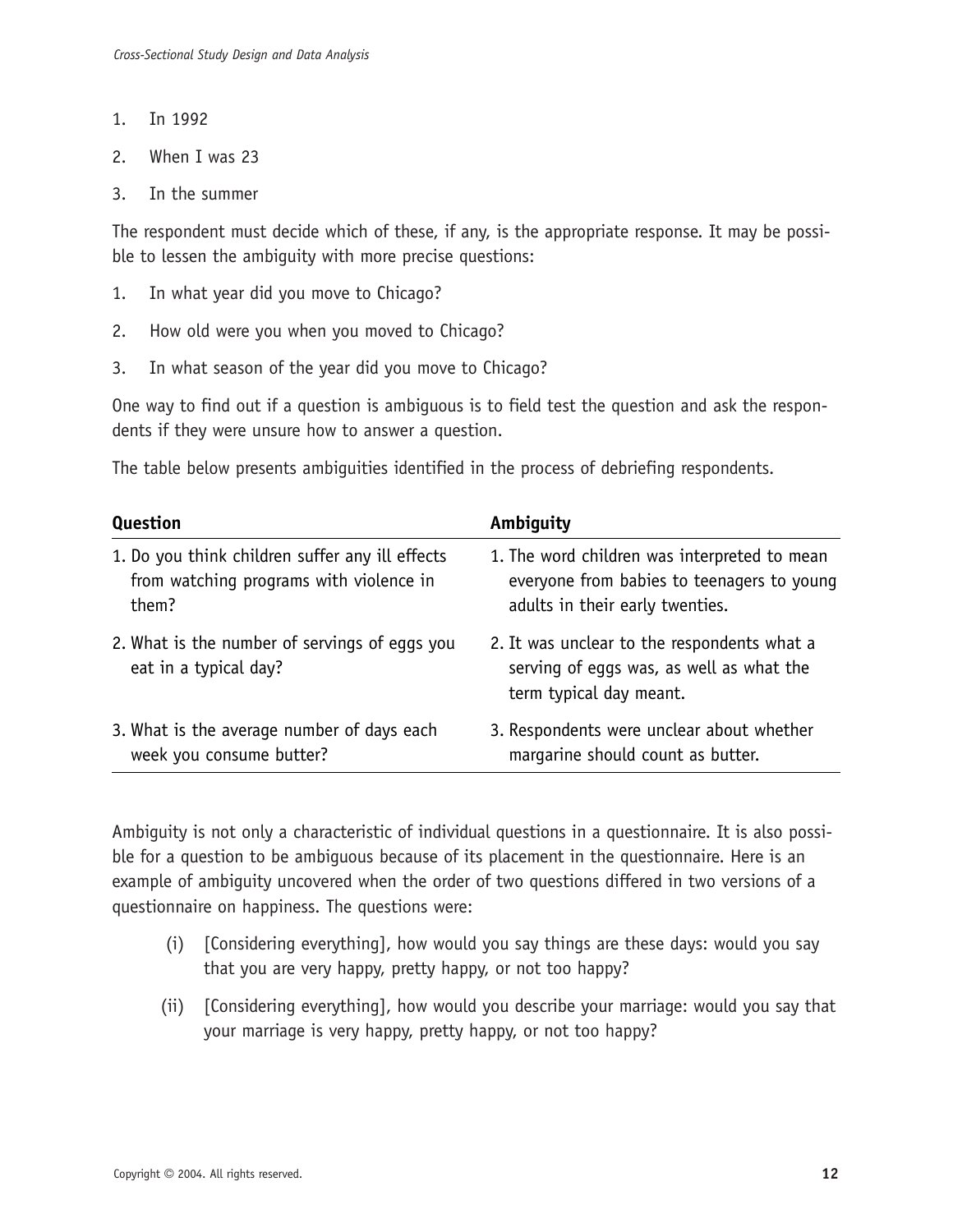The proportions of responses to the general happiness question differed for the different question orders, as follows:

|                     | General-Marital | <b>Marital-General</b> |
|---------------------|-----------------|------------------------|
| <b>Very Happy</b>   | 52.4%           | 38.1%                  |
| <b>Pretty Happy</b> | 44.2%           | 52.8%                  |
| Not Too Happy       | 3.4%            | $9.1\%$                |

## *General Happiness*

If the goal in this questionnaire was to see what proportion in the population is "generally happy," these numbers are quite troubling—they cannot both be right. What seems to have happened is that question (i) was interpreted differently depending on whether it was asked first or second. When the general happiness question was asked after the marital happiness question, the respondents apparently interpreted it to be asking about their happiness in all aspects of their lives *except* their marriage. This was a reasonable interpretation because they had just been asked about their marital happiness—but a different interpretation from when the general happiness question was asked first. The lesson here is that even very carefully worded questions can have different interpretations in the context of the rest of the questionnaire.

## *Task II: Retrieval from Memory*

Once a question is understood, the respondent must retrieve relevant information from memory in order to answer the question. This is not always an easy task and not a problem limited to questions of fact.

Psychologists do not agree completely on how memory works, but most believe that memory is made up of stored representations of events in the lives of individuals. Some memories are particularly clear, such as those of wedding events, where one was at the time of a presidential assassination, or a tragedy such as the *Space Shuttle'*s exploding. Other events—the more daily typical memories—seem to be stored generically. For example, it is unlikely that one remembers every trip to the drug store. Instead one has a general idea of a typical trip stored in memory. Thus unless a question is about a particularly salient event, the respondent will probably reconstruct events by piecing together memories of typical events that are suggested by the question. For instance, consider this seemingly elementary factual question:

How many times in the past five years did you visit your dentist's office?

- (a) No times
- (b) Between 1 and 5 times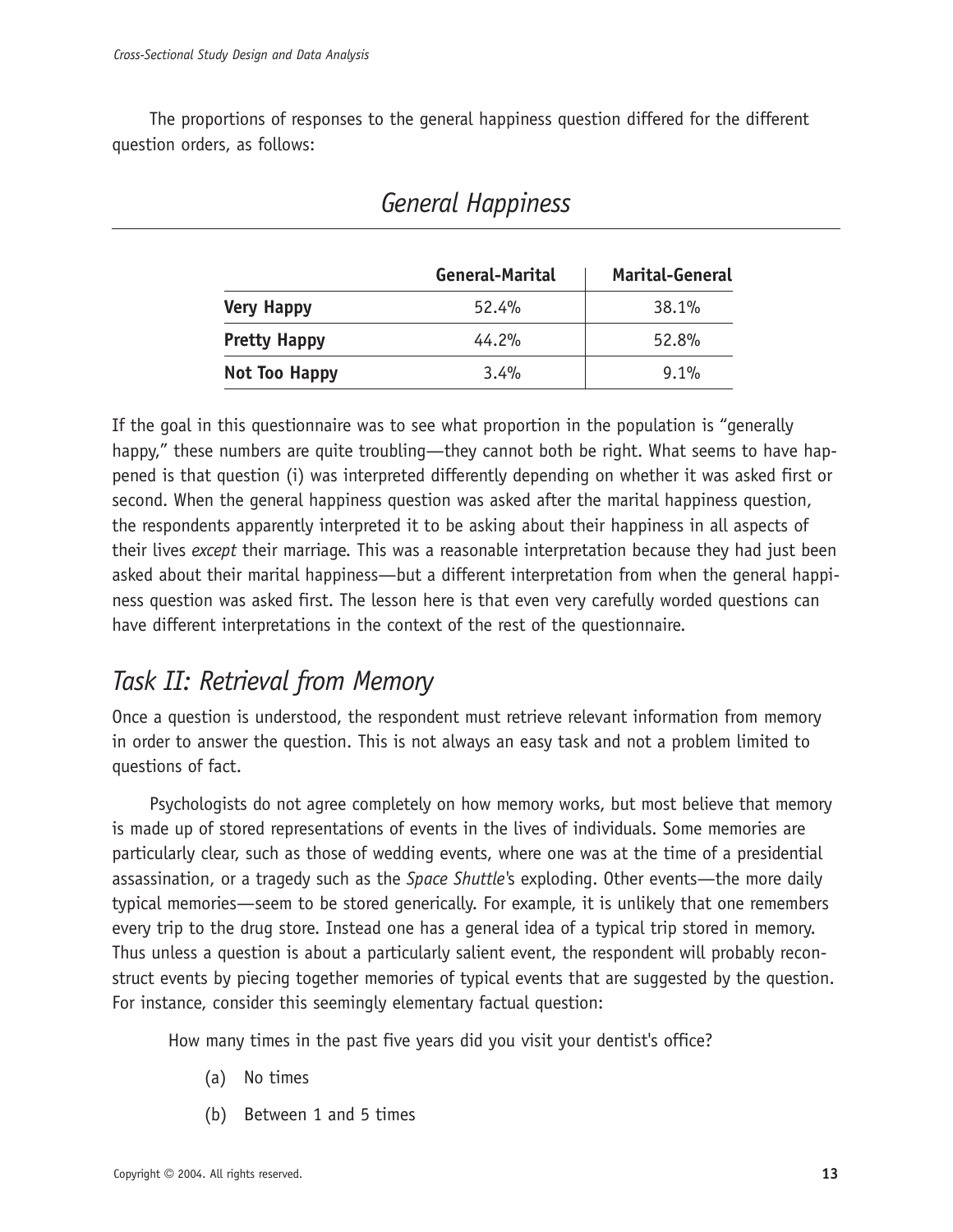- (c) Between 6 and 10 times
- (d) Between 11 and 15 times
- (e) More than 15 times

It is very unlikely that many people will remember every single visit to the dentist. Generally people will respond to such a question with answers consistent with the memories and facts they are able to reconstruct given the time they have to respond to the question. For example, they may have a sense that there are usually about two trips a year to the dentist's office.

There is no option presented as, "I think usually about two trips a year," so the respondent may extrapolate the typical year and get 10 times in five years. Then there may be a memory of a root canal in the middle of last winter. Thus, the best recollection is now 13, and the respondent will answer (d), between 11 and 15—perhaps not exactly correct, but the best that can be reported under the circumstances.

What are the implications of this relatively fuzzy memory for those who would construct questionnaires about facts? First, the investigator should understand that most factual answers are going to be approximations of the truth. Second, events closer to the time of a questionnaire will be easier to recall. A question about visits to the dentist in the past year will probably be answered more accurately than a question about visits in the past five years. Third, memories of events will be cued by the questions that are asked in a questionnaire. The more carefully events of interest can be described in the question, the better the chance that the question will cue the right memories. Particularly emotional, important and distinctive events will be more easily recalled.

## *Task III: Reporting the Response*

The third task of the respondent to a questionnaire is to actually formulate and report a response. In general if an individual agrees to respond to a questionnaire, he or she will be motivated to answer truthfully. Therefore, if the questions aren't too difficult (taxing the respondent's knowledge or memory) and there aren't too many of them (taxing the respondent's patience and stamina), the answers to questions will be as accurate as possible. However, it is also true that the respondents will wish to present themselves in a favorable light. This can be especially true when people are asked about health-related events and behaviors. This desire leads to what is known as a **social desirability bias**. Some questions may be sensitive or threatening, such as those about sex or drugs or illegal behavior. In this situation, a respondent not only will want to present a positive image but will certainly think twice about admitting illegal behavior. In such cases, the respondent may shade the actual truth or even lie about particular activities and behaviors.

The role of the interviewer can also influence responses. Who admits to their dentist that they aren't flossing? Or suppose that English teachers are administering a questionnaire about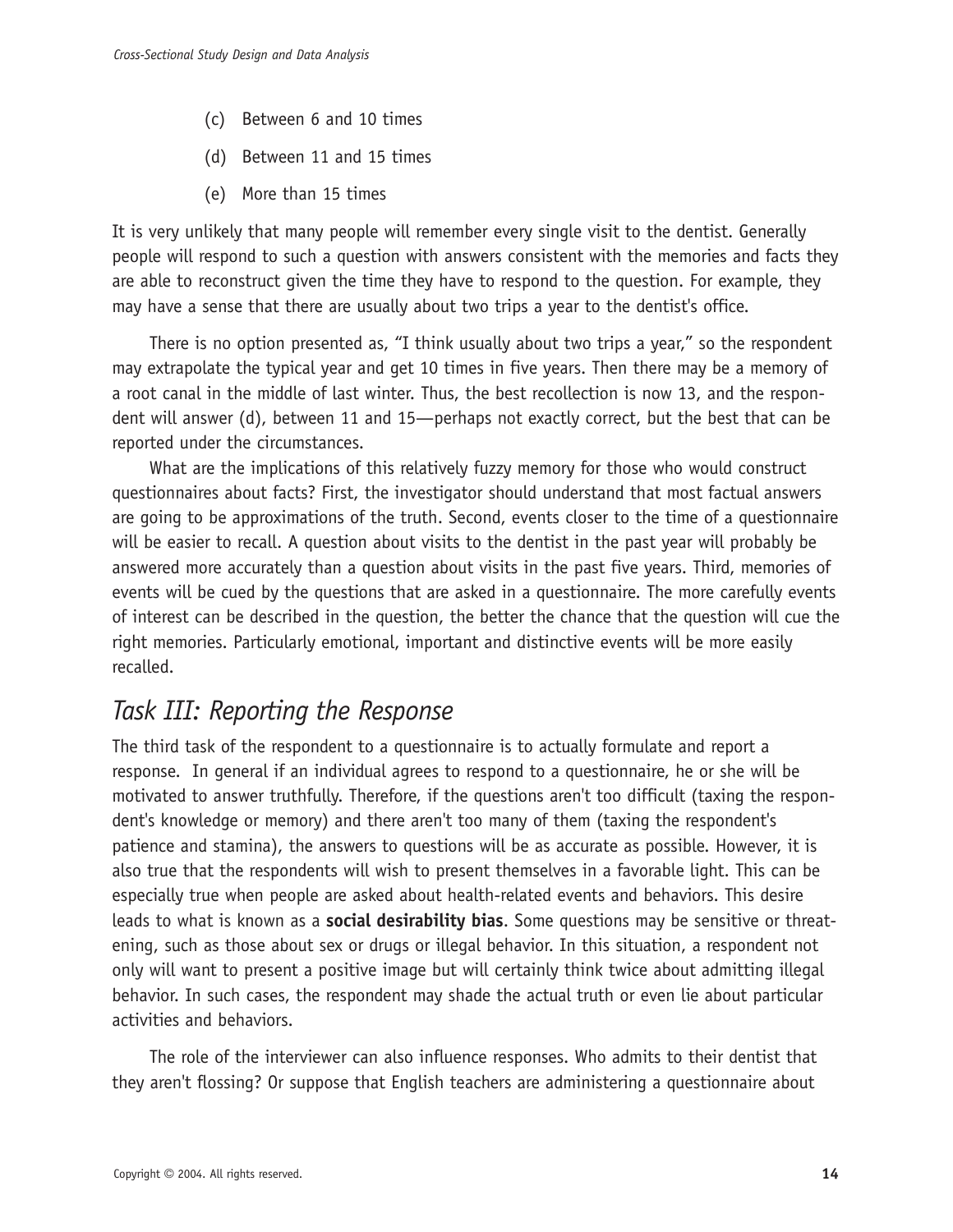the reading habits of their students. Might students suddenly develop an apparent interest in reading or report they read for pleasure more than is the exact truth?

It is clear that constructing questionnaires and writing questions can be a daunting task. Three guidelines to keep in mind are:

- 1. Questions should be understandable to the individuals in the population being studied. Vocabulary should be of appropriate difficulty, and sentence structure should be simple.
- 2. Questions should as much as possible recognize that memory is a fickle thing in humans. Questions that are specific will aid the respondent by providing better memory cues. The limitations of memory should be kept in mind when interpreting the respondent's answers.
- 3. As much as possible, questions should not create opportunities for the respondent to feel threatened or embarrassed. In such cases the responses may be subject to social desirability bias, the degree of which is unknown to the interviewer. This can compromise conclusions drawn from the questionnaire data.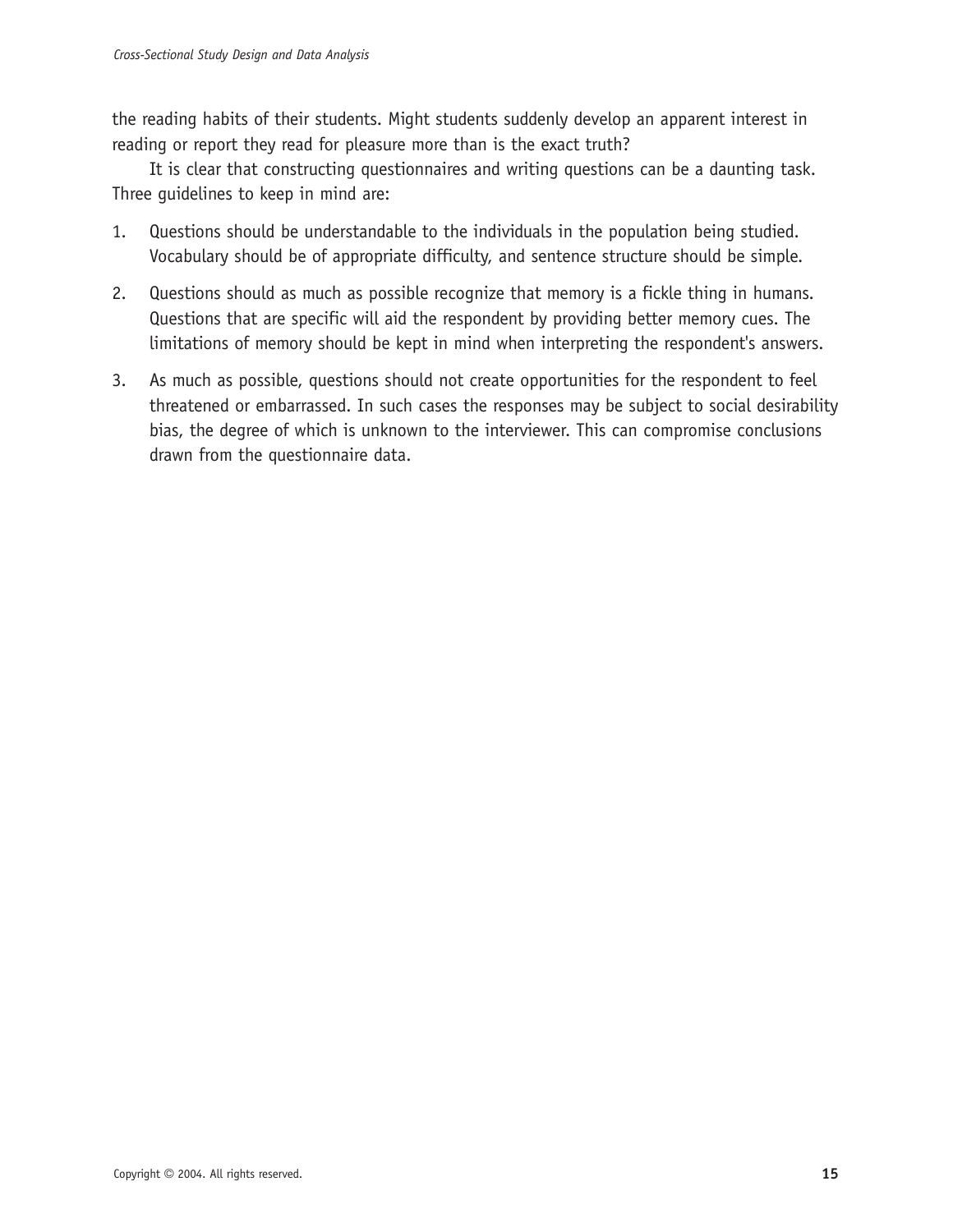# Section IV: Sampling

The purpose of a questionnaire is to gain important knowledge about a population. It is almost never feasible and is never necessary to administer the questionnaire to everyone in the population. Instead the methods of sampling and statistics are used in epidemiologic studies. The methods of statistics depend crucially on how data are gathered, and statistical inferences about a population are only as good as the sampling procedures.

When researchers perform a sample survey, usually a statistician is consulted for expert assistance. When students administer a questionnaire to other students, however, a statistician is not usually available. In most cases those students are selecting a convenience sample—that is, the questionnaire is given to whoever happens to be available. The good news about this sampling technique is that it is convenient. The bad news is that absolutely no conclusions about the population can be made.

To be able to generalize results from a sample to a population, a probability-based sample must be taken. We will outline some common sampling techniques here, but if you anticipate actually doing a cross-sectional study, you should find a statistics book and study these methods in more detail.

In the discussion below we will represent the sample size by the letter *n*.

**A SIMPLE RANDOM SAMPLE (SRS).** A SRS is a sample taken in such a way that each combination of *n* individuals in the population has an equal chance of being selected. The SRS is the simplest sampling plan to execute if one has a list of the population. For example, suppose that you had a list of students at your school. You could write each student's name on a slip of paper, put the names in a giant barrel, shake it up and then select *n* slips of paper. The lucky winners are your SRS. (You don't actually have to use a barrel. You could assign each student a number—1, 2, 3, etc.—and use your calculator to generate random integers for the sample.)

**A SYSTEMATIC RANDOM SAMPLE.** A systematic sample is designed to be an easy alternative to the SRS. If one has a list of students, numbered 1, 2, 3, 4, and so on, a systematic random sample is taken by deciding on what fraction of the population is to be sampled. For example, suppose one wanted to sample 5% of the student body. To accomplish this, one would pick a random starting point from the first 20 students in the list and then take every twentieth student in the list. The chief advantages of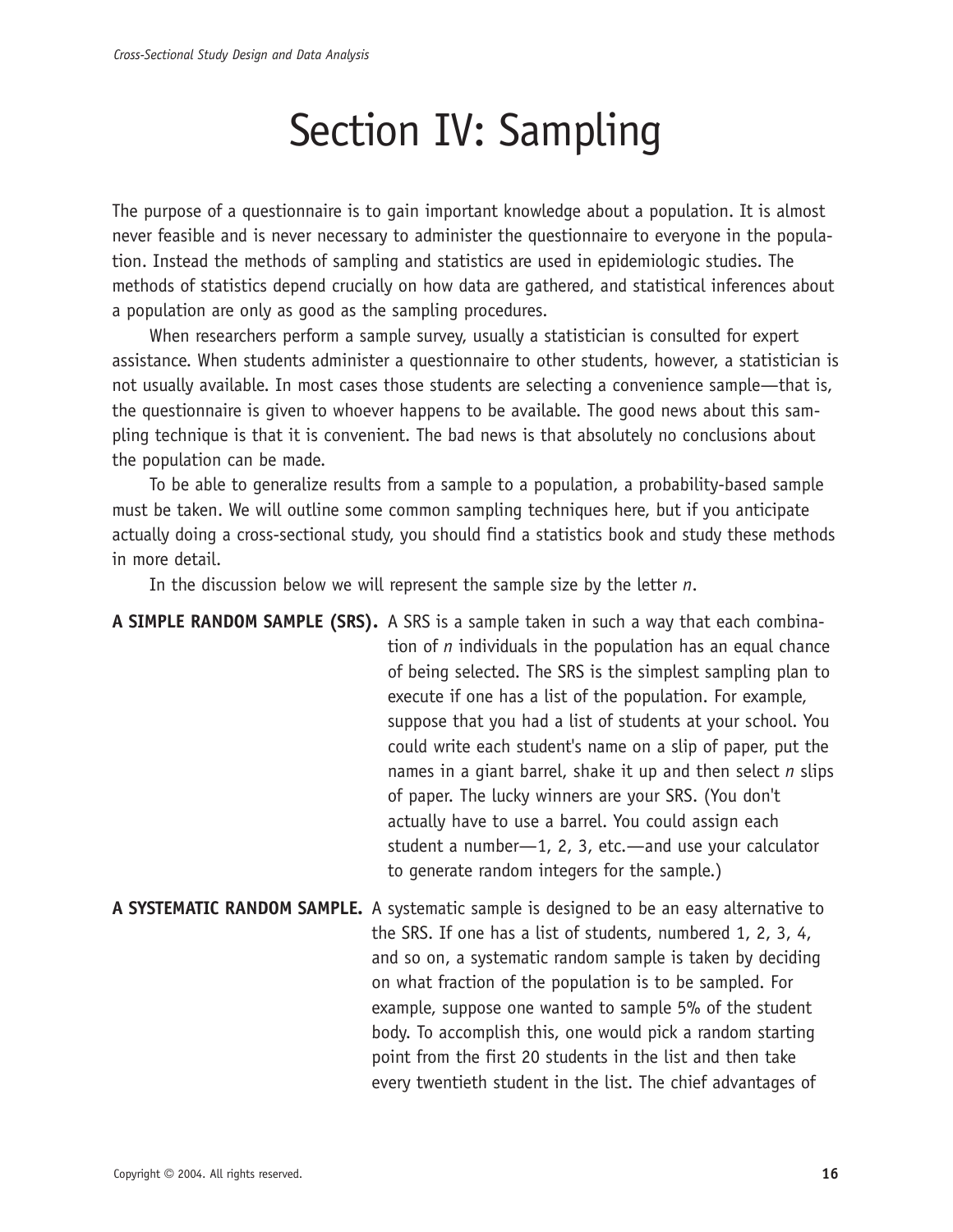this method are that it gives results like those of an SRS, and it is easy to actually do. (No barrels or calculators needed!) However, the systematic sample has a clear disadvantage. If there is some known or unknown order to the list, picking every twentieth student may introduce a bias into the sample.

**A STRATIFIED RANDOM SAMPLE.** When doing a cross-sectional study, important subgroups of people may have different views or life experiences or healthrelated behaviors. For example, males and females may have different health issues and different views on how health services should be delivered. As another example, non-English speakers may rate hospital services differently because of the problems inherent in communicating with English-speaking hospital staff. So when gathering information about a diverse population, care must be taken to ensure that the relevant subgroups are adequately represented in the study sample. Which groups are relevant for a particular study may be challenging to determine, but without representation from them the results could be inaccurate. Taking a stratified random sample is easy once the subgroups are identified: Take a simple random sample from each subgroup.

These are the three basic methods for taking a sample from a population. However, please do remember that should you decide to take a sample, consult a statistics book for more detail about these methods.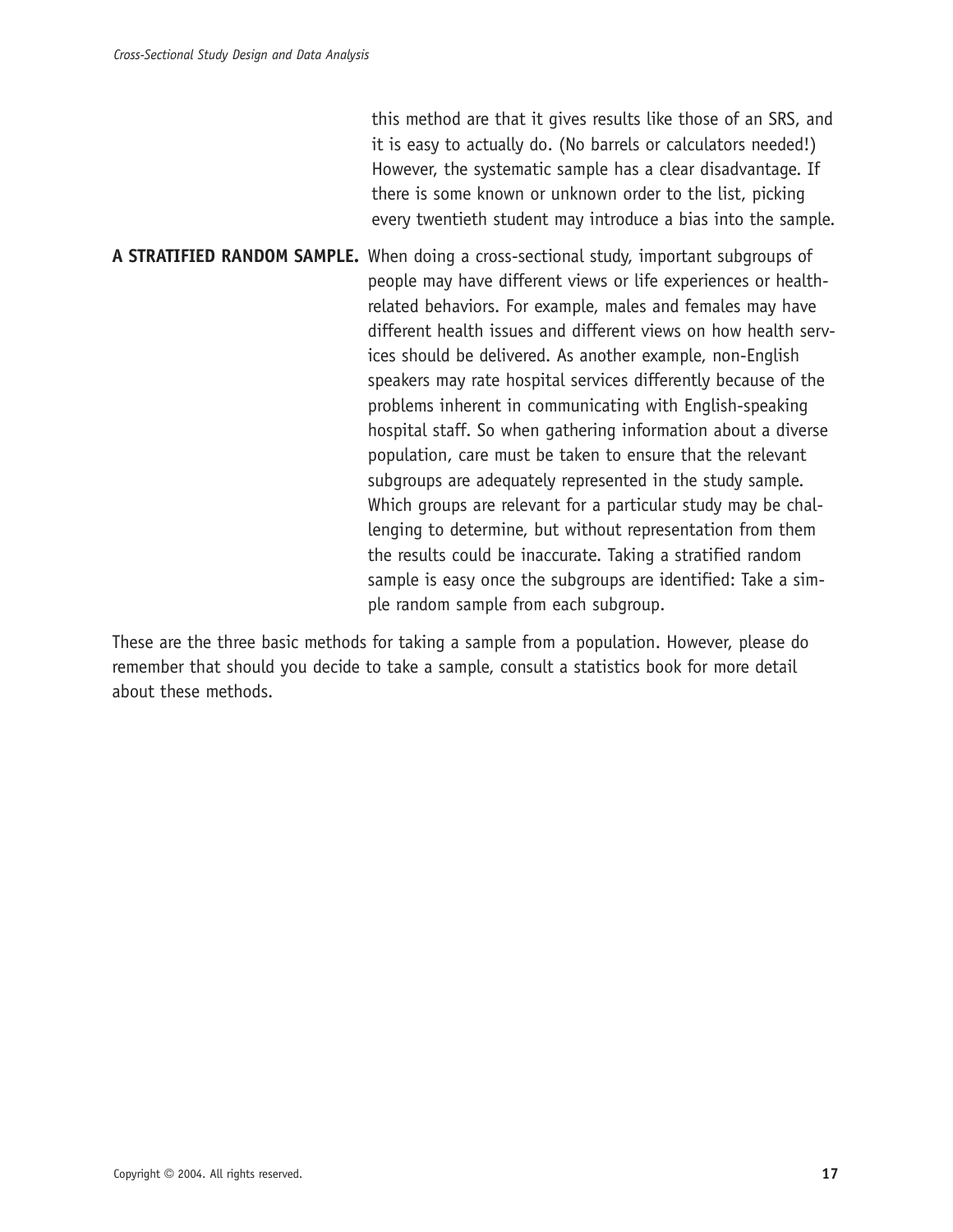# Section V: Questionnaire Administration

Questionnaire design is only one step in the process that ultimately leads to generating answers to research questions of interest. After the questionnaire is designed, researchers should run a pilot test of the questionnaire to make sure it is understandable and acceptable to the intended audience. That process will ideally involve administering the questionnaire to a small group of persons from the intended target group and then following up to get feedback on the questions (e.g., how they were worded, whether the respondents understood them, whether the respondents felt comfortable answering them) and on the questionnaire itself (e.g., whether it was too long, potential barriers to getting good responses). Pilot testing also involves evaluation of other attributes, namely, precision (reliability) and accuracy (validity). Those attributes are critical to developing a questionnaire whose results are reproducible and that provides the researcher with a good measurement of the phenomenon or phenomena of interest.

After incorporating feedback from the pilot test, the questionnaire is ready to be administered to a sample from the target population. As mentioned in the section above, the process of responding to interviewer-administered questionnaires depends in part on the respondent, the interviewer and the interaction between the two. To have reliable findings, it is important to have well-trained interviewers. All interviewers should understand the research study and the questionnaire. They should be consistent in the way in which they ask questions, provide prompts and interact with the respondents. Not only should an interviewer be consistent from respondent to respondent but also the questionnaire administration process should be consistent from one interviewer to the next.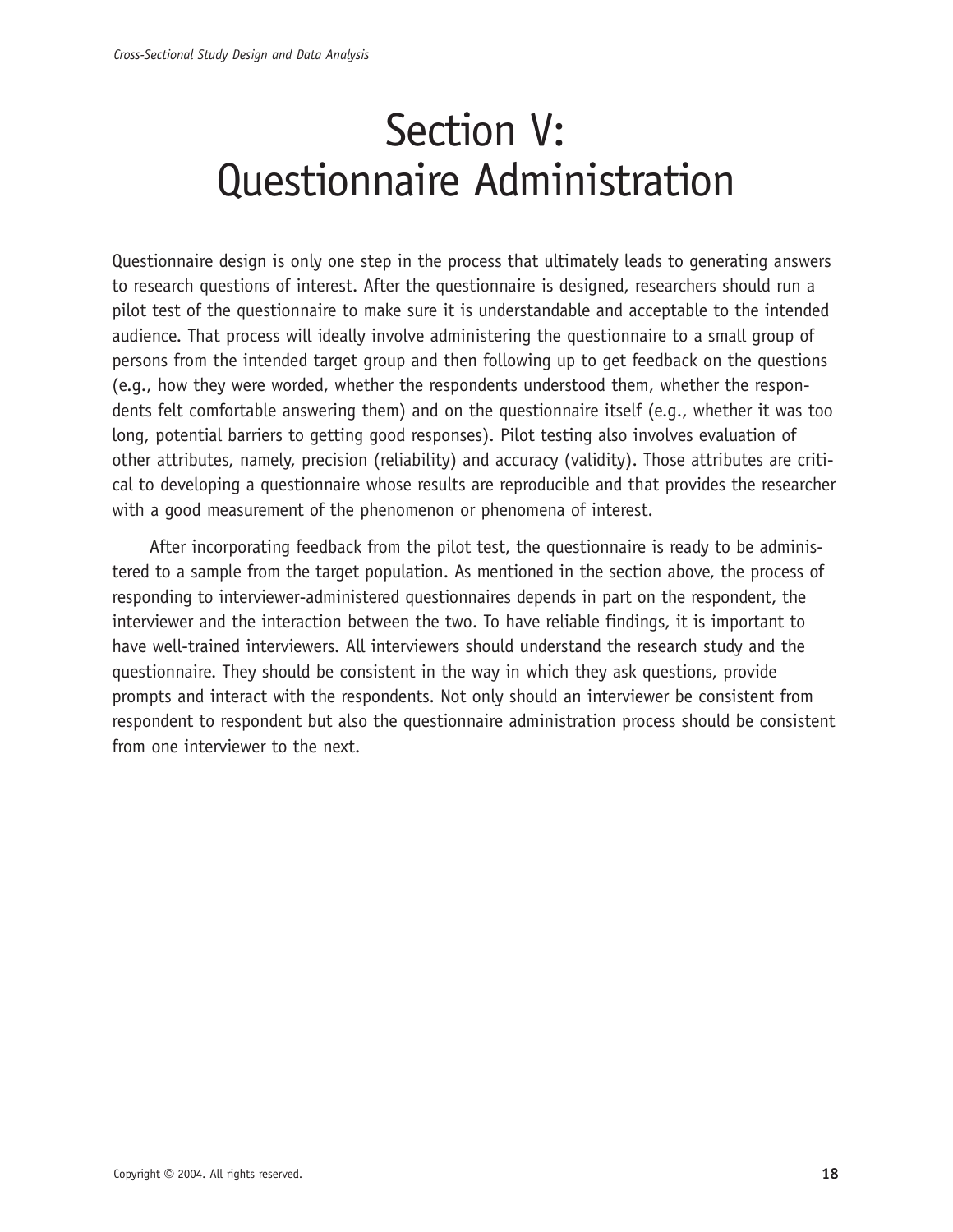# Section VI: Secondary Analysis of Data

The process of designing one's own questionnaire is often time-consuming and may become quite expensive. Moreover, there are several questionnaires conducted by others, such as the federal government, that may be helpful in answering public health–related questions. For these and other reasons, epidemiologists will often use existing questionnaire data and analyze them in order to find the answers they seek. For instance, suppose you wanted to know about the nutritional habits of U.S. teenagers who exercise regularly. To answer that question, you could design a questionnaire that asks about nutrition and exercise, give a pilot test of the questionnaire to make sure the questions are worded correctly, revise the questionnaire, hire people to administer the questionnaire, pay for photocopying the questionnaire, and then hope that the respondents will fill out the questionnaire in a timely fashion, and if not, you would have to follow up with them—I think you get the point! This process can get to be very lengthy, complicated and costly. However, if you were told that a group of epidemiologists had already administered such a questionnaire, wouldn't it be easier just to get the information from them? Absolutely. Although it would certainly be easier, researchers collect data in a way that answers the questions they are interested in, not necessarily the ones you might be interested in. Fortunately it is often possible to use their data and manipulate the data in such a way as to answer the questions in which you are interested. This process—taking existing data and reanalyzing them to answer a new question—is called **secondary data analysis** and is quite common in epidemiologic research.

The next part of this module will allow you to gain experience in conducting a secondary data analysis by analyzing the data from an existing federal government dataset. The federal government, specifically the U.S. Public Health Service, has a very large collection of periodic surveys that are used to monitor the health of the population. These surveys are generally very large, expensive, complicated and well-executed endeavors and routinely serve as the source of secondary data for many agencies and individual researchers. Although there are many such surveys, in this module we will work with one that may be of most interest to you: the Youth Risk Behavior Survey (YRBS). For detailed information, you may wish to refer to the Centers for Disease Control and Prevention Web site, available at:

http://www.cdc.gov/nccdphp/dash/yrbs/about\_yrbss.htm.

The YRBS is a biennial survey of ninth- to twelfth-grade students across the United States that asks questions about the following health behaviors:

- Tobacco use
- Unhealthy dietary behaviors
- Inadequate physical activity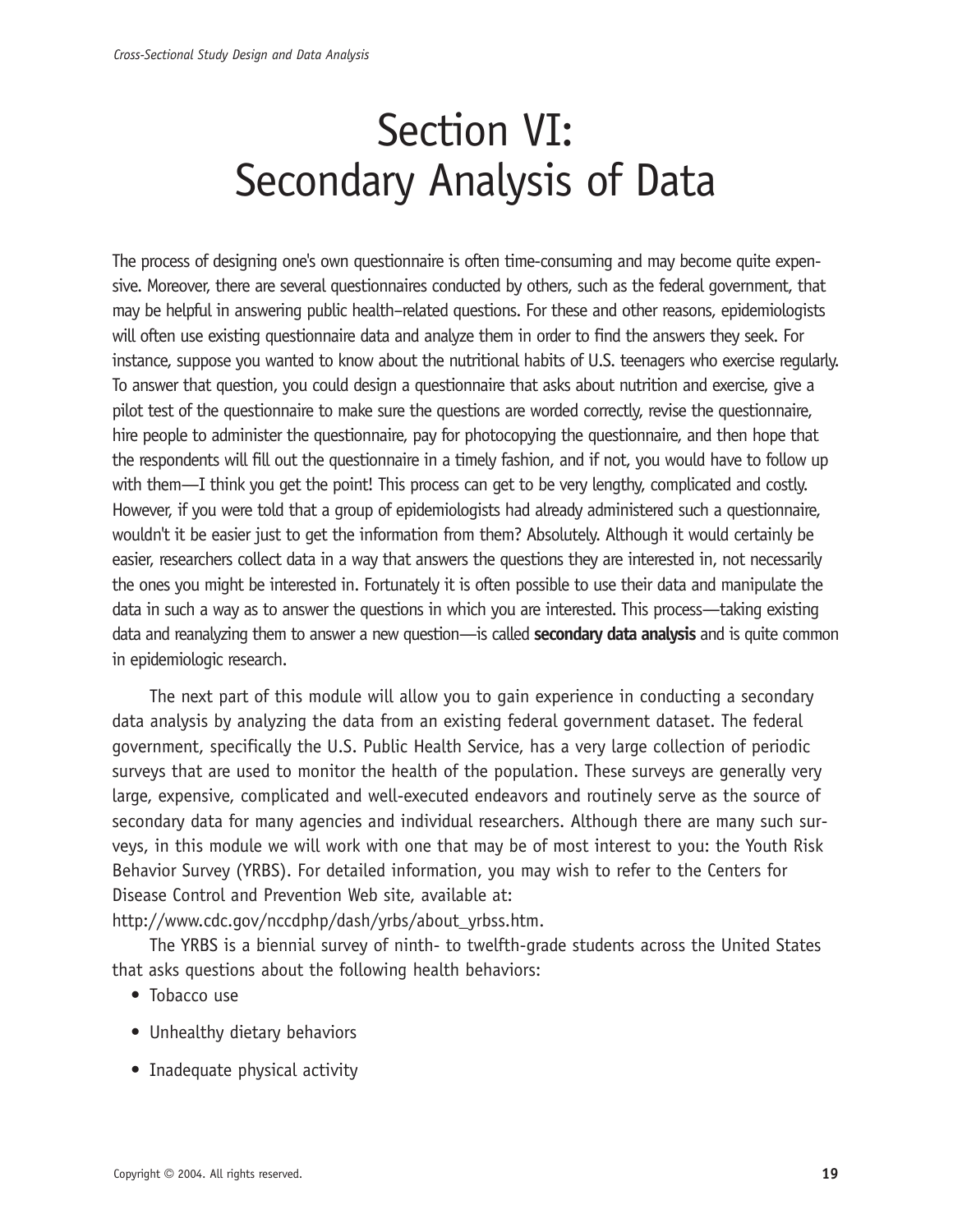- Alcohol and other drug use
- Sexual behaviors that contribute to unintended pregnancy and sexually transmitted diseases, including human immunodeficiency virus (HIV) infection
- Behaviors that contribute to unintentional injuries and violence

The YRBS has been in operation for over 10 years, and so several years of data are available. Of course, the YRBS researchers have already done analyses of those data. However, there may be several opportunities for secondary data analysis to answer questions as yet unanswered. In this module you will work in groups to go through the process of answering a question of interest to you, as follows:

- 1. Assemble in teams of four to six students.
- 2. Each team should work with the class teacher to decide on a research question of interest. The team should consider:
	- A primary research question that evaluates the relationship between two key variables of interest.
	- At least three secondary research questions that provide supplemental information to help understand the main relationship of interest. Examples include how the main relationship of interest may differ among demographic subgroups.
	- The available data. In deciding on your secondary data analysis you must consider both your scientific interests and the available data, because you want to ensure that the question you wish to answer is indeed possible given the data available to you. For example, a team may wish to answer the question, "Do youth from Mississippi drink more milk than California youth? Although this is a legitimate question that may be of importance, it is not possible to answer it given the YRBS data. As you will see from the Codebook (Appendix 1), state data are not available.
- 3. Each team will get the questionnaire data in an electronic file. If you had done your own questionnaires, you would have to enter the data from the questionnaire forms into a dataset before you could begin to analyze the data. However, this step has already been done for you by the YRBS staff. All you need to do in order to conduct the analysis is to get a copy of the dataset. These are public-access data, so they are freely distributed by the U.S. government for use by researchers such as you.
- 4. Your class teacher will provide you with a file that is a subset of the data from the 2001 YRBS. With approximately 100 questions and more than 13,000 student respondents, the full dataset is quite large, so the dataset you will use for this module contains only selected questions from the dataset. The dataset includes the following questionnaire items: 1–7, 10–12, 16, 29, 30, 32, 33, 41, 42, 70, 73–79, GREG and METROST. Please refer to your Data Documentation/Codebook (Appendix 1) for details about these questions.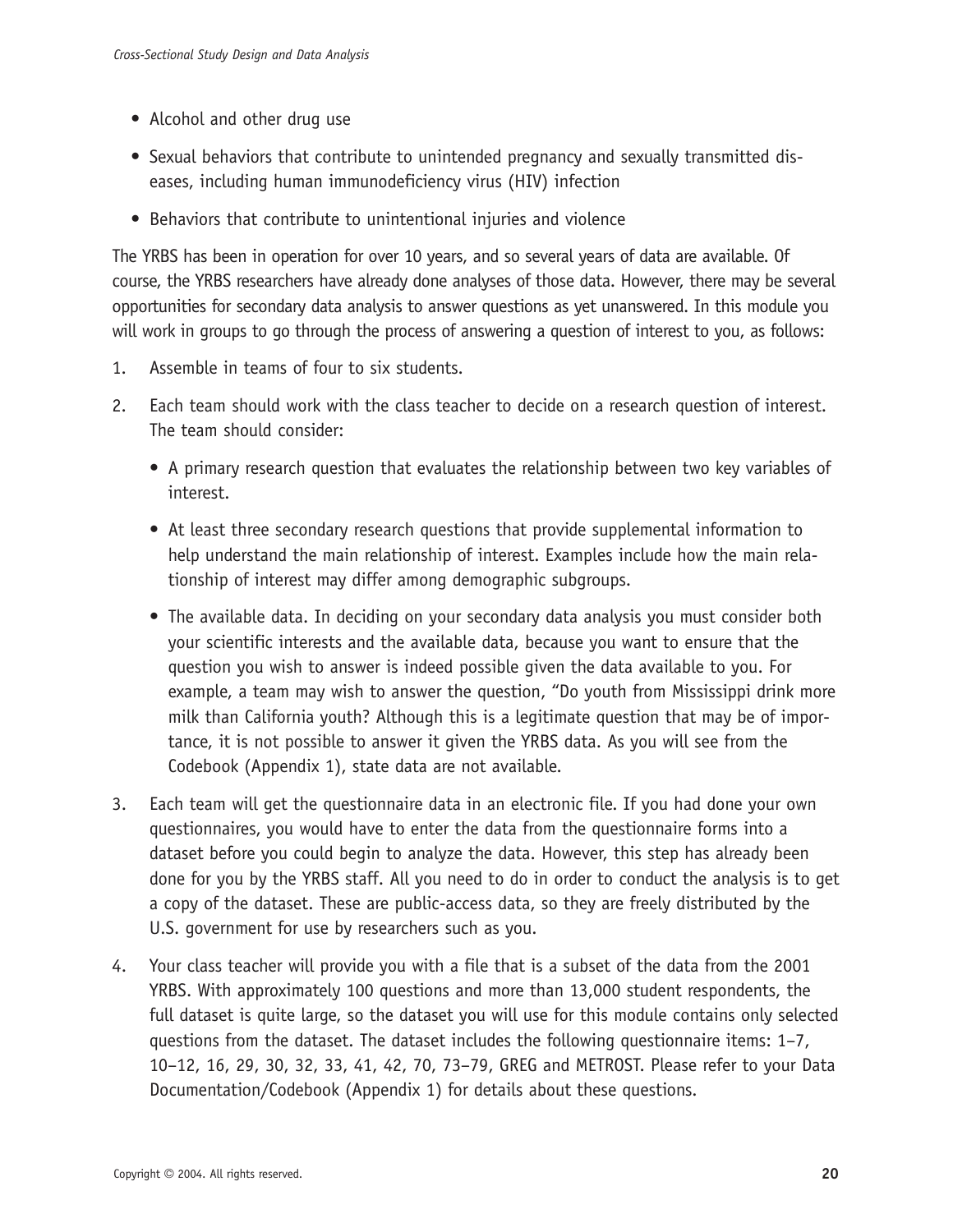5. Student teams should decide on a plan for analyzing the data based on the nature of their research question. For instance, if you would like to answer the question "Is fasting to lose weight more common among males or females?" you would need to consider Q70 (about fasting) and Q2 (gender). You would want to create a  $2 \times 2$  contingency table (two rows and two columns) that displays proportions and calculate a Chi-square test to compare the significance of the difference in proportions. Your table would look like the following:

|                                                          | <b>Fast: Yes</b>                    | Fast: No                                  | <b>Total</b>                          |  |
|----------------------------------------------------------|-------------------------------------|-------------------------------------------|---------------------------------------|--|
| <b>Gender: Male</b><br>Number of males<br>who fasted     |                                     | Number of males<br>who did not fast       | Total number of<br>male respondents   |  |
| <b>Gender: Female</b><br>Number of females<br>who fasted |                                     | Number of females<br>who did not fast     | Total number of<br>female respondents |  |
| <b>Total</b>                                             | Total number of<br>youth who fasted | Total number of youth<br>who did not fast | Total number of<br>respondents        |  |

- 6. Now certainly you could print out all of the data and then manually count the number of male fasters, female fasters, male nonfasters and female nonfasters. Then you could put those counts in their respective cells and calculate the Chi-square statistic by hand. However, that would not be an efficient method. You can conduct all of those operations in less than a minute with the use of statistical analysis software. For this module, you will use the *Epi Info* software package to analyze the data. The instructions for using the software are given in the following section.
- 7. After analyzing the data, each team should write a short report. The text should be one to two typewritten pages, with extra space allowed for graphs and tables as needed. Scientific reports have a standard format. A typical report could include the following information:
	- *Introduction:* background, rationale, purpose of the study, and research question or questions. Most researchers base this section on a thorough review of the literature. They use past research on a topic as the impetus and rationale for their own work.
	- *Methods:* brief description of the YRBS study, the variables you used, and the statistical analyses you performed.
	- *Results:* your findings in text, tabular and graphic representations. You may wish to use histograms, pie charts or line graphs to present your data. This can be done with *Epi Info* or alternatively you can save the output from *Epi Info* and input it in *Microsoft Excel®* if you prefer.
	- *Conclusions:* what you learned and the implications of your findings. This is where you will state the answers to your research questions and explain to the report readers why what you did was important and how it can be useful for planning future research, crafting health policy, designing health education programs and so forth.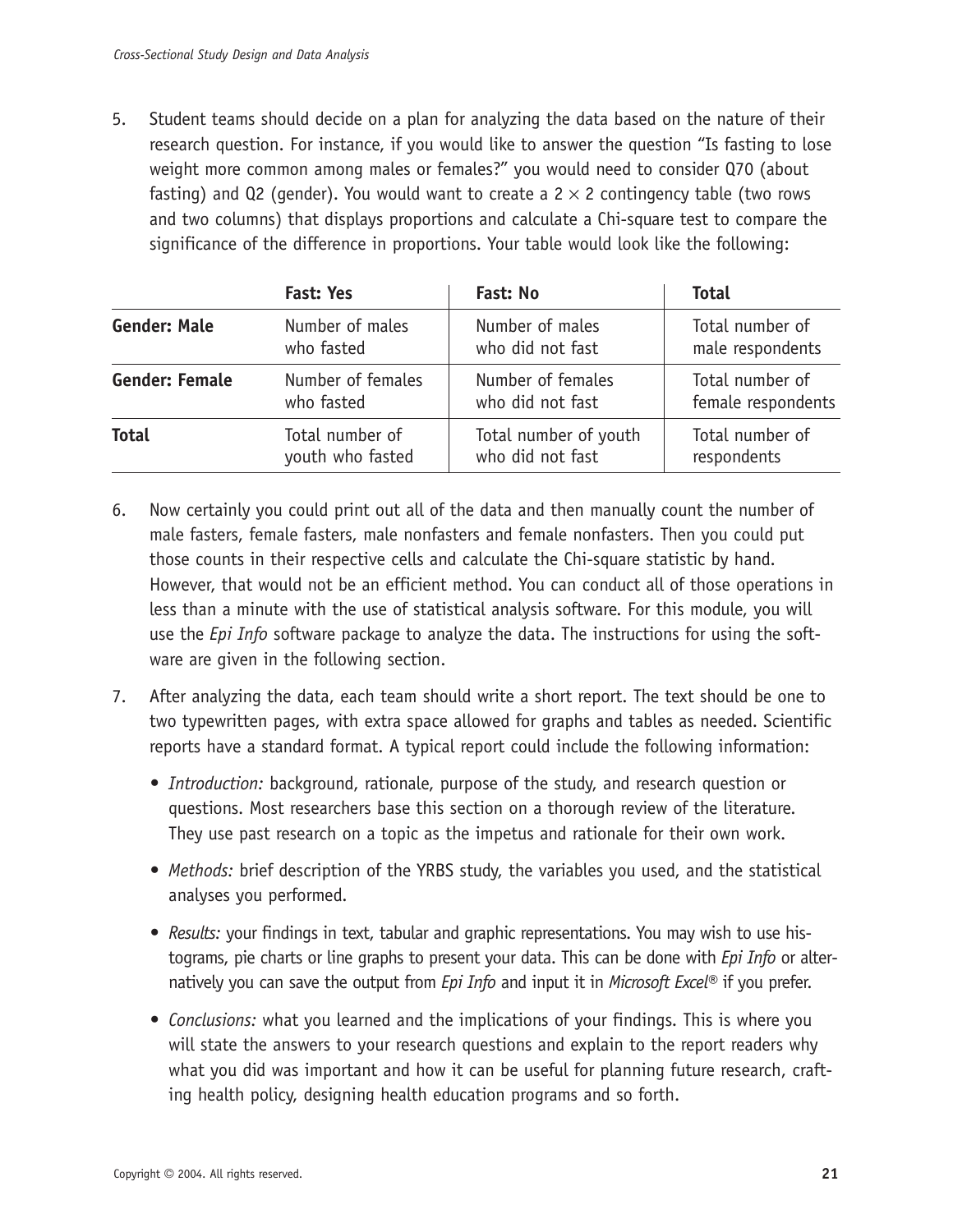# Section VII: Using *Epi Info™* to Analyze YRBS Data

*Epi Info*™ Version 3.2 (February 2004) the most recent version of the free *Epi Info* software package. *Epi Info* is in the public domain, so it may be copied and shared at will.

## Accessing and Installing *Epi Info*

The software that you need is available from the U.S. Centers for Disease Control and Prevention (CDC) via their Web site at http://www.cdc.gov/epiinfo/index.htm. To use this *Windows*®-based software, you need the following capabilities:

- *Windows 95, 98, ME, NT 4.0, 2000* or *XP*
- 32 MB of RAM; at least 64 MB is recommended for *Windows NT 4.0* and *2000;* 128 MB needed for *Windows XP*
- 200-MHz processor; 300 MHz for *XP*
- 260 MB on your hard drive to install

To download the software, access the Web site and click on Download. You are then provided with two options for downloading; select either Web Install or Download setup.exe. Note that this is a large file and if you are downloading it through a 56K modem, it will take a very long time to download. So if possible, download the software using a high-speed connection.

## Using *Epi Info*

To use *Epi Info,* follow these steps:

- 1. Double-click on the *Epi Info* icon to open the program.
- 2. The program will open with a graphic in the background, the *Epi Info* logo on the top of the page and several buttons on the bottom. The buttons that may be of most interest to you are:
	- *MakeView.* This is used by those who have designed their own questionnaires and are going to enter the data and create an analysis dataset themselves. This button accesses the parts of the program you will use to create the structure of your questionnaire in *Epi Info*. It is necessary to complete this step before data entry can begin. You will not use this feature for this module because you have not designed your own questionnaire.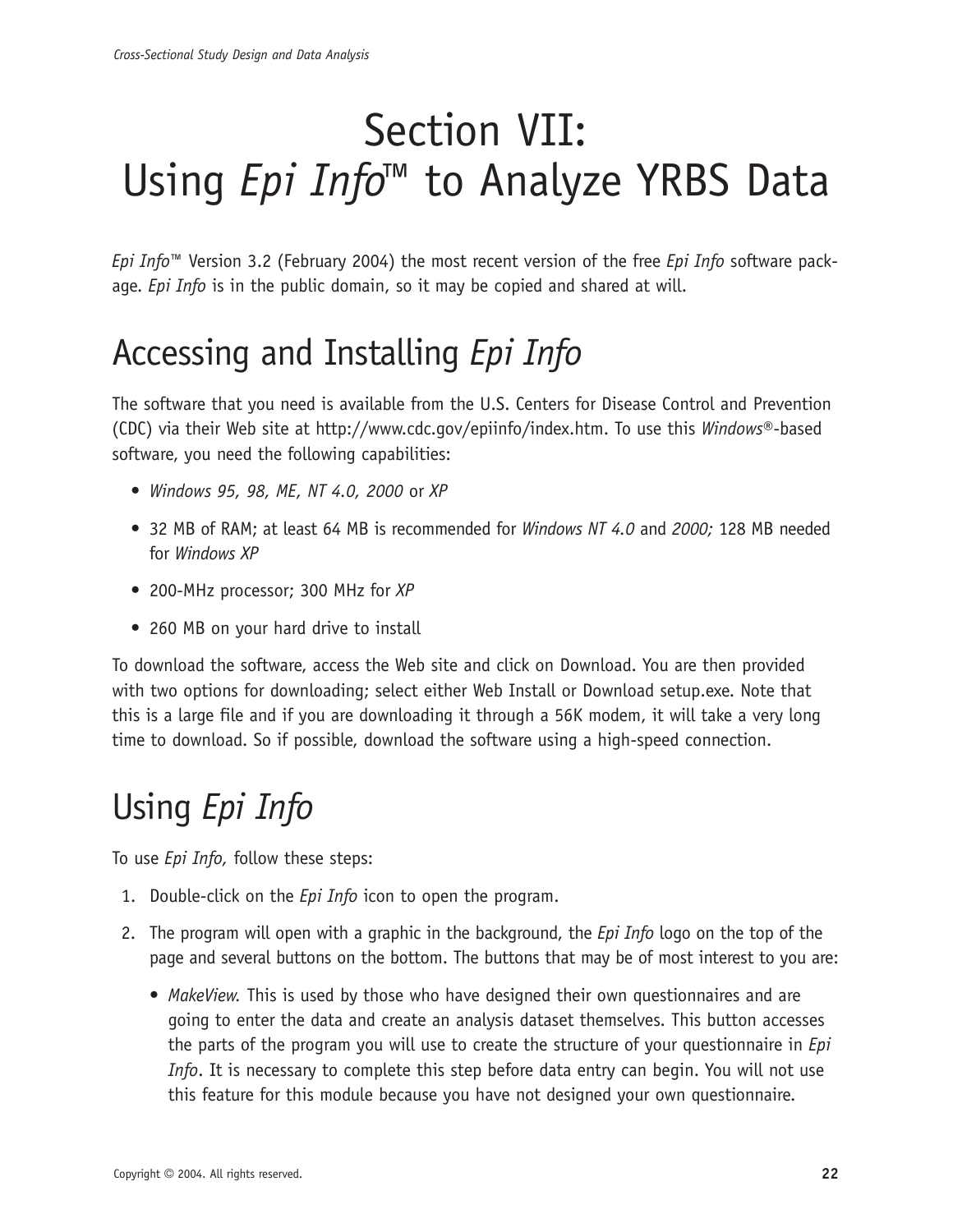- *Enter Data.* This puts the program in data entry mode. *Epi Info* will create fields for each question in your questionnaire (which it does using MakeView) and then it asks you to enter the responses in those fields (in Enter). You will not use this feature in this module because you are using secondary data—the data have already been entered by the YRBS staff.
- *Analyze Data.* This is the feature that will be most relevant to you for this module. This is where you submit commands to *Epi Info,* directing it to summarize the data and conduct various statistical tests as necessary to answer your research questions.
- *Epi Info Web Site.* Clicking on this button will take you to the *Epi Info* Web site if the computer has an active Internet connection.
- 3. To begin your analysis, click on the Analyze Data button.
- 4. A screen with three distinct parts will open:
	- On the left is a menu of all available operations. To execute a given command, you must click on it and then a dialog box will open, asking for further information. For instance, if you click on List to list out all responses to a given question, the dialog box that will appear will ask for the name of the variable (question) that you wish to list.
	- On the bottom right is the Program Editor box in which the code is written. This screen allows you to keep a log of all of the commands that have been sent. After you become more familiar with the program, it will be possible for you to type in your own code rather than using the list of commands from the left-hand menu. This is analogous to using Ctrl-P to print in *Microsoft Word*® as opposed to pulling down the File menu and then highlighting Print. They are just two ways of doing the same thing. Another use of the Program Editor box is to keep a log of all of your commands for saving and reusing at a later time. You may click on Save to save the contents (called the program) of the Program Editor box. Then the next time you use *Epi Info*, you can open the saved program and resubmit it by simply clicking on Run to resubmit the entire program or Run This Command to resubmit just one operation or command.
	- At the top right is the Output screen, where the results of your commands will be displayed.
- 5. Before analyzing data, the first thing that must be done is to tell *Epi Info* what dataset you will be analyzing. This is done using the Read command. Click on Read and then a dialog box will appear. Keep the default Data Format (Epi 2000), and then click on the dots to the right of the Data Source box to browse and select the dataset (Student Dataset) wherever you have stored it on your computer. Click on viewyrbsstudent. Then click OK. *Epi Info* will tell you that it is creating a temporary link, click OK.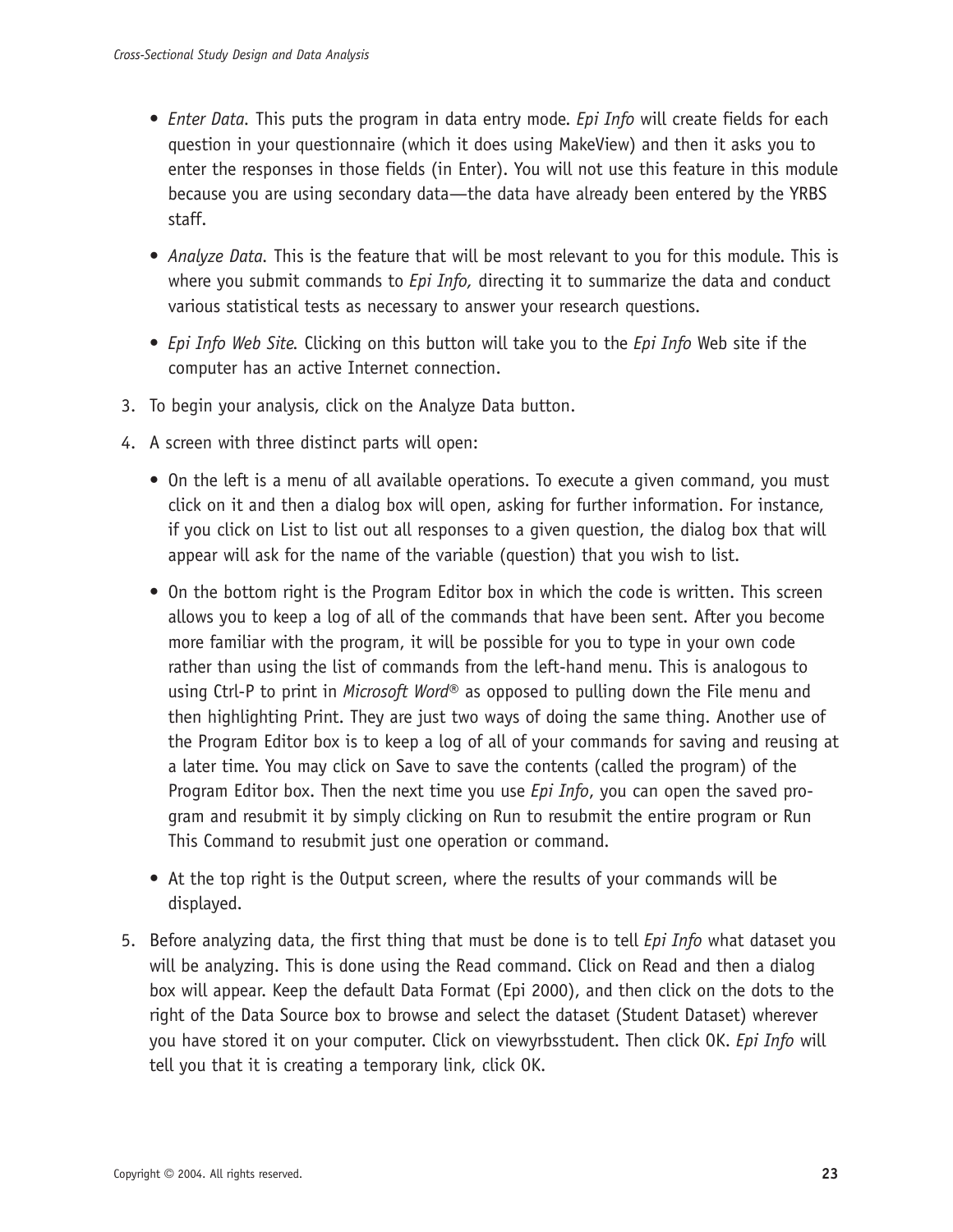6. If you have saved your dataset on your hard drive  $(c:\)$  in a subfolder titled YES Program, your screen should look as shown in the following screen. Recall that the Command menu is on the left, the Output menu is on the upper right, and the Program Editor menu is on the lower right.



- 7. You are now ready to analyze your data. To do this, you click on the desired command in the left-hand menu and then the dialog box appears, asking you to select the variable or variables to use for the operation.
- 8. As you can see from the left-hand menu, there are several analysis commands in *Epi Info*. The ones that you are most likely to use are listed below:
	- *List.* This command is a line-by-line listing of all responses. You click on List, and then in the dialog box you select your variable name and then click OK. You may look at the listing for one variable or more than one. If you want to include more than one, simply pick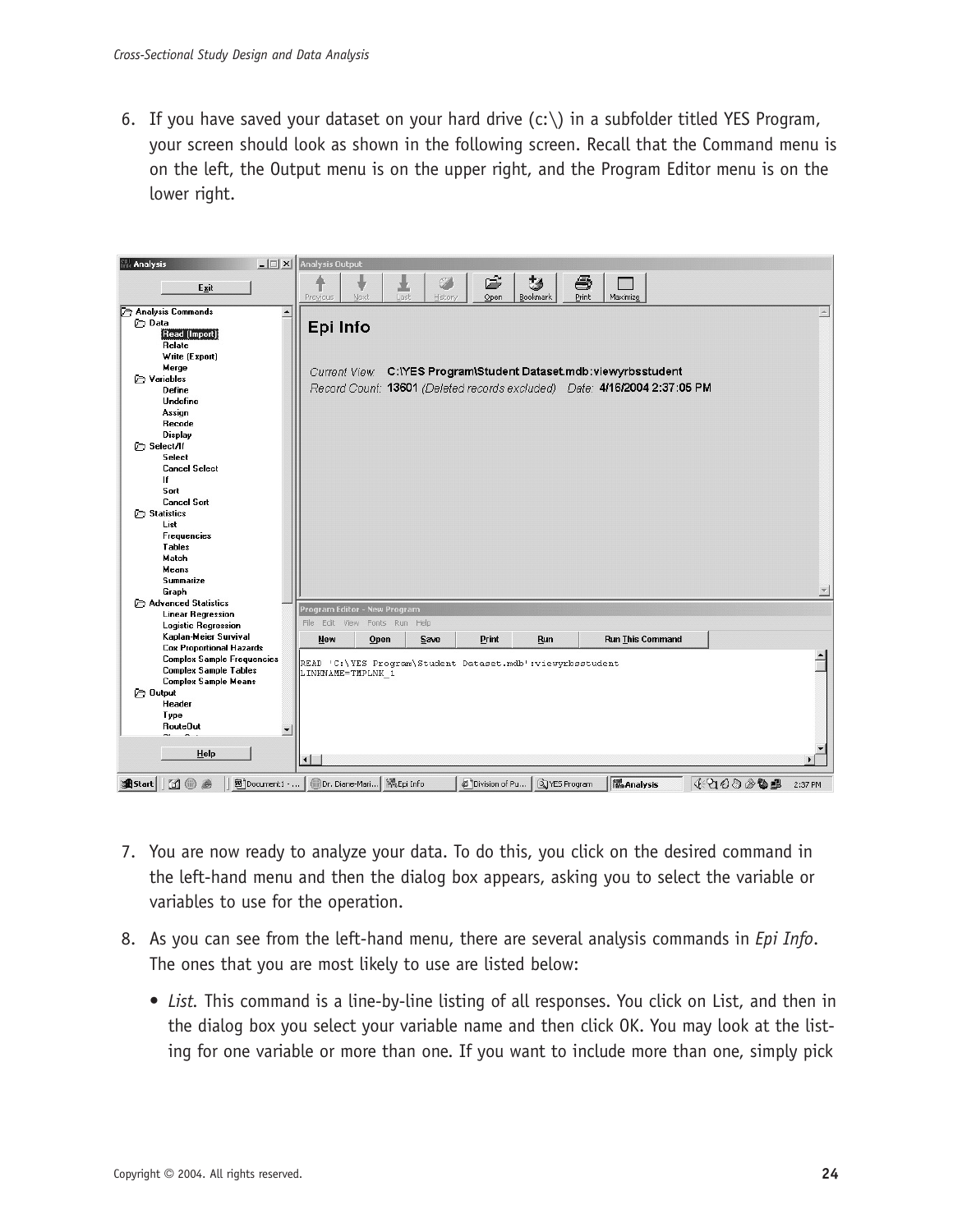multiple variable names. Each time you should see the name show up in the box. Going back to our example, you may wish to look at the responses to the question about fasting. Does this output of responses answer your research question? Well, this output is not very informative because the data are not summarized in any way, but why not take a look at the listing for Q70 and see what happens.

- *Frequencies.* This command provides univariate frequency distributions for selected variables. To execute the Frequencies command, click on the command in the left-hand menu and then when the dialog box appears, select your variable name from the list in the box that says Frequency of. This is the command that you might wish to use to look at the responses for fasting (as in our previous example). Try this and now see what happens. Then do it again for the gender variable. Do you have the answer to your question?
- *Tables.* This command is useful for contingency ( $2 \times 2$ ) tables. To use this command, click on Tables and then in the dialog box, again identify the variables you wish to use. The exposure variable is the independent, or predictor, variable. It will form the rows of the table. The Outcome variable is the dependent variable, which will be shown in the columns. Now try to create the table we suggested, using Q2 (gender) and Q70 (fasting). Again, look at the output. This output gives you a table showing the numbers of male fasters, female fasters, male nonfasters and female nonfasters. It also gives you row percentages and column percentages. Looking below, you will see various statistics listed, including the Chi-square and the associated p-value. Now, does *this* provide the answer to your question?
- *Defining New Variables.* Your team may decide that the response categories available in the dataset do not adequately capture the ones that are of interest to you. For instance, the age variable (Q1) has the following categories: 12 years or younger; 13; 14; 15; 16; 17; and 18 or older. If your group wanted to look at differences in weight between 18 and-19-year-olds, you would not be able to do that. The dataset has 18- and 19-yearolds collapsed into one category, and you cannot separate them out. Suppose instead that your group wanted to compare weights among students aged 16 and over with weights of younger students (i.e., those aged 15 and under)—that you can do. Using a few simple commands, you can collapse categories, and instead of having seven categories as in the original dataset, you can create two categories and then conduct the comparison of interest to you. This is how:
	- Click on the Define command and create a new variable named Age (leave as standard). Then click OK.
	- Click on the Recode command.
	- Select Q1 as the "from" variable and Age as the "to" variable.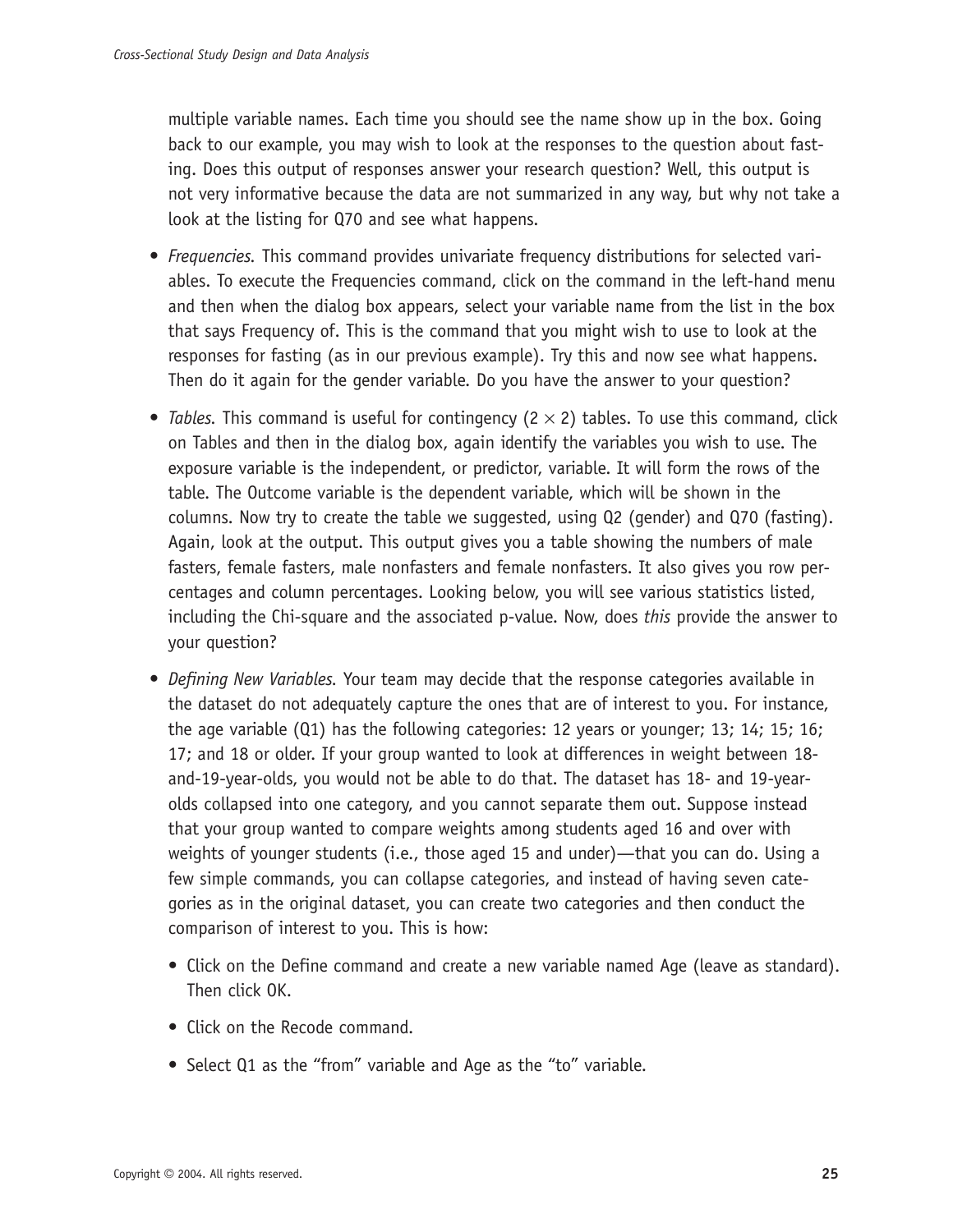- In the first column insert 1, in the second column insert 4, and in the third column insert 1. Then press the Enter key on your keyboard, and a new line will appear.
- In the first column put 5, in the second column put 7, and in the third column put 2.
- Click OK.

If you run a frequency distribution on Q1 and Age, you should be able to see whether your procedure worked. What you have just done is to create an Age variable: Age  $= 1$  if the student is 15 or younger and Age = 2 if the student is 16 or older. Check the frequency table to make sure this is true.

- 9. There are many, many more features to *Epi Info*, but the ones listed above are the most commonly used. Feel free to play around with the software and learn it. There is a help function and a downloadable manual that can provide you with additional assistance when needed.
- 10. When you have finished your *Epi Info* session, you may save your program so that you do not have to start all over again next time. To do this, click Save in the Program Editor box, click on the Text file button, and then save it on your hard drive or diskette. It will be a fairly small file with a \*.pgm extension. You do not really need to save your output because with the saved program you merely rerun it and easily generate the output again. However, the output is actually being saved by *Epi Info* in the same folder in which the *Epi Info* software is stored, using a \*.htm format by default.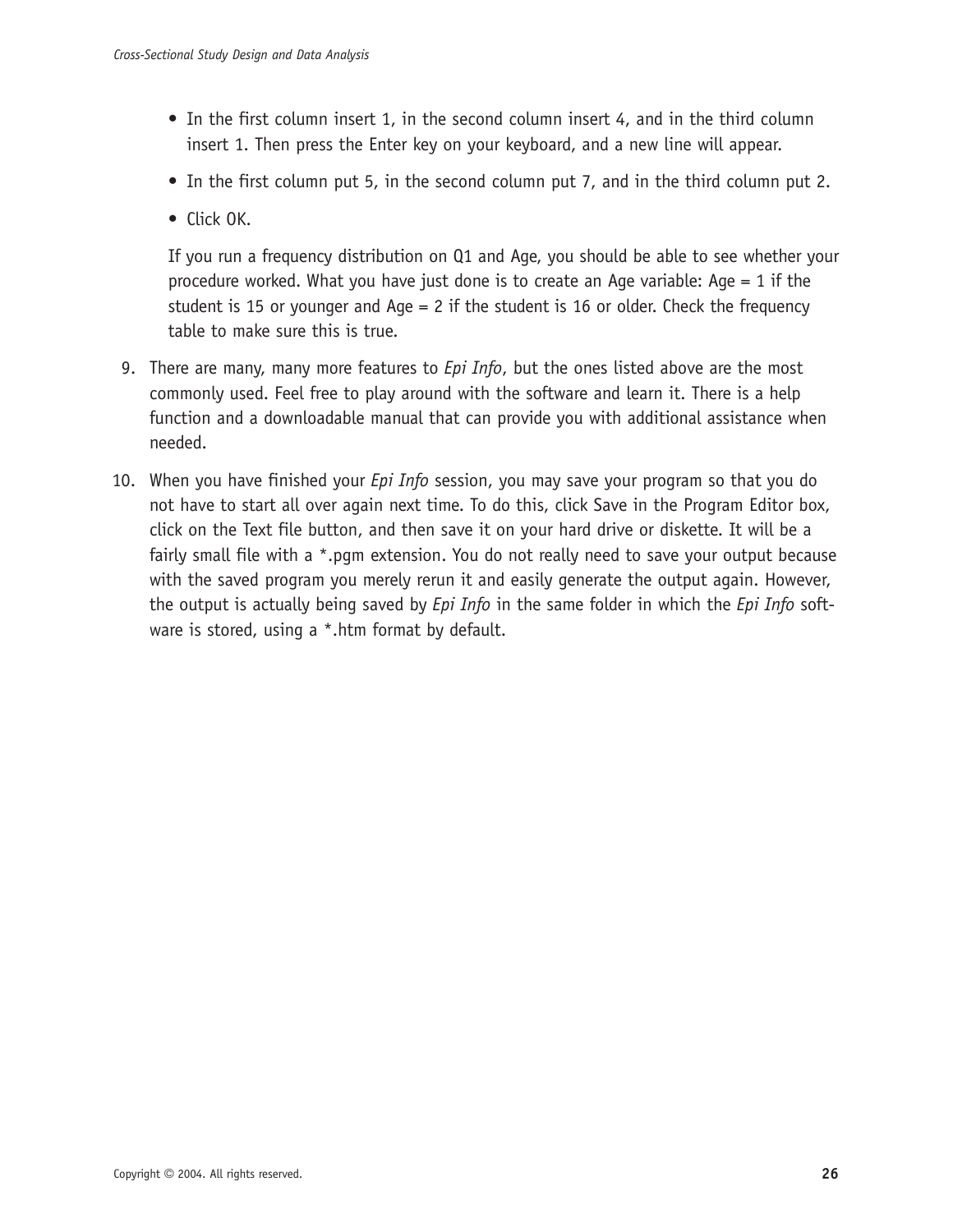# Worked Example for Teachers

Your teacher dataset includes all of the questions in the student dataset, in addition to Q92–95, which you may use for this worked example or another example of your own choosing. Please note that we have included a short primer on Chi-square (Appendix 2) should you wish to refer to it in planning your class demonstration.

The first part of the process is the identification of a research question, e.g., What sociodemographic factors are related to serious sports injury among U.S. high school students?

Students should be reminded of the following:

- A research question should be clear, concise and answerable.
- Determination of the research question can be based on any one or more of the following: scientific curiosity, unanswered questions from one's own or someone else's prior research, hypotheses raised by observation or anecdote, request by an external stakeholder, such as a sports equipment manufacturer.
- All components of the research question should have clear operational definitions. For instance, one should define serious sports injury and sociodemographic factors. For our purposes we are defining serious sports injury as one for which medical (doctor or nurse) attention was sought, and sociodemographic factors would include metropolitan status and gender.

Then one should clearly state a hypothesis. For instance, one research hypothesis might be that rural students would be more likely to suffer serious sports injury than nonrural students.

The data analysis strategy can then be devised as follows to test that hypothesis.

- 1. The metropolitan status variable would need to be collapsed to create two categories (rural versus nonrural), and from the sports injury question (Q92) we would need to create a new variable that excludes those who do not exercise or play sports and as such were not eligible to have had a sports injury. We would then be assessing the relationship between two binary variables. Assuming that all assumptions of the test are met, we could do this using a Chi-square test of the following statistical hypotheses:
	- *Null hypothesis:* The observed distribution of frequencies equals the expected distribution. (There is no relationship between rurality and sports injuries.)
	- *Alternate hypothesis:* The observed distribution of frequencies does not equal the expected distribution. (There is a relationship between rurality and sports injuries.)
- 2. First, we must open *Epi Info* and access the YRBS data. Click on the *Epi Info* icon to open the dataset and then click on the Analyze Data button. Click on Read from the Analysis-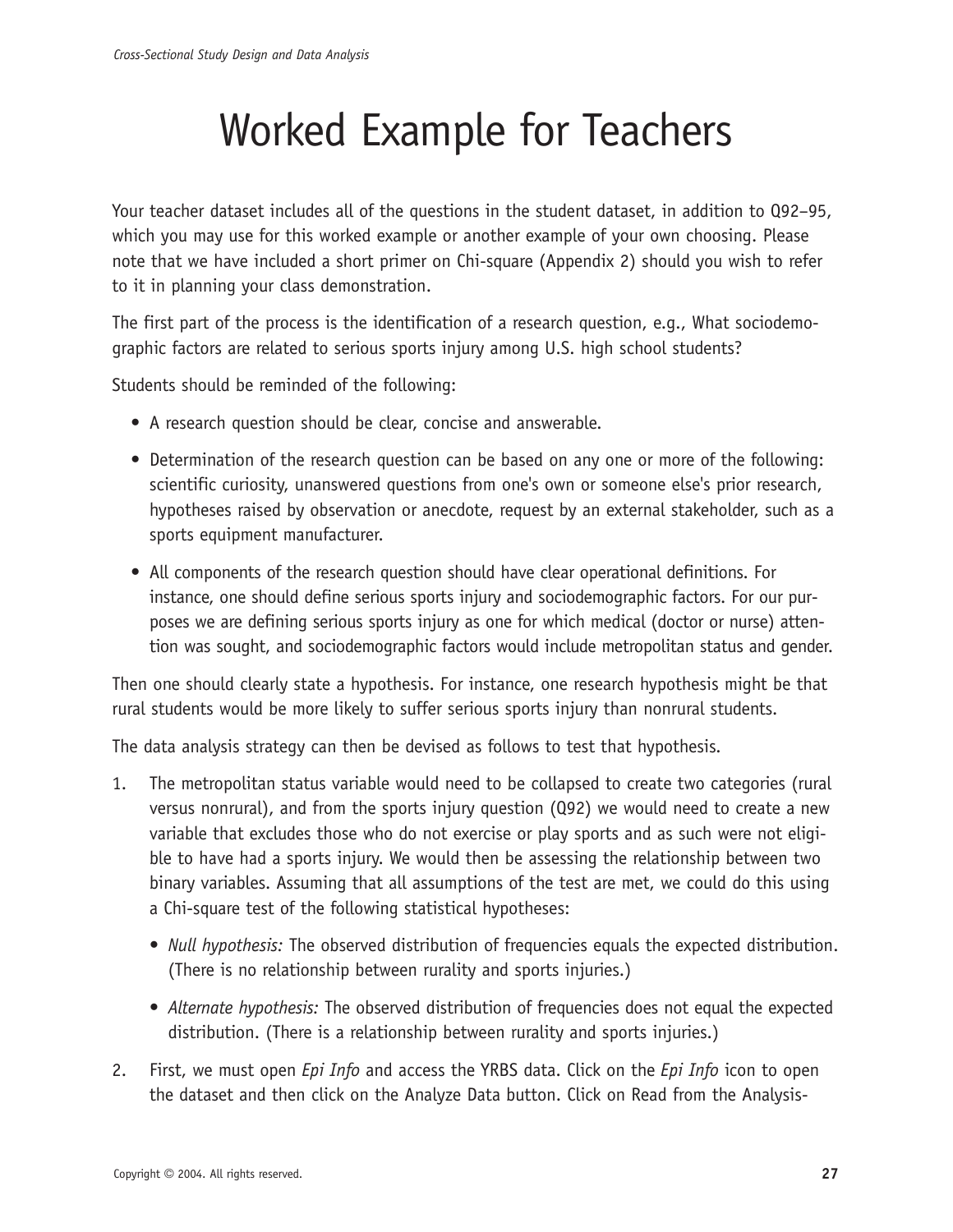Commands left-hand menu and then a dialog box will appear. Keep the default Data Format (Epi 2000) and then click on the dots to the right of the Data Source box to browse and select the dataset (Teacher Dataset) wherever you have stored it on your computer. Click on viewyrbsteacher. Then click OK. *Epi Info* will tell you that it is creating a temporary link. Click OK.

- 3. Then create a RURALITY variable from the METROST variable:
	- Click on Define and for variable name, type in RURALITY. Keep Scope (which is the variable type) as standard, the default. Then click OK.
	- Click on Recode and in the From pull-down menu, select METROST. In the To pull-down menu, select RURALITY.
	- Click in the Value box and type 1, click in the To Value box and type 2, and then click in the Recoded Value box and type 1. Next press the Enter key on the keyboard. Then on line 2, click in the Value box and type 3 and click on the Recoded Value box and type 0. Your screen should look as follows:

| <b>Analysis</b><br>$ \Box$ $\times$ $\Box$ | <b>Analysis Output</b>                                                                                                   |                  |
|--------------------------------------------|--------------------------------------------------------------------------------------------------------------------------|------------------|
| Exit                                       | Ê<br>ê<br>移<br>土<br>÷<br>Bookmark<br>Last<br>History<br>Open<br>Print<br>Next<br>Maximize<br>Previous                    |                  |
| Analysis Commands<br>≐                     |                                                                                                                          | $\blacktriangle$ |
| <b>P</b> Data                              | Epi Info                                                                                                                 |                  |
| Read (Import)                              |                                                                                                                          |                  |
| Relate                                     |                                                                                                                          |                  |
| Write [Export]                             |                                                                                                                          |                  |
| Merge                                      | C: WES Program\Teacher Dataset mdb: viewyrbsteacher<br>Current View                                                      |                  |
| <b>P</b> Variables                         | $Re$ RECODE<br>$20042:28:45$ PM                                                                                          |                  |
| Define                                     |                                                                                                                          |                  |
| Undefine                                   | To<br>From                                                                                                               |                  |
| Assign                                     | <b>METROST</b><br>rurality<br>$\blacktriangledown$<br>$\blacktriangledown$                                               |                  |
| Recode                                     |                                                                                                                          |                  |
| <b>Display</b>                             | Value (blank = other)<br>To Value (if any)<br><b>Recoded Value</b>                                                       |                  |
| <b>P</b> Select/If                         | $\mathbf{2}$<br>1<br>1                                                                                                   |                  |
| Select                                     |                                                                                                                          |                  |
| <b>Cancel Select</b><br>If                 | 冋<br>$\overline{\mathbf{3}}$                                                                                             |                  |
| Sort                                       |                                                                                                                          |                  |
| <b>Cancel Sort</b>                         |                                                                                                                          |                  |
| <b>Statistics</b>                          |                                                                                                                          |                  |
| List                                       |                                                                                                                          |                  |
| <b>Frequencies</b>                         |                                                                                                                          |                  |
| <b>Tables</b>                              |                                                                                                                          |                  |
| Match                                      |                                                                                                                          |                  |
| <b>Means</b>                               |                                                                                                                          |                  |
| Summarize                                  |                                                                                                                          |                  |
| Graph                                      |                                                                                                                          |                  |
| Advanced Statistics                        |                                                                                                                          |                  |
| <b>Linear Regression</b>                   | Progr<br><b>Fill Ranges</b><br>Save Only<br>OK                                                                           |                  |
| <b>Logistic Regression</b>                 | File                                                                                                                     |                  |
| Kaplan-Meier Survival                      | Clear<br>Help<br>Cancel<br>his Command<br>N                                                                              |                  |
| <b>Cox Proportional Hazards</b>            |                                                                                                                          |                  |
| <b>Complex Sample Frequencies</b>          | READ 'C:\YES Program\Teacher Dataset.mdb':viewyrbsteacher                                                                |                  |
| <b>Complex Sample Tables</b>               | LINKNAME=TMPLNK 1                                                                                                        |                  |
| <b>Complex Sample Means</b>                | DEFINE rurality                                                                                                          |                  |
| <b>Dutput</b>                              |                                                                                                                          |                  |
| Header                                     |                                                                                                                          |                  |
| Type                                       |                                                                                                                          |                  |
| RouteOut<br>$\sim$<br>÷.                   |                                                                                                                          |                  |
|                                            |                                                                                                                          |                  |
| Help                                       |                                                                                                                          |                  |
|                                            | $\left  \cdot \right $                                                                                                   |                  |
| 過Start   [1] 4 卷                           | 4:200244<br>Document1 -    Dr. Diane-Mari   M. Epi Info<br>VES Program<br><b>spil</b><br>Inha Analysis<br>Division of Pu | 2:30 PM          |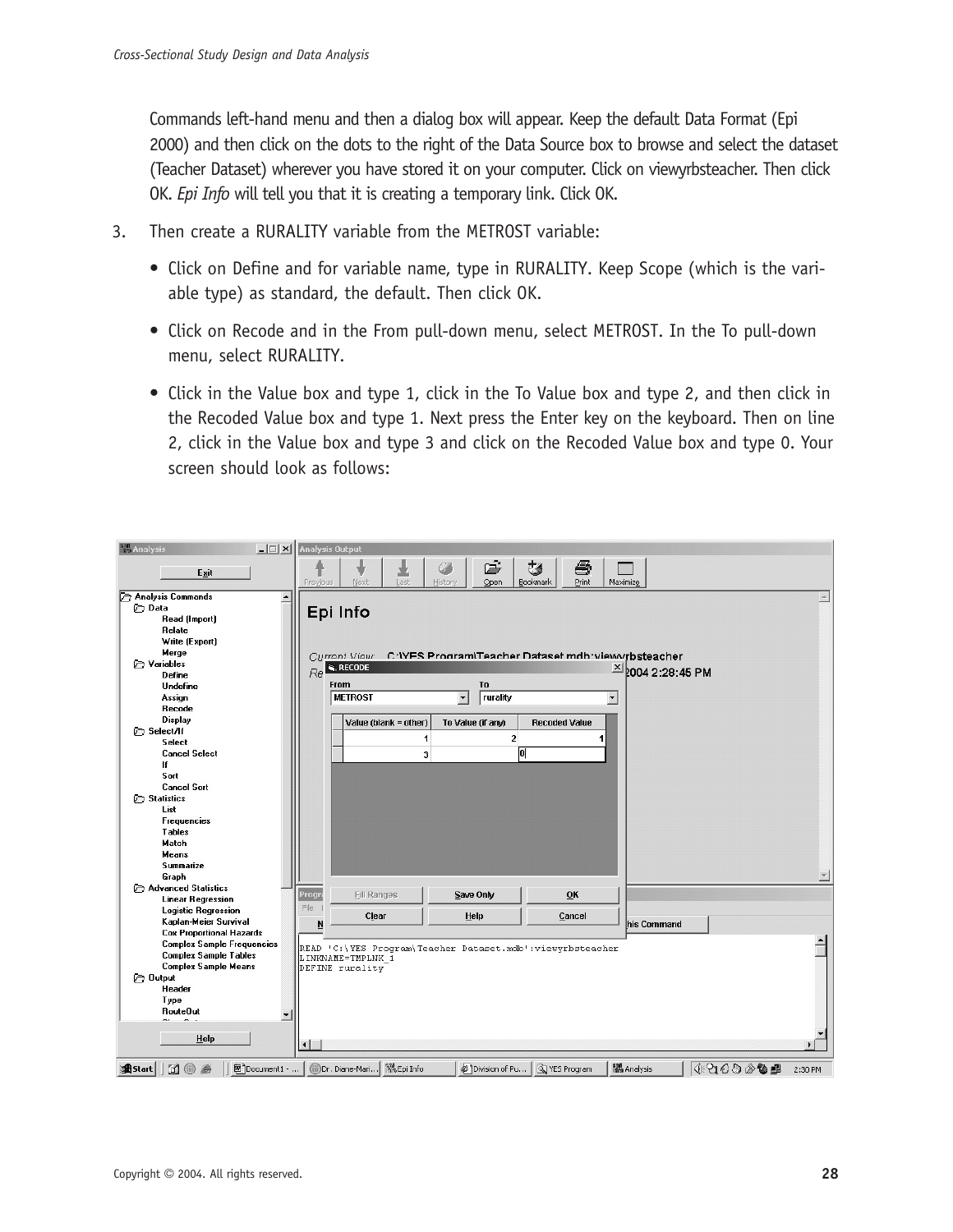• Now click OK. You will have your new variable: RURALITY = 0 when METROST = 3 and RURALITY = 1 if METROST = 1 or METROST = 2. To confirm this, click on Tables in the lefthand menu and select METROST from the exposure pull-down menu box and RURALITY from the outcome pull-down menu box and click OK. You should see a table appear in the Output window as follows:



This table confirms that values of 1 and 2 for METROST (urban and suburban) are now coded as 1 for RURALITY (nonrural) and values of 3 for METROST (rural) are now 0 for RURALITY (rural). Note that we ignored METROST=0, which was unknown because one cannot determine whether that was a rural or nonrural respondent, so we treat those as missing values.

- 4. Then using the same method as above, recode the Q92 variable to create SP-INJ:
	- Click on Define and for variable name, type in sp\_inj. Keep Scope (which is the variable type) as standard, the default. Then click OK.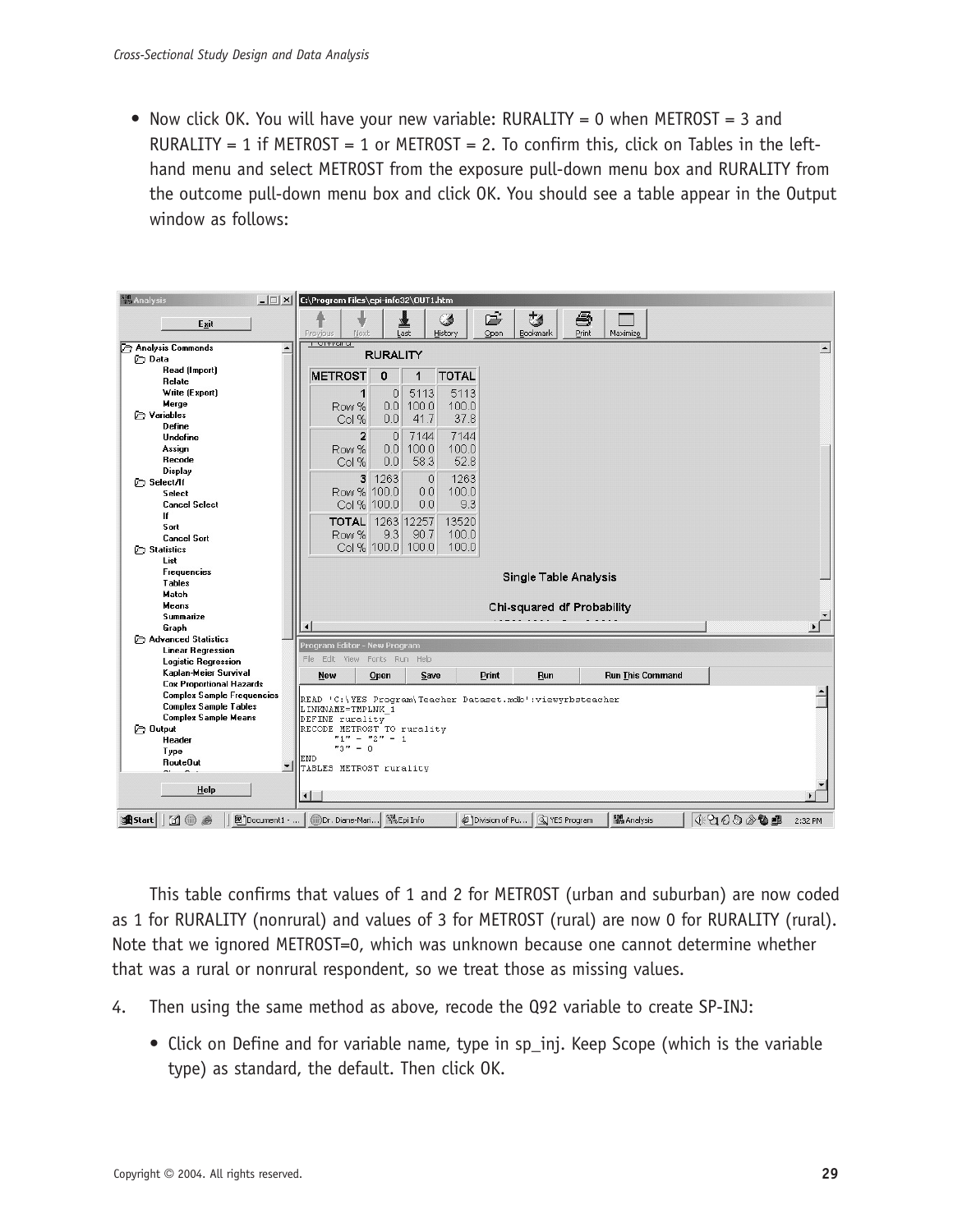- Click on Recode and in the From pull-down menu, select Q92. In the To pull-down menu, select sp\_inj.
- Click in the Value box and type 2 and then click in the Recoded Value box and type 0. Next press the Enter key on the keyboard. Then on line 2, click in the Value box and type 3 and click on the Recoded Value box and type 1.
- To double-check your work and demonstrate that the recode has succeeded, click on Tables in the left-hand menu and select Q92 as your exposure and SP\_INJ as your outcome, and you should see the following table appear:

| <b>Analysis</b>                                                | $\Box$ $\Box$ $\times$ $C:\ProgramFiles\eepi-info32\OUT2.htm$ |                   |                    |              |                |                              |       |                         |          |                  |
|----------------------------------------------------------------|---------------------------------------------------------------|-------------------|--------------------|--------------|----------------|------------------------------|-------|-------------------------|----------|------------------|
|                                                                |                                                               | ö                 | 遑                  | Ø            | ĉ              | 矽                            | Ð     |                         |          |                  |
| Exit                                                           | Previous                                                      | Next              | Last               | History      | Open           | Bookmark                     | Print | Maximize                |          |                  |
| Analysis Commands<br>$\overline{\phantom{0}}$                  | TABLES Q92 sp_inj                                             |                   |                    |              |                |                              |       |                         |          | $\blacktriangle$ |
| <b>P</b> Data                                                  |                                                               |                   |                    |              |                |                              |       |                         |          |                  |
| Read (Import)                                                  |                                                               |                   |                    |              |                |                              |       |                         |          |                  |
| Relate                                                         |                                                               |                   |                    |              |                |                              |       |                         |          |                  |
| Write (Export)                                                 | Next Procedure                                                |                   |                    |              |                |                              |       |                         |          |                  |
| Merge                                                          |                                                               |                   |                    |              |                |                              |       |                         |          |                  |
| <b>P</b> Variables                                             | Forward                                                       |                   |                    |              |                |                              |       |                         |          |                  |
| Define                                                         |                                                               | SP_INJ            |                    |              |                |                              |       |                         |          |                  |
| Undefine                                                       |                                                               |                   |                    |              |                |                              |       |                         |          |                  |
| Assign                                                         | Q92                                                           | U                 | 1                  | <b>TOTAL</b> |                |                              |       |                         |          |                  |
| Recode                                                         | $\overline{2}$                                                | 1789              | $\theta$           | 1789         |                |                              |       |                         |          |                  |
| Display                                                        | Row % 100.0                                                   |                   | 0.0                | 100.0        |                |                              |       |                         |          |                  |
| <b>P</b> Select/If                                             |                                                               |                   | 0.0                | 21.4         |                |                              |       |                         |          |                  |
| Select                                                         |                                                               | Col % 100.0       |                    |              |                |                              |       |                         |          |                  |
| <b>Cancel Select</b>                                           | 3                                                             |                   | 0 6589             | 6589         |                |                              |       |                         |          |                  |
| If                                                             | Row %                                                         |                   | $0.0$ 100.0        | 100.0        |                |                              |       |                         |          |                  |
| Sort                                                           | Col %                                                         |                   | $0.0$ 100.0        | 78.6         |                |                              |       |                         |          |                  |
| <b>Cancel Sort</b>                                             |                                                               |                   |                    |              |                |                              |       |                         |          |                  |
| <b>Statistics</b>                                              | <b>TOTAL</b>                                                  | 1789 6589         |                    | 8378         |                |                              |       |                         |          |                  |
| List                                                           | Row %                                                         | 21.4 78.6         |                    | 100.0        |                |                              |       |                         |          |                  |
| <b>Frequencies</b>                                             |                                                               | Col % 100.0 100.0 |                    | 100.0        |                |                              |       |                         |          |                  |
| <b>Tables</b>                                                  |                                                               |                   |                    |              |                | <b>Single Table Analysis</b> |       |                         |          |                  |
| Match                                                          |                                                               |                   |                    |              |                |                              |       |                         |          |                  |
| <b>Means</b>                                                   |                                                               |                   |                    |              |                |                              |       |                         |          |                  |
| Summarize                                                      |                                                               |                   |                    |              |                | Point                        |       | 95% Confidence Interval |          |                  |
| Graph<br>Advanced Statistics                                   |                                                               |                   |                    |              |                |                              |       |                         |          | ▼                |
| <b>Linear Regression</b>                                       | Program Editor - New Program                                  |                   |                    |              |                |                              |       |                         |          |                  |
| <b>Logistic Regression</b>                                     | File Edit View                                                |                   | Fonts Run Help     |              |                |                              |       |                         |          |                  |
| Kaplan-Meier Survival                                          |                                                               |                   |                    |              |                |                              |       |                         |          |                  |
| <b>Cox Proportional Hazards</b>                                | New                                                           | Open              |                    | Save         | Print          | Run                          |       | <b>Run This Command</b> |          |                  |
| <b>Complex Sample Frequencies</b>                              |                                                               |                   |                    |              |                |                              |       |                         |          |                  |
| <b>Complex Sample Tables</b>                                   | DEFINE sp inj<br>RECODE Q92 TO sp inj                         |                   |                    |              |                |                              |       |                         |          |                  |
| <b>Complex Sample Means</b>                                    |                                                               | $"2" = 0$         |                    |              |                |                              |       |                         |          |                  |
| <b>P</b> Output                                                |                                                               | $"3" = 1$         |                    |              |                |                              |       |                         |          |                  |
| Header                                                         | END                                                           |                   |                    |              |                |                              |       |                         |          |                  |
| Type                                                           | TABLES Q92 sp inj                                             |                   |                    |              |                |                              |       |                         |          |                  |
| <b>RouteOut</b><br>$\blacktriangledown$                        |                                                               |                   |                    |              |                |                              |       |                         |          |                  |
| $\sim$<br>$\sim$ $\sim$                                        |                                                               |                   |                    |              |                |                              |       |                         |          |                  |
| Help                                                           |                                                               |                   |                    |              |                |                              |       |                         |          |                  |
|                                                                | $\left  \cdot \right $                                        |                   |                    |              |                |                              |       |                         |          | ٠                |
|                                                                |                                                               |                   |                    |              |                |                              |       |                         |          |                  |
| <b>B</b> Start<br>$\boxtimes$ $\oplus$ $\oplus$<br>Document1 - | Dr. Diane-Mari                                                |                   | <b>MA</b> Epi Info |              | Division of Pu | VES Program                  |       | and<br>Inha Analysis    | 4:000000 | 2:44 PM          |

Again, this confirms that the recoding worked as intended.

5. You are now ready to conduct your Chi-square test.

Click on Tables and for the exposure variable, select RURALITY and for the outcome variable, select SP\_INJ. The following table should appear: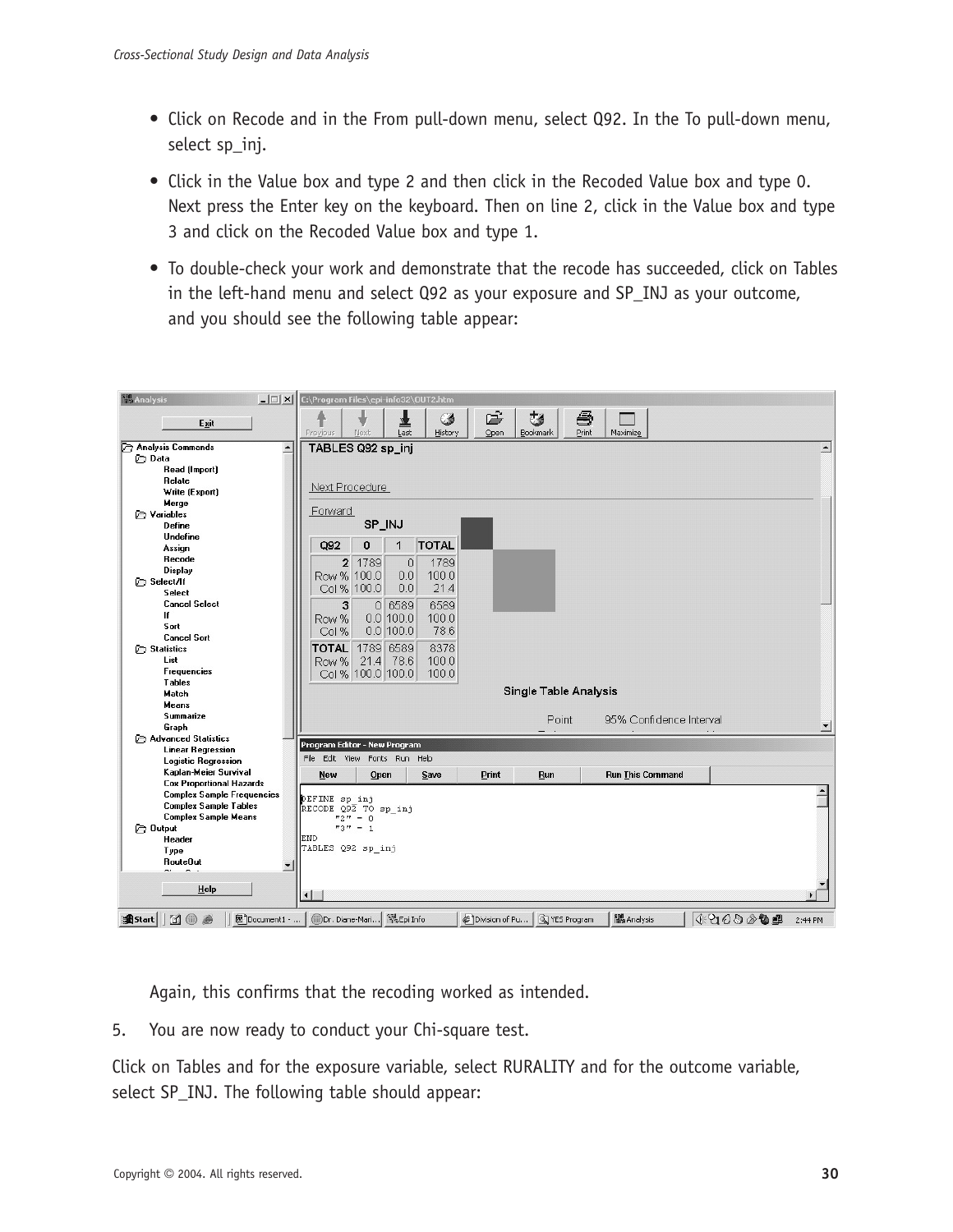| rurality     | $\pmb{0}$ | $\mathbf 1$ | TOTAL |  | Single Table Analysis |
|--------------|-----------|-------------|-------|--|-----------------------|
| $\pmb{0}$    | 185       | 676         | 861   |  |                       |
| Row %        | 21.5      | 78.5        | 100.0 |  |                       |
| Col %        | 10.4      | 10.3        | 10.4  |  |                       |
| $\mathbf 1$  | 1595      | 5858        | 7453  |  |                       |
| Row %        | 21.4      | 78.6        | 100.0 |  |                       |
| Col %        | 89.6      | 89.7        | 89.6  |  |                       |
| <b>Total</b> | 1780      | 6534        | 8314  |  |                       |
| Row %        | 21.4      | 78.6        | 100.0 |  |                       |
| Col %        | 100.0     | 100.0       | 100.0 |  |                       |

|--|--|

|                                                         |          | Point 95% Confidence Interval    |               |
|---------------------------------------------------------|----------|----------------------------------|---------------|
|                                                         | Estimate | Lower                            | Upper         |
| PARAMETERS: Odds-based                                  |          |                                  |               |
| Odds Ratio (cross product) 1.0051 0.8465                |          |                                  | 1.1935<br>(T) |
| Odds Ratio (MLE)                                        | 1.0051   | 0.8449                           | 1.1917<br>(M) |
|                                                         |          | 0.8417                           | 1.1959<br>(F) |
| PARAMETERS: Risk-based                                  |          |                                  |               |
| Risk Ratio (RR)                                         |          | $1.0040$ 0.8773 1.1490 (T)       |               |
| Risk Difference (RD%)                                   |          | $0.0859 -2.8114$                 | $2.9831$ (T)  |
| (T=Taylor series; C=Cornfield; M=Mid-P; F=Fisher Exact) |          |                                  |               |
| STATISTICAL TESTS                                       |          | Chi-square 1-tailed p 2-tailed p |               |
| Chi square-uncorrected                                  | 0.0034   |                                  | 0.9536249154  |
| Chi square-Mantel-Haenszel 0.0034                       |          |                                  | 0.9536277014  |
| Chi square-corrected (Yates) 0.0002                     |          |                                  | 0.9886064019  |
| Mid-p exact                                             |          | 0.4742119341                     |               |
| Fisher exact                                            |          | 0.4916574598                     |               |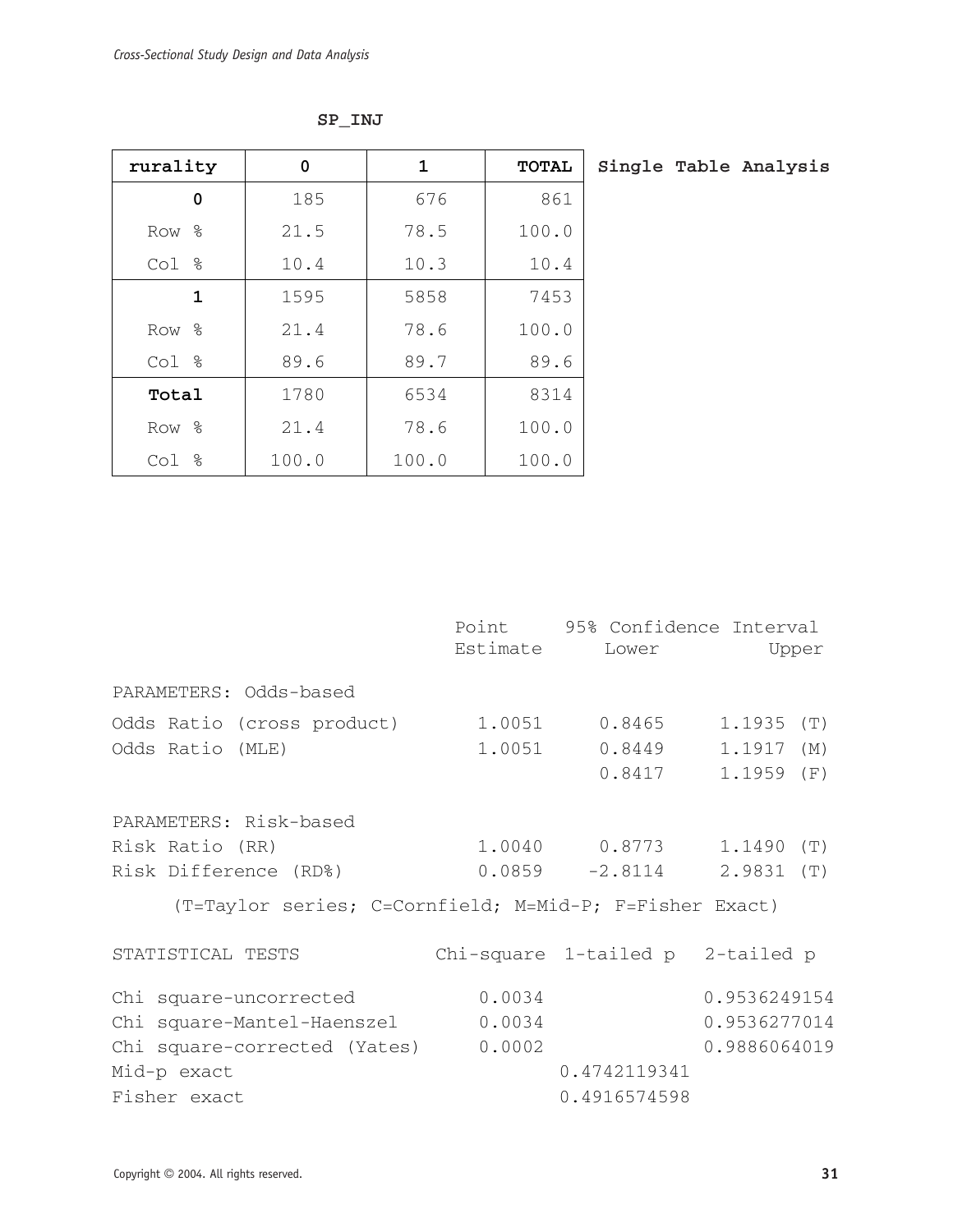The 2  $\times$  2 table tells us that the prevalence of serious sports injury among the rural students was 21.5% and among the nonrural students was 21.4%. From just that information alone, one might say that there is no relationship between rurality and sports injury. However, one can assert that statistically by using the Chi-square test of proportions from the output:  $\chi^2$  < .01, p = 0.95. Hence we fail to reject the null hypothesis and conclude that there is no relationship between rurality and serious sports injury.

6. We might conduct a similar analysis of the relationship between gender and serious sports injury, based on a hypothesis that females may be more likely to suffer serious sports injury than males.

To do this we set up a similar  $2 \times 2$  table and observe the Chi-square test. Using the Tables command, we identify Q2 as the exposure variable and SP\_INJ as the outcome, and the following appears: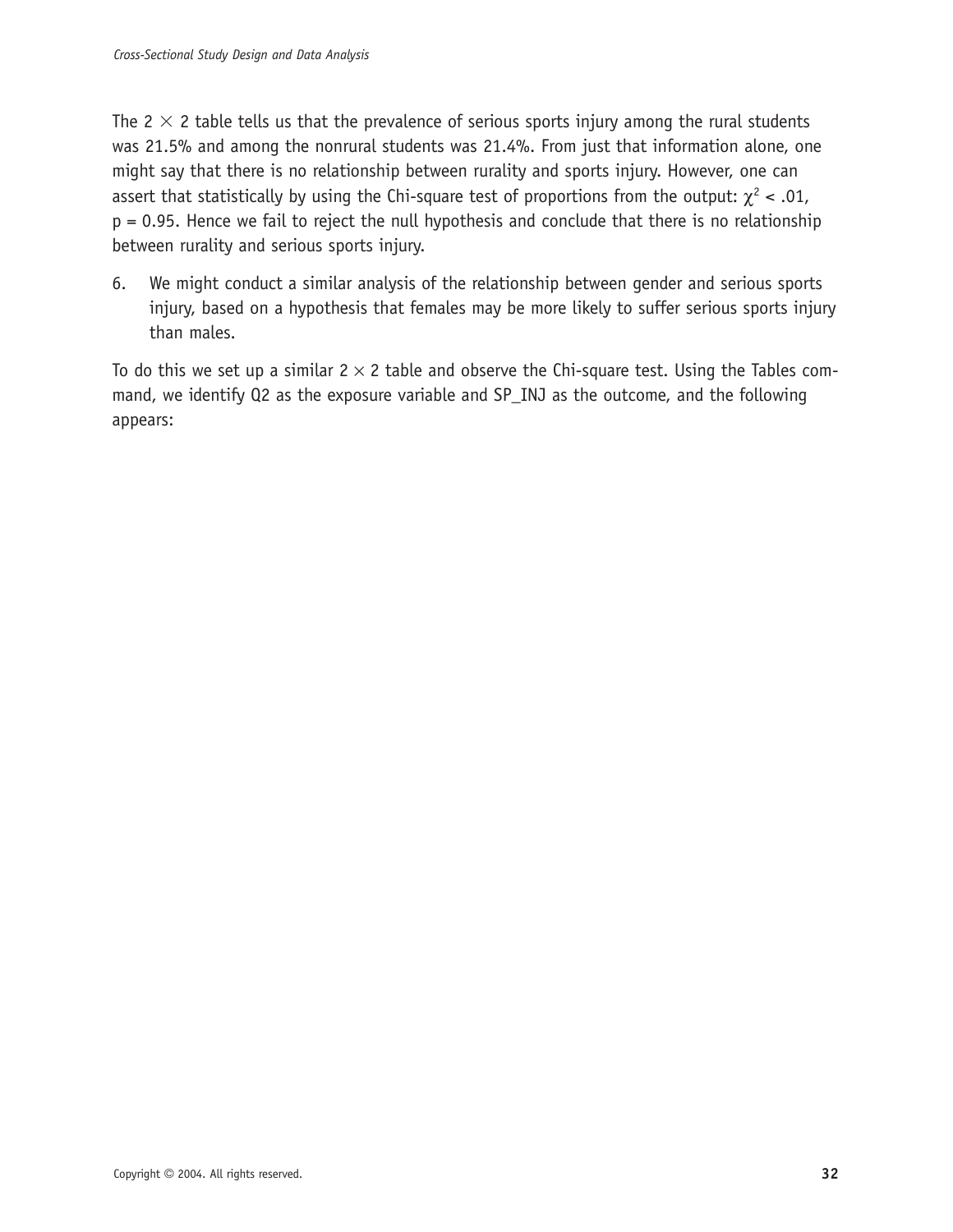| Q <sub>2</sub>          | 0     | $\mathbf{1}$ | <b>TOTAL</b> | Single Table Analysis |
|-------------------------|-------|--------------|--------------|-----------------------|
| $\mathbf 1$             | 778   | 3219         | 3997         |                       |
| Row %                   | 19.5  | 80.5         | 100.0        |                       |
| Col %                   | 43.7  | 49.0         | 47.9         |                       |
| $\overline{\mathbf{2}}$ | 1001  | 3354         | 4355         |                       |
| Row %                   | 23.0  | 77.0         | 100.0        |                       |
| Col %                   | 56.3  | 51.0         | 52.1         |                       |
| <b>TOTAL</b>            | 1779  | 6573         | 8352         |                       |
| Row %                   | 21.3  | 78.7         | 100.0        |                       |
| Col %                   | 100.0 | 100.0        | 100.0        |                       |

**SP\_INJ**

|                                                                                      | Point                         | 95% Confidence Interval           |                                               |
|--------------------------------------------------------------------------------------|-------------------------------|-----------------------------------|-----------------------------------------------|
|                                                                                      | Estimate                      | Lower                             | Upper                                         |
| PARAMETERS: Odds-based                                                               |                               |                                   |                                               |
| Odds Ratio (cross product)<br>Odds Ratio (MLE)                                       | 0.8098<br>0.8098              | 0.7288<br>0.7287<br>0.7277        | 0.8999<br>(T)<br>$0.8998$ (M)<br>$0.9011$ (F) |
| PARAMETERS: Risk-based                                                               |                               |                                   |                                               |
| Risk Ratio (RR)                                                                      |                               | $0.8468$ 0.7792 0.9204 (T)        |                                               |
| Risk Difference (RD%)                                                                |                               | $-3.5205$ $-5.2721$ $-1.7689$ (T) |                                               |
| (T=Taylor series; C=Cornfield; M=Mid-P; F=Fisher Exact)                              |                               |                                   |                                               |
| STATISTICAL TESTS                                                                    |                               | Chi-square 1-tailed p 2-tailed p  |                                               |
| Chi square-uncorrected<br>Chi square-Mantel-Haenszel<br>Chi square-corrected (Yates) | 15.4091<br>15.4072<br>15.1998 |                                   | 0.0000877415<br>0.0000878261<br>0.0000978848  |
| Mid-p exact                                                                          |                               | 0.0000426697                      |                                               |
| Fisher exact                                                                         |                               | 0.0000474121                      |                                               |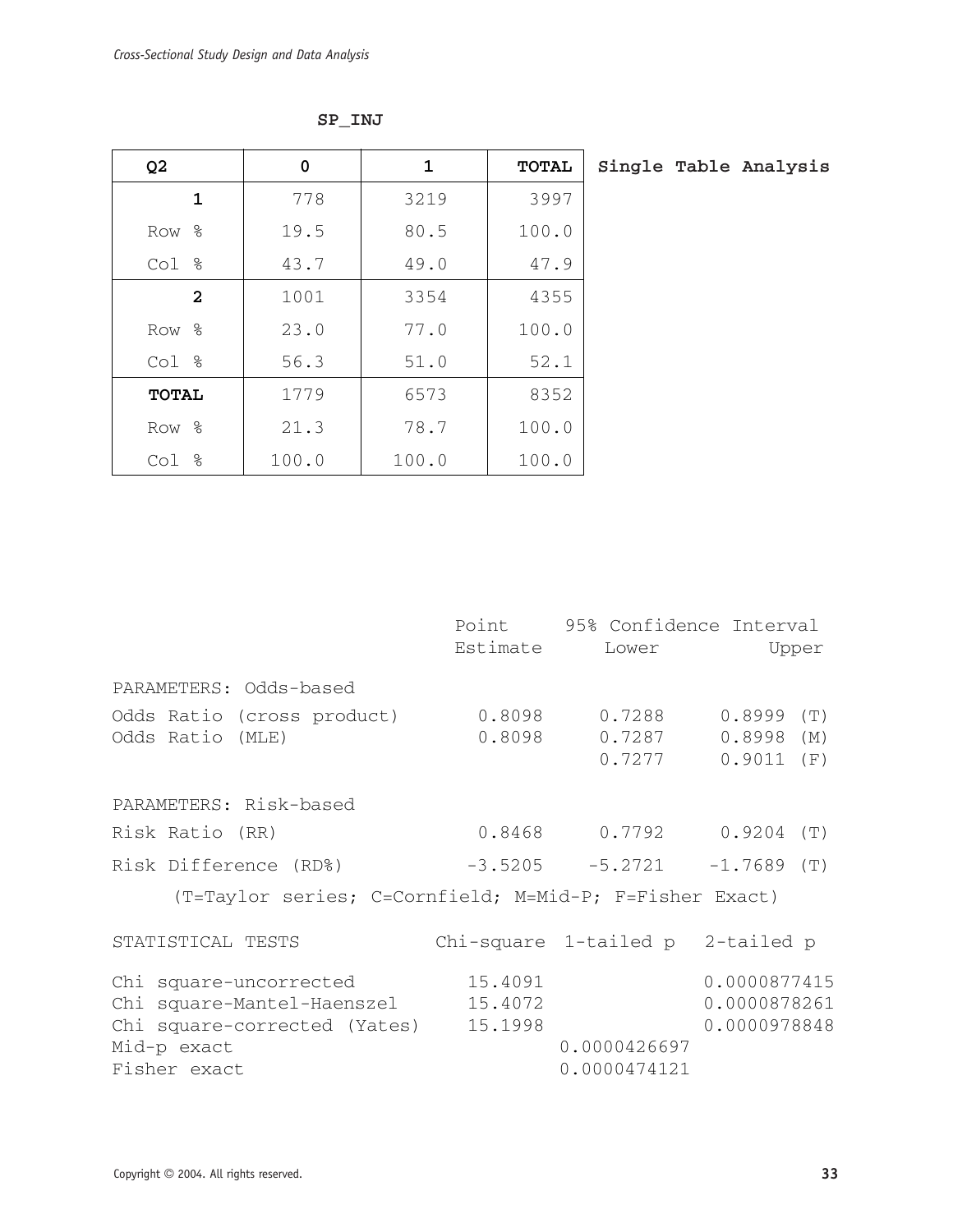In this example we see that the prevalence of injuries among females is 19.5% compared with 23.0% among males. We again could attempt to make a judgment based only on a comparison of those proportions. However, it would be helpful to look at the Chi-square test and see that  $\chi^2(1 \text{ df}) = 15.4$  and p < .01. So in this case we reject the null hypothesis of no relationship and assert that there is indeed a relationship between gender and sports injuries. Of course the test does not tell us why this relationship holds. Teachers may wish to help the students probe for possible reasons—for example, perhaps there are more males involved in high-impact sports. Students may realize that some of these "why" questions may be answered by other questions in the dataset and some may not. To answer burning questions that may not be addressed using the YRBS data, primary data collection may be necessary.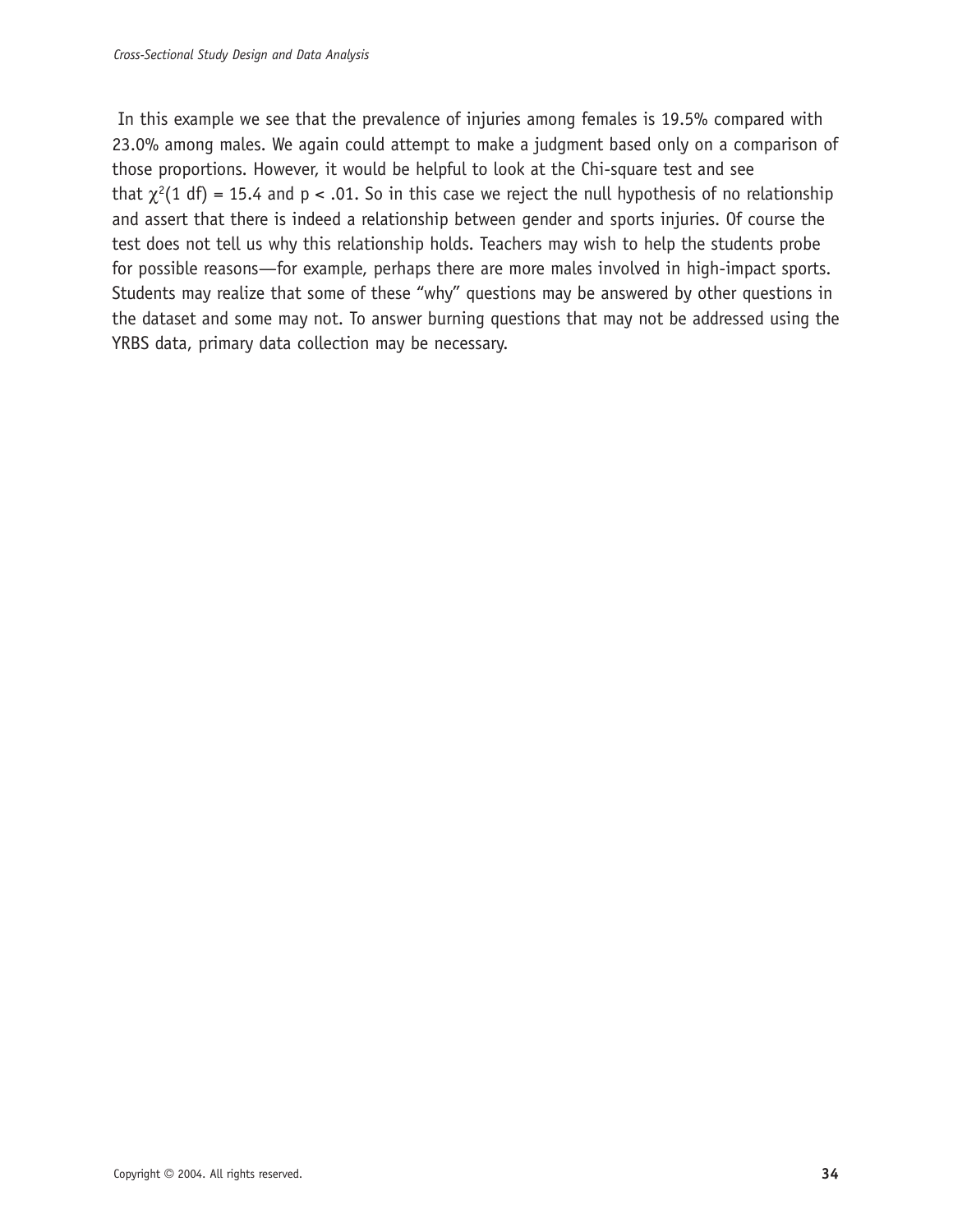# Assessment

Four options are given, one with suggested answers. Please note that students are not expected to conduct these surveys, but rather they are being asked to demonstrate their skills in survey design.

## Young Women and Soda

As is well known, teens drink soda. Some medical experts believe that excessive drinking of soda by teenaged girls may put them at risk. Some studies have demonstrated an association between drinking soda and bone fractures in active girls, though the possible causative biological mechanism is unknown, and scientific study is still at the exploratory stage.

Your task is to design a questionnaire that will be used to gather data to explore the relationship between soda consumption and bone fracture. The variables thought to have some explanatory power are:

- 1. The activity level of the young women. They may be totally sedentary, or they may engage in physical activity ranging from light to vigorous.
- 2. The types of activities they engage in. They may have no organized activity; or they may be a member of a high school sports program, a program outside school or both. (If there turns out to be an association between soda and bone fractures, this information will be useful in designing intervention strategies.)
- 3. Their soda consumption. They may drink no carbonated beverages, or they may drink colas, noncolas or both.

The goal of the study is to find an association—if it exists—between these variables and bone fractures. The bone fractures may be of different types, as there are bones of different sizes subject to different stresses during the normal day. Thus it will be important to get some detailed information about the fractures. It is also possible that other factors may contribute to bone fractures, such as diet. Because diet may play a significant role, your questionnaire should inquire if the respondents are on any sort of special diet, either on the advice of their doctor or by their own choice, such as a vegetarian diet.

Your questionnaire should contain the following elements:

- A short introduction, explaining the purpose of the questionnaire
- Questions to determine the level of the respondent's physical activity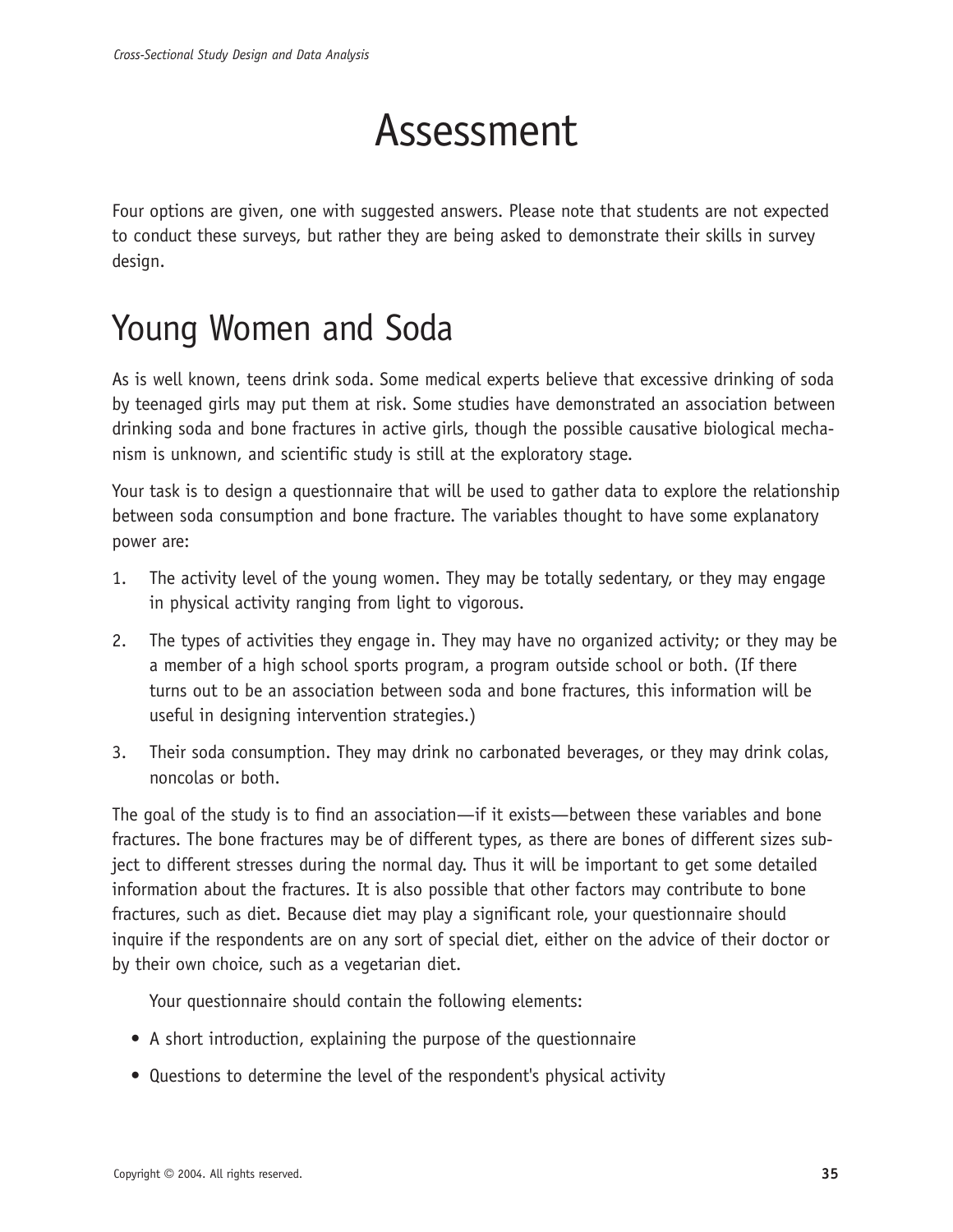- The sponsorship of the activity
- The types of carbonated beverages consumed, as well as some indication of how much is consumed in a typical period of time
- Dietary habits
- Medical history of bone fractures (and relevant details)

## School Violence

Health professionals, educators and parents have recognized that school violence is a major concern and possibly a significant public health problem. Little is known about the nature of adolescent violence in school, and if this health threat is to be effectively countered, the nature of school violence must be studied. One form of school violence of particular concern is fighting. Available evidence is anecdotal, usually based on the experience of school administrators who have questioned individuals after fights. Because the combatants have a vested interest in blaming the other person, this information is suspect at best.

Your task is to design a questionnaire to be given to students in grades 7–10 who have participated in fights in the previous six months. You may assume this questionnaire is confidential and is being given after any punishments have been meted out to the individuals involved in the fight. (On the questionnaire you will need to explain this to the respondents, so they know they are not putting themselves at risk of further punishment.)

Generally your interest should center on the following aspects of the fighting:

- 1. What were the causes of the fight?
- 2. What were the genders, ages and grade levels of the combatants and what was the relationship between them?
- 3. Where was the fight?
- 4. What was the involvement, if any, of bystanders?
- 5. What, if any, injuries were sustained and how severe were they?

In previous studies students have been hesitant to be precise in their responses. To counteract this, you should provide some common responses for the respondent to pick from, as well as have a blank line labeled "Other," to be filled in. The common responses will have to be from your own experience in school, and (to provide you with some guidelines) there should be at least five specific common responses if you can identify that many. If respondents pick from responses rather than construct their own, the information tends to be more precise. Therefore, if there are more than five common responses, you should list them if at all possible.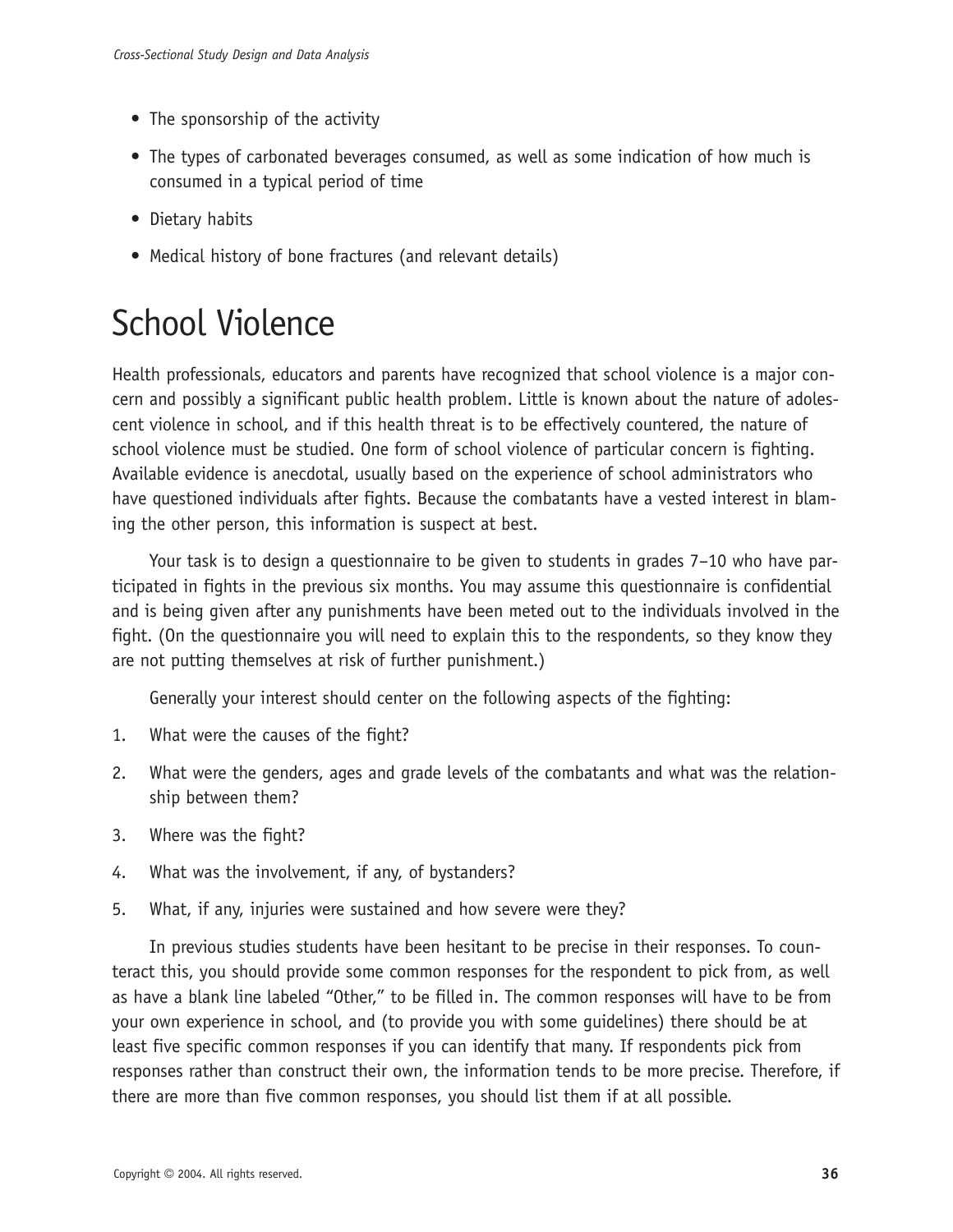Your questionnaire should contain the following elements:

- A short introduction explaining the purpose of the questionnaire
- Assurances of confidentiality
- Questions that elicit responses about the five general topics above

## Teens on the Job

On-the-job injury has become a serious threat to American youth with the increasing numbers of teenagers who hold part-time jobs. Little is known about the working environments of teenage workers, especially their exposure to hazardous equipment and dangerous work environments. It is believed that:

- Common jobs are located at home, retail stores or restaurants.
- Common jobs are as lawn care workers, cashiers and dishwashers.
- Common hazards teens are exposed to on the job are ladders or scaffolding, forklifts, tractors or riding mowers, and working around loud noises.
- Students may be working many hours, evening hours or both.

Your task is to design a questionnaire that would be given to teenagers in this age group (mostly high school students). From your own experience you may have a sense of where and what the jobs are locally, and you should slant the questions to get some detail. For example, if your school is a city school, you need not ask questions about farm labor; if your school is a rural school, there may similar reasonable omissions. Your questionnaire should probe for the types of work teens are doing, the number of hours and the times of day that the students are working. Of special concern are (a) the hazards that teens are exposed to and (b) the *perceived* hazards that is, the hazards that teens believe are found at work.

Your questionnaire should contain the following elements:

- A short introduction explaining the purpose of the questionnaire
- Questions of a demographic nature: age, gender, etc.
- Questions to determine the location of part-time jobs
- Questions to find out if identified hazards such as those listed above exist in their workplace
- Space for the respondents to list other, unidentified, hazards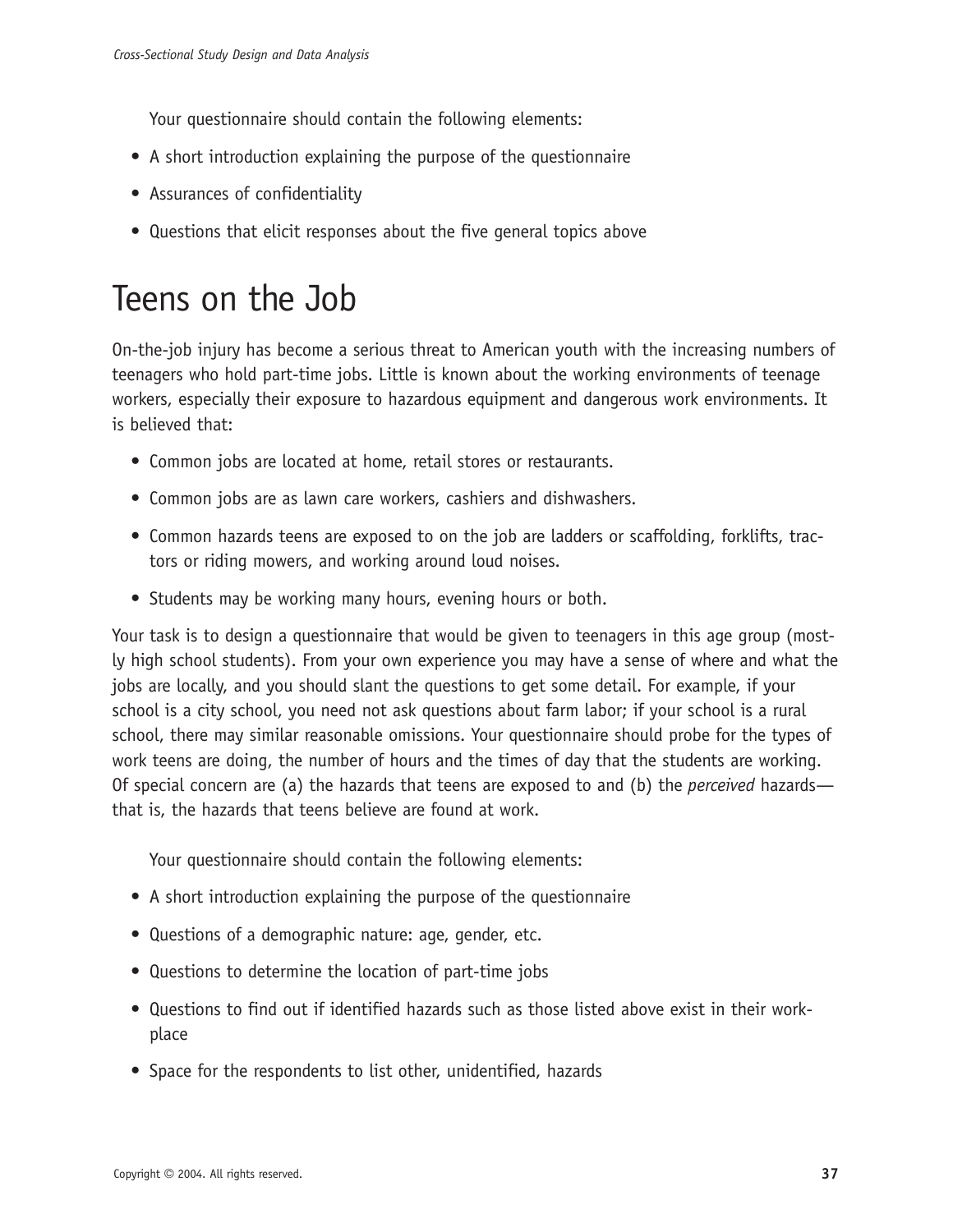You should be particularly concerned with identifying types of workplaces. For example, you should distinguish between a fast-food restaurant and a more formal restaurant. Some teens work construction in the summer. This is a very broad category of jobs, and you should break down such jobs into narrower categories, such as laborer, machine operator, flagger and so on. You should also attempt to obtain descriptions of the types and amount of on-the-job training that students have received.

## Health Services for Performing Arts Students

Adolescence is a very important time from a health standpoint. Many behaviors and attitudes relating to health are developed and crystallize during this period. Health problems such as stress, depression and nervousness, as well as social and psychologic concerns, are not uncommon in this age group. Adolescents who are involved in competitive performances are particularly prone to injury. Although it is not commonly realized, students in the performing arts, such as dancers and theater performers, are considered athletes, given the physical demands and training requirements put on them. Classical ballet, for example, results in a high incidence of health problems. Eating disorders, substance abuse and low self-esteem are not uncommon among these performers, who are typically very achievement oriented.

Your task is to design a questionnaire that will be used to gather data about the health risks and concerns of performing arts students, for the purpose of advising health professionals who deal with the health and medical needs of these adolescents. You should specifically ask for the following information:

- Demographic information, such as age, gender, year of school
- What performing arts activities they are engaged in
- Information about any injuries they have had, whether sustained during a performing arts activity or not
- Risk-taking behaviors, such as sexual activity and substance abuse
- Specific health concerns that the respondents may have

Problems that you must address while constructing the questionnaire will be as follows:

- 1. You must ascertain what performing arts activities now exist at school and in your local area, as well as the level of participation of the respondent in these activities.
- 2. In your introduction to the questionnaire, you will have to be particularly careful about ensuring confidentiality.
- 3. You will have to list particular health concerns the respondents can pick from (use your own experience as a guide) as well as categories of concerns they may respond to by listing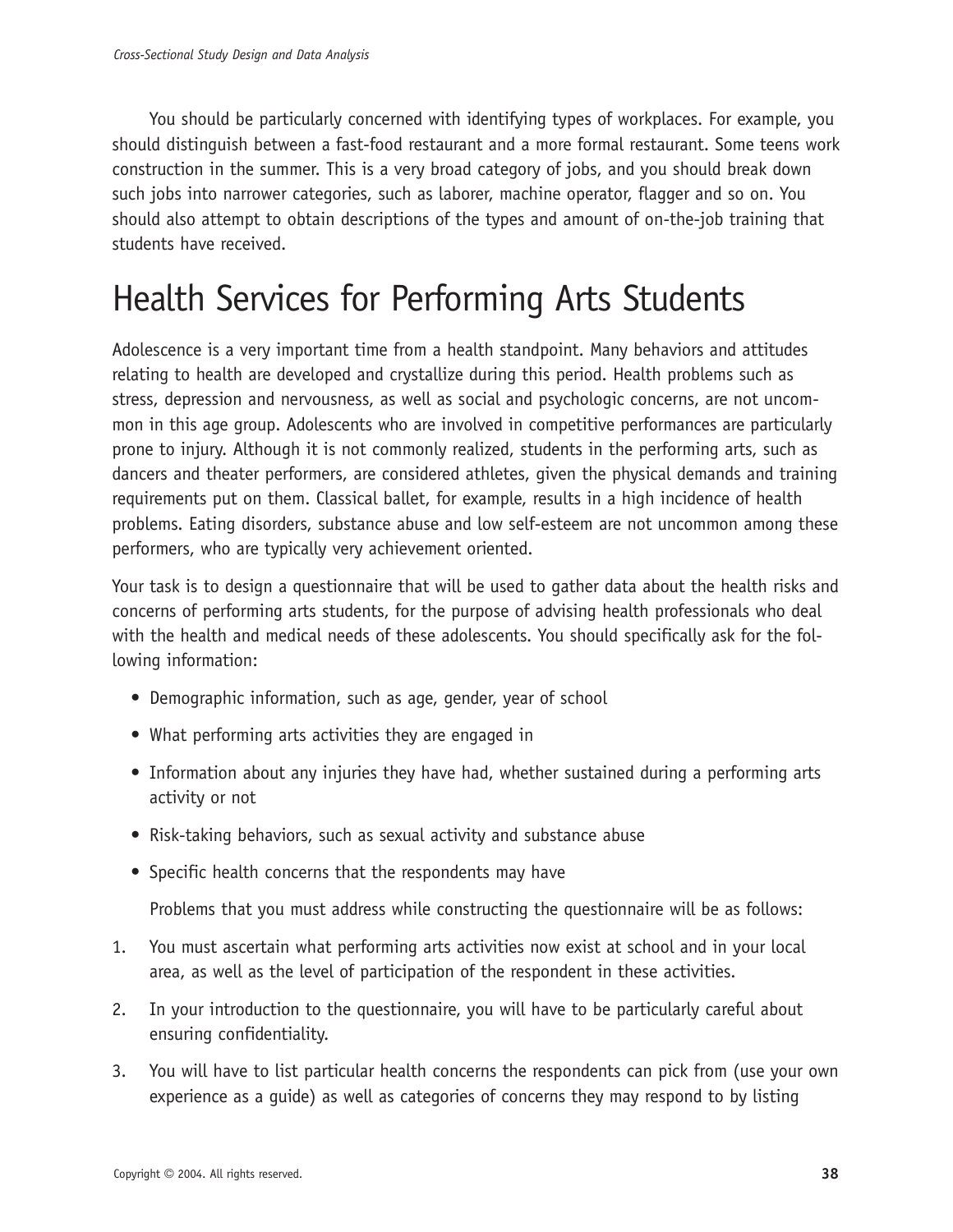specific examples. For example, they may be concerned about sleep patterns. You should list some specific problems, such as little sleep, fitful sleep or nightmares.

It is also possible that you are unfamiliar with performing arts. In that case, prior to writing the questionnaire you will need to find some performing arts persons to help you understand the possible health problems they have.

## School Violence Assignment (Teacher's Guide)

There are, of course, several ways in which the questionnaire can be designed. However, it is important that in their questionnaires students have demonstrated that they understand some key issues:

- 1. Students should have considered the grade level of the respondents (7–10) and selected appropriate vocabulary.
- 2. They should have included a preamble providing instructions for filling out the questionnaire, including a statement about confidentiality.
- 3. They should have included questions that solicit information about:
	- The fight (causes, location, bystanders' involvement)
	- Sequelae (injuries, punishments)
	- Combatants' characteristics

## *Example*

You were selected to participate in this research study about school fighting. The information we collect will help us to better understand school fighting and how it can be prevented. We would like to ask you to answer a few questions that should take no more than 10 minutes. Please note that your answers are completely confidential. Your name will not be included in any reports about these results. Your individual answers will not be shared with anyone.

For each question below, please write in the answer or place a check mark in the box.

## **1. Have you been in a fight at school within the past six months?**

No. If no, please stop here. You do not need to answer any more questions. Please fold this survey in half and place it in the sealed box outside the auditorium. Thank you for your time! Yes. If you answered yes to Question 1, please continue with the questions below.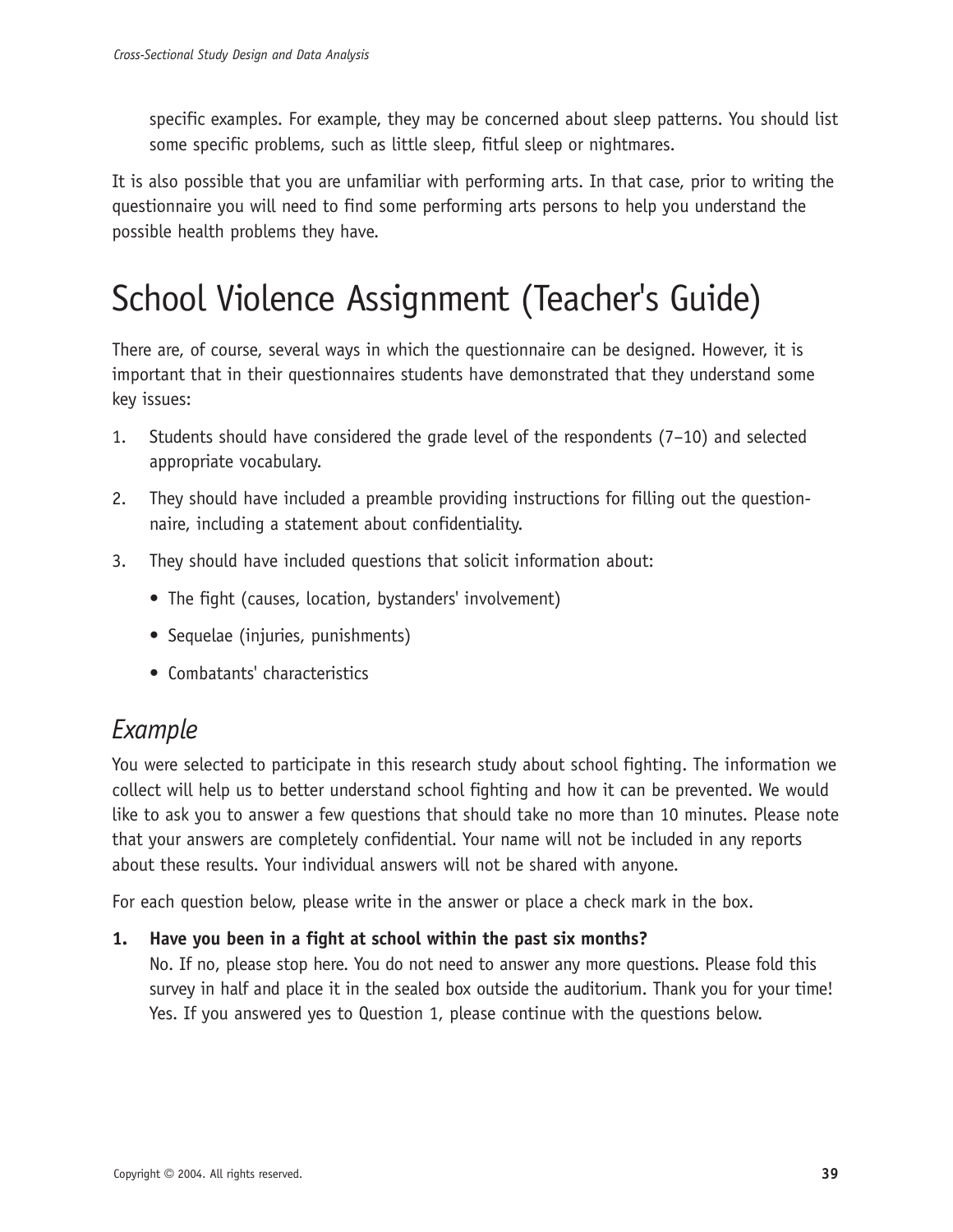#### **2. How old are you?**

\_\_\_\_\_\_\_\_\_years

#### **3. Are you male or female?**

 $\Box$  Male

 $\Box$  Female

#### **4. What grade are you in?**

- $\Box$  7th grade
- $\Box$  8th grade
- $\Box$  9th grade
- $\Box$  10th grade

### **5. In the past six months, how many times have you been in a fight at school?**

**Example 2** times in the past six months

**The next questions will all be based on the most recent school fight in which you were involved. Please answer based ONLY on the most recent school fight.**

#### **6. In what month was your most recent fight?**

- $\Box$  November
- $\Box$  December
- $\Box$  January
- $\Box$  February
- $\Box$  March
- $\Box$  April

### **7. When did your most recent fight occur?**

- $\Box$  Before school started
- $\square$  During class
- $\Box$  During lunchtime
- $\Box$  During recess
- $\Box$  Between classes (while going from one classroom to another one)
- □ After school was over

### **8. Where did your most recent school fight occur?**

- $\Box$  In a classroom
- $\Box$  In the school halls
- $\Box$  In a bathroom
- $\Box$  In the gym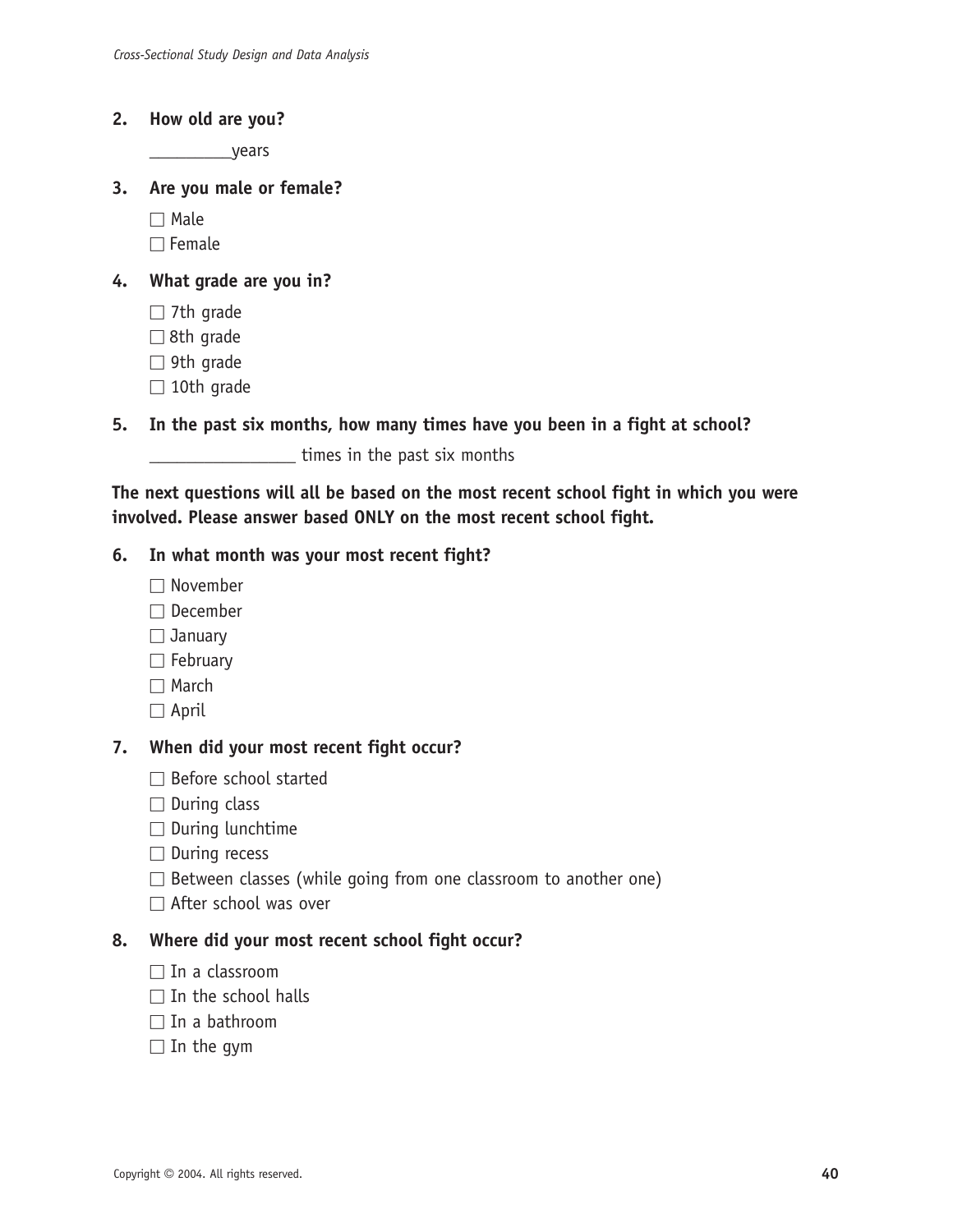- $\Box$  In a teacher's office
- $\square$  Some other place. If you picked this one, please write in where the fight  $occurred:$

### **9. In your most recent fight, did you know the other student?**

- $\Box$  Yes, I knew the other student and we were friends.
- $\Box$  Yes, I knew the other student but we were not friends.
- $\Box$  No, I did not know the other student.
- **10. In your most recent fight, who made the first physical contact? In other words, who started it?**

 $\Box$  You

 $\Box$  Someone else

## **11. Were there any other students looking at the fight?**

- $\Box$  Yes
- $\Box$  No

## **12. If there were other students looking at the fight, please describe what they were doing.**

- $\Box$  They were trying to stop the fight.
- $\Box$  They were trying to encourage the fight.
- $\Box$  They were doing something else. Please describe:
- $\Box$  I do not know what they were doing.

### **13. Who stopped your most recent fight?**

- $\Box$  I stopped the fight.
- $\Box$  The other student stopped the fight.
- $\Box$  A teacher stopped the fight.
- $\square$  Someone else stopped the fight. Who?  $\square$

## **14. What were the reasons for the most recent fight in which you were involved? Please check all the reasons that you feel were important.**

- $\Box$  I was teasing the other student.
- $\Box$  The other student was teasing me.
- $\Box$  I got the other student in trouble.
- $\Box$  The other student got me in trouble.
- $\Box$  I was mad at the other student for something. Please write in what you were mad about:
- $\Box$  The other student was mad at me for something. Please write in what the other student was mad about: \_\_\_\_\_\_\_\_\_\_\_\_\_\_\_\_\_\_\_\_\_\_\_\_\_\_\_\_\_\_\_\_\_\_\_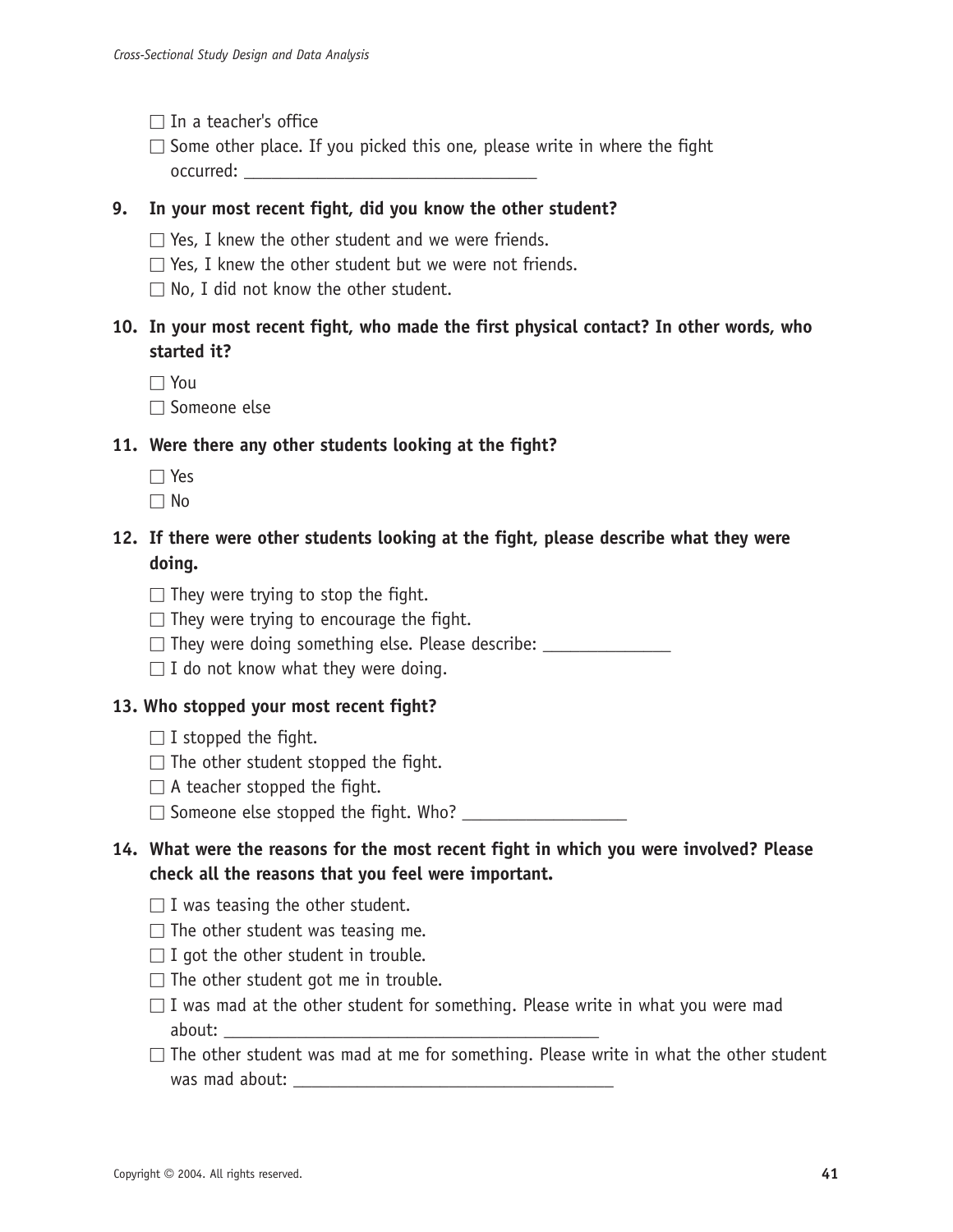- $\Box$  I wanted the other students to know that they shouldn't "mess with me."
- $\Box$  I didn't like the other student.
- $\Box$  The other student didn't like me.
- $\square$  Another reason. Please write in what the reason was:

## **15. Did you get hurt in your most recent fight?**

- Yes
- $\Box$  No
- **16. If you got hurt in your most recent fight, please tell us what your injuries were. If you had more than one, please check all.**
	- $\Box$  I did not get hurt.
	- $\Box$  I had cuts.
	- $\Box$  I had a black eye (shiner).
	- $\Box$  I had bruises.
	- $\Box$  I had scratches.
	- $\Box$  I had bite marks.
	- $\Box$  I had a broken bone.
	- $\Box$  Other. If you had some other injury, please describe it:

## **17. Were you punished for being in the fight?**

- $\Box$  Yes
- $\Box$  No
- **18. If you were punished, what was the punishment? If there was more than one punishment, please check them all.**
	- $\Box$  I was not punished.
	- $\Box$  My parents grounded me.
	- $\Box$  My parents spanked me.
	- $\Box$  My parents took away my allowance.
	- $\Box$  I got in-school suspension.
	- $\Box$  I was suspended from school.
	- $\Box$  I got detention after school.
	- $\Box$  I got some other punishment. Please describe it:

## **19. Was the other student who was in the fight punished?**

- $\Box$  Yes
- $\Box$  No
- $\Box$  I don't know.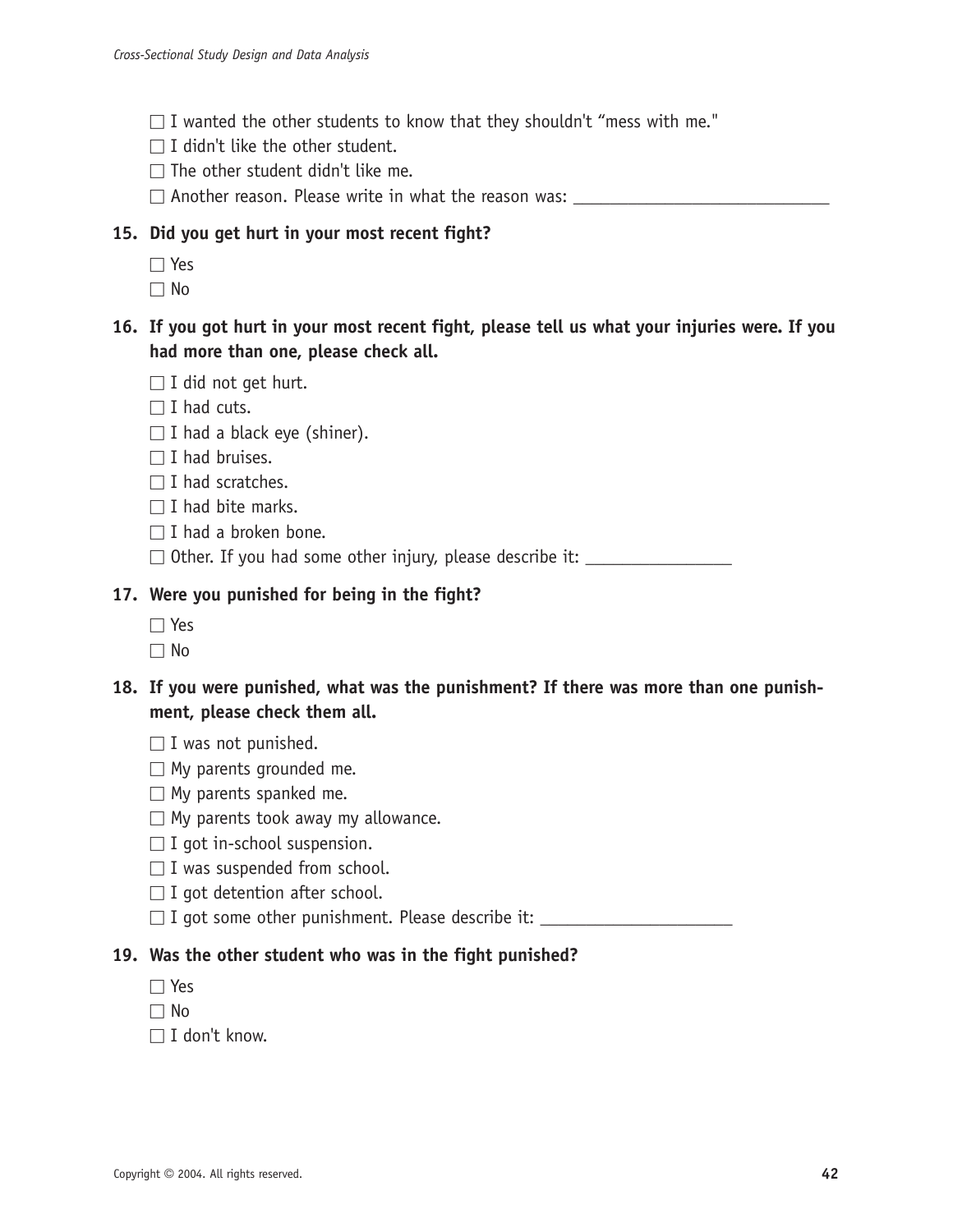## Appendix 1: YRBS 2001 Data Documentation/Codebook\*

Q1 How old are you?

- 1 12 years old or younger
- 2 13 years old
- 3 14 years old
- 4 15 years old
- 5 16 years old
- 6 17 years old
- 7 18 years old or older

† Missing

- Q2 What is your sex?
- 1 Female
- 2 Male

Missing

- Q3 In what grade are you?
- 1 9th grade
- 2 10th grade
- 3 11th grade
- 4 12th grade
- 5 Ungraded or other grade

Missing

Q4 How do you describe yourself?

- 1 American Indian or Alaska Native
- 2 Asian
- 3 Black or African American
- 4 Hispanic or Latino
- 5 Native Hawaiian or Other Pacific Islander
- 6 White
- 7 Multiple—Hispanic
- 8 Multiple—Non-Hispanic

### Missing

\*Includes only those items included in the module dataset. † Missing: Survey respondent did not answer that question.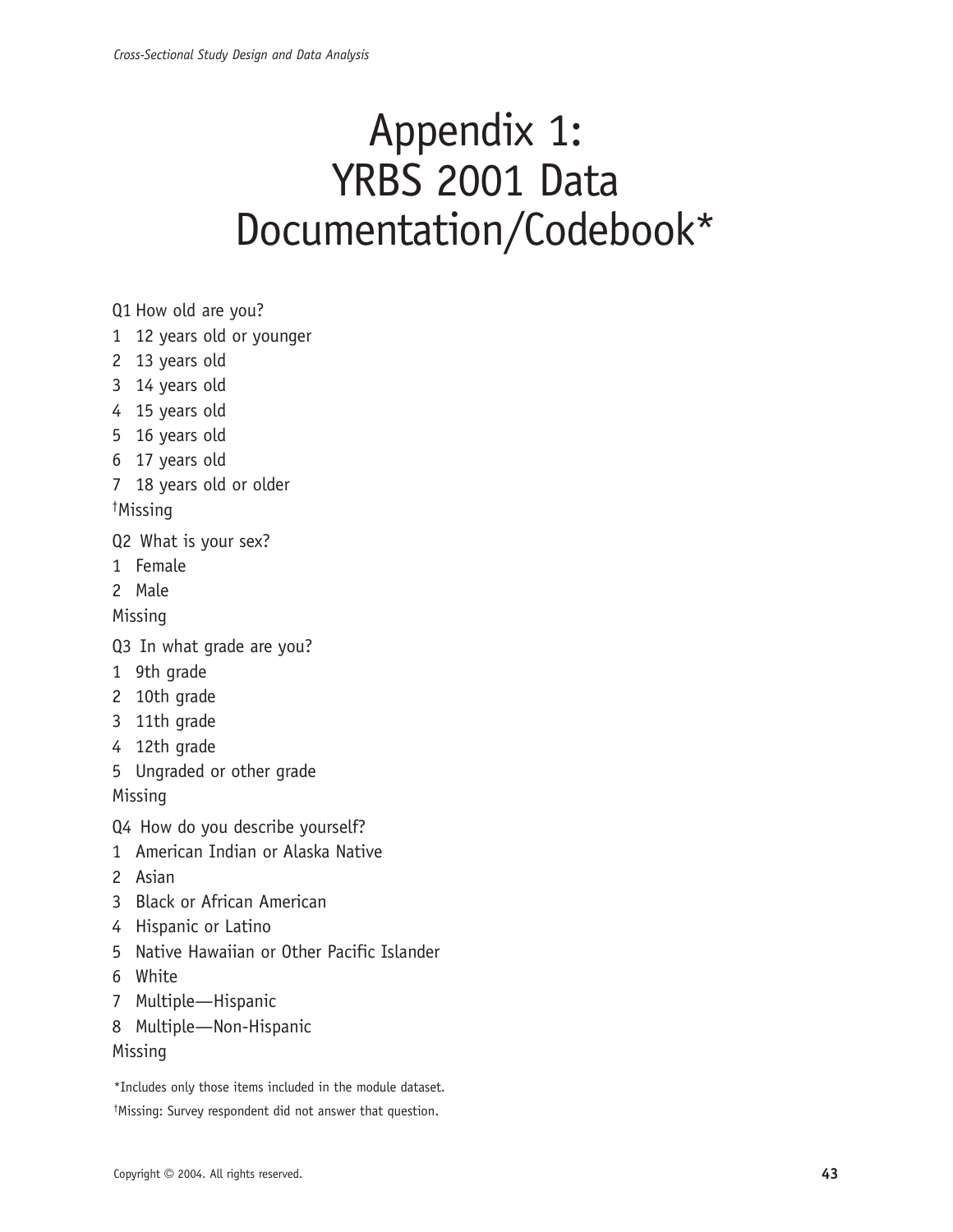Q5 How tall are you without your shoes on? (Note: Data are in meters.)

Q6 How much do you weigh without your shoes on? (Note: Data are in kilograms.)

Q7 During the past 12 months, how would you describe your grades in school?

- 1 Mostly A's
- 2 Mostly B's
- 3 Mostly C's
- 4 Mostly D's
- 5 Mostly F's
- 6 None of these grades
- 7 Not sure

Missing

Q10 How often do you wear a seat belt when riding in a car driven by someone else?

- 1 Never
- 2 Rarely
- 3 Sometimes
- 4 Most of the time
- 5 Always

Missing

Q11 During the past 30 days, how many times did you ride in a car or other vehicle driven by someone who had been drinking alcohol?

- 1 0 times
- 2 1 time
- 3 2 or 3 times
- 4 4 or 5 times
- 5 6 or more times

Missing

Q12 During the past 30 days, how many times did you drive a car or other vehicle when you had been drinking alcohol?

- 1 0 times
- 2 1 time
- 3 2 or 3 times
- 4 4 or 5 times
- 5 6 or more times

Missing

Q16 During the past 30 days, on how many days did you not go to school because you felt you would be unsafe at school or on your way to or from school?

- 1 0 days
- 2 1 day
- 3 2 or 3 days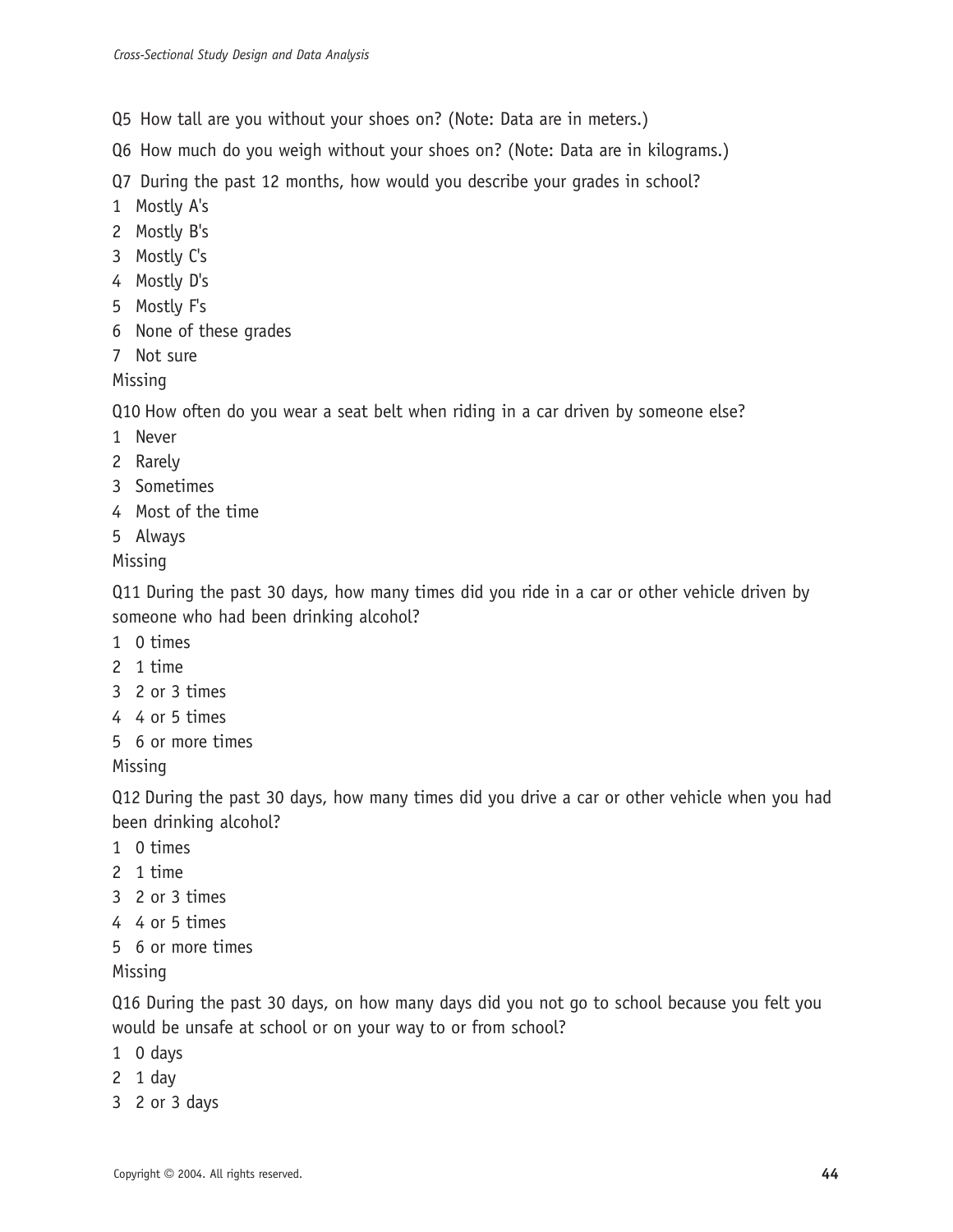- 4 4 or 5 days
- 5 6 or more days

Missing

Q29 How old were you when you smoked a whole cigarette for the first time?

- 1 Never smoked a cigarette
- 2 8 years old or younger
- 3 9 or 10 years old
- 4 11 or 12 years old
- 5 13 or 14 years old
- 6 15 or 16 years old
- 7 17 years old or older

Missing

Q30 During the past 30 days, on how many days did you smoke cigarettes?

- 1 0 days
- 2 1 or 2 days
- 3 3 to 5 days
- 4 6 to 9 days
- 5 10 to 19 days
- 6 20 to 29 days
- 7 All 30 days

Missing

Q32 During the past 30 days, how did you usually get your own cigarettes?

- 1 Did not smoke cigarettes
- 2 Store or gas station
- 3 Vending machine
- 4 Someone else bought them
- 5 Borrowed/bummed them
- 6 A person 18 or older
- 7 Took them from store/family
- 8 Some other way

Missing

Q33 When you bought or tried to buy cigarettes in a store during the past 30 days, were you ever asked to show proof of age?

1 Did not buy cigarettes

2 Yes

3 No

Missing

Q41 How old were you when you had your first drink of alcohol other than a few sips?

1 Never other than a few sips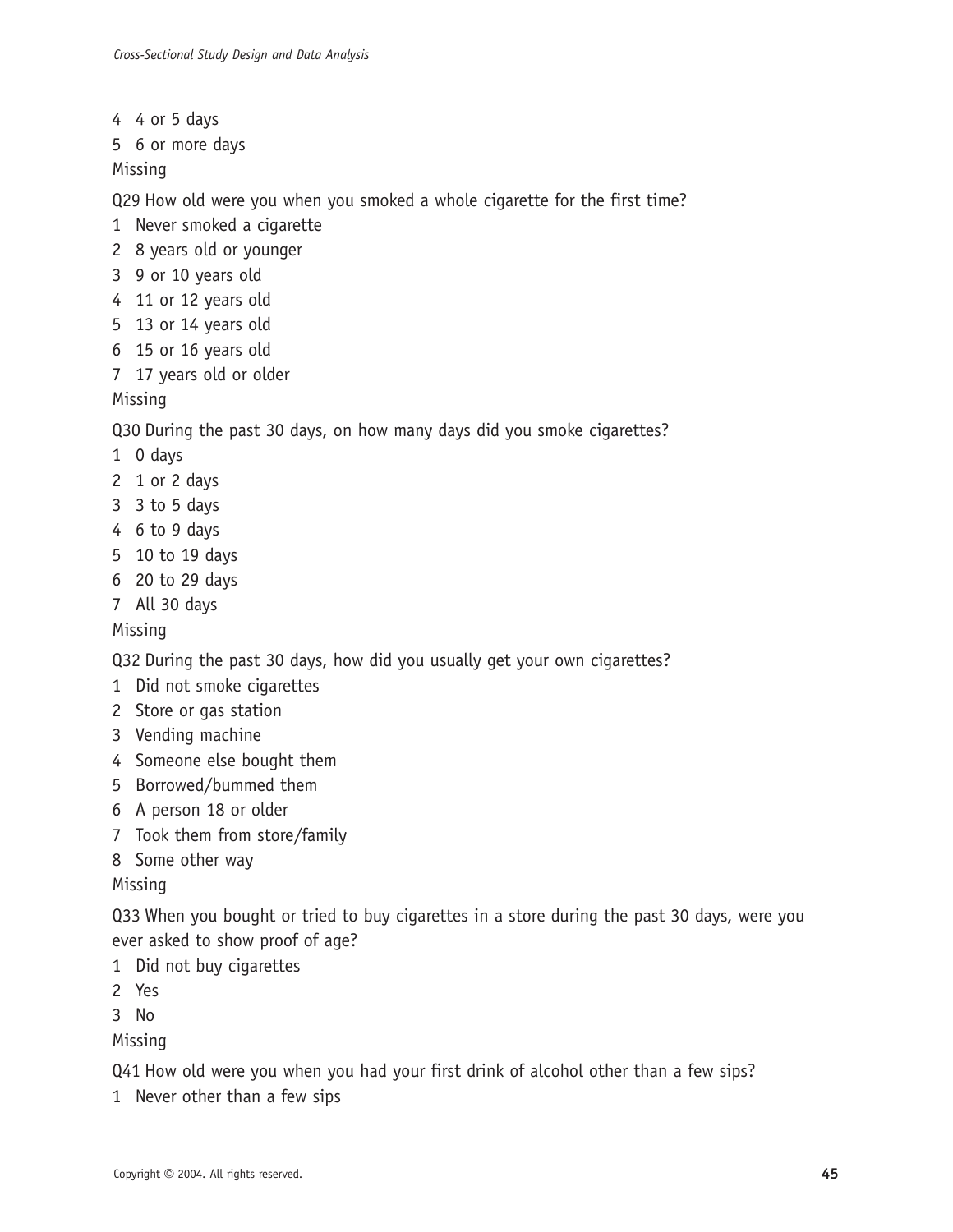- 2 8 years old or younger
- 3 9 or 10 years old
- 4 11 or 12 years old
- 5 13 or 14 years old
- 6 15 or 16 years old
- 7 17 years old or older

## Missing

Q42 During the past 30 days, on how many days did you have at least one drink of alcohol?

- 1 0 days
- 2 1 or 2 days
- 3 3 to 5 days
- 4 6 to 9 days
- 5 10 to 19 days
- 6 20 to 29 days
- 7 All 30 days

## Missing

Q70 During the past 30 days, did you go without eating for 24 hours or more (also called fasting) to lose weight or to keep from gaining weight?

1 Yes

2 No

Missing

Q73 During the past 7 days, how many times did you drink 100% fruit juices such as orange juice, apple juice, or grape juice?

- 1 Did not drink fruit juice
- 2 1 to 3 times
- 3 4 to 6 times
- 4 1 time per day
- 5 2 times per day
- 6 3 times per day
- 7 4 or more times per day

Missing

Q74 During the past 7 days, how many times did you eat fruit?

- 1 Did not eat fruit
- 2 1 to 3 times
- 3 4 to 6 times
- 4 1 time per day
- 5 2 times per day
- 6 3 times per day
- 7 4 or more times per day

Missing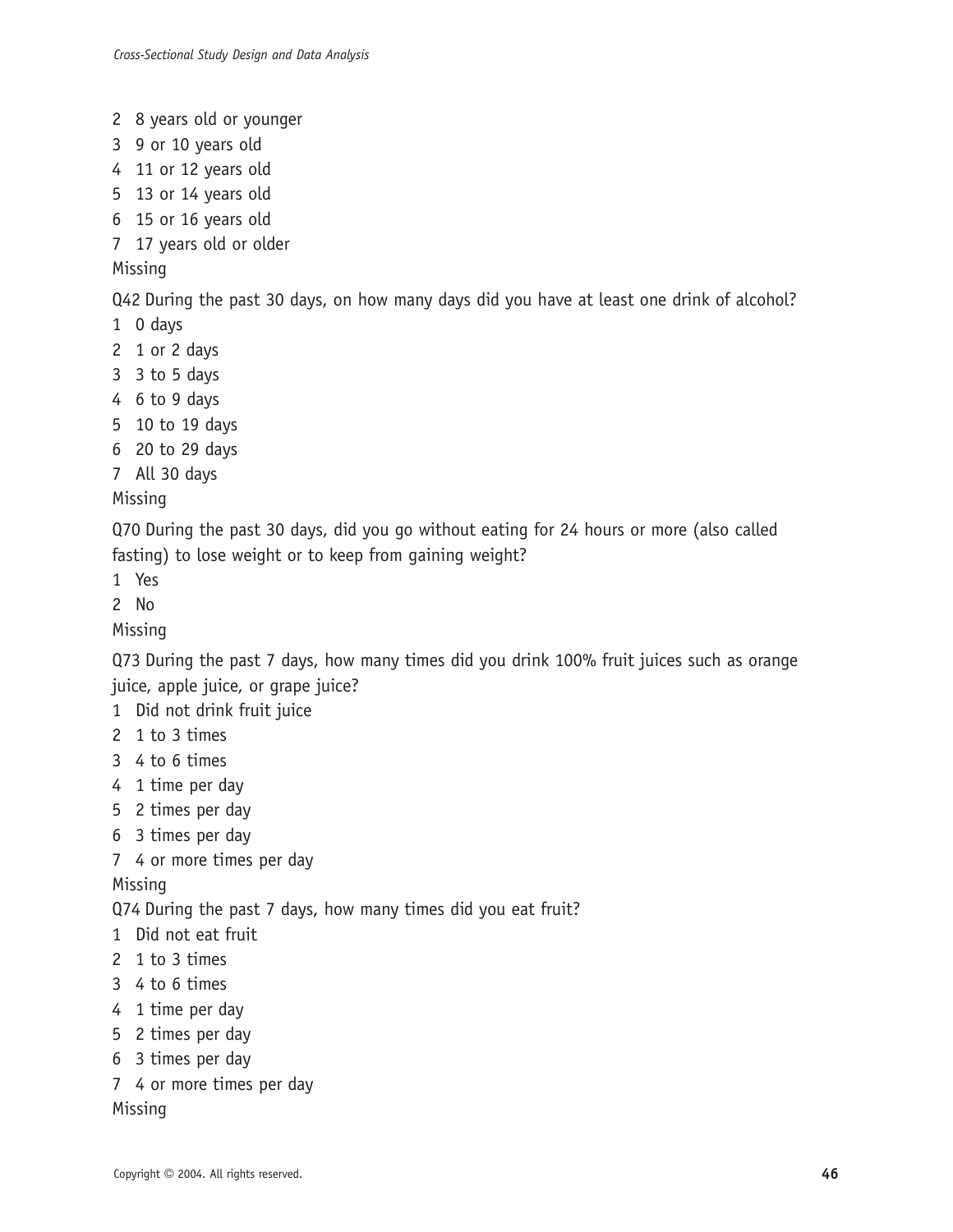Q75 During the past 7 days, how many times did you eat green salad?

- 1 Did not eat green salad
- 2 1 to 3 times
- 3 4 to 6 times
- 4 1 time per day
- 5 2 times per day
- 6 3 times per day
- 7 4 or more times per day

## Missing

## Q76 During the past 7 days, how many times did you eat potatoes?

- 1 Did not eat potatoes
- 2 1 to 3 times
- 3 4 to 6 times
- 4 1 time per day
- 5 2 times per day
- 6 3 times per day
- 7 4 or more times per day

## Missing

Q77 During the past 7 days, how many times did you eat carrots?

- 1 Did not eat carrots
- 2 1 to 3 times
- 3 4 to 6 times
- 4 1 time per day
- 5 2 times per day
- 6 3 times per day
- 7 4 or more times per day

Missing

Q78 During the past 7 days, how many times did you eat other vegetables?

- 1 Did not eat other vegetables
- 2 1 to 3 times
- 3 4 to 6 times
- 4 1 time per day
- 5 2 times per day
- 6 3 times per day
- 7 4 or more times per day

## Missing

Q79 During the past 7 days, how many glasses of milk did you drink?

- 1 Did not drink milk
- 2 1 to 3 glasses past 7 days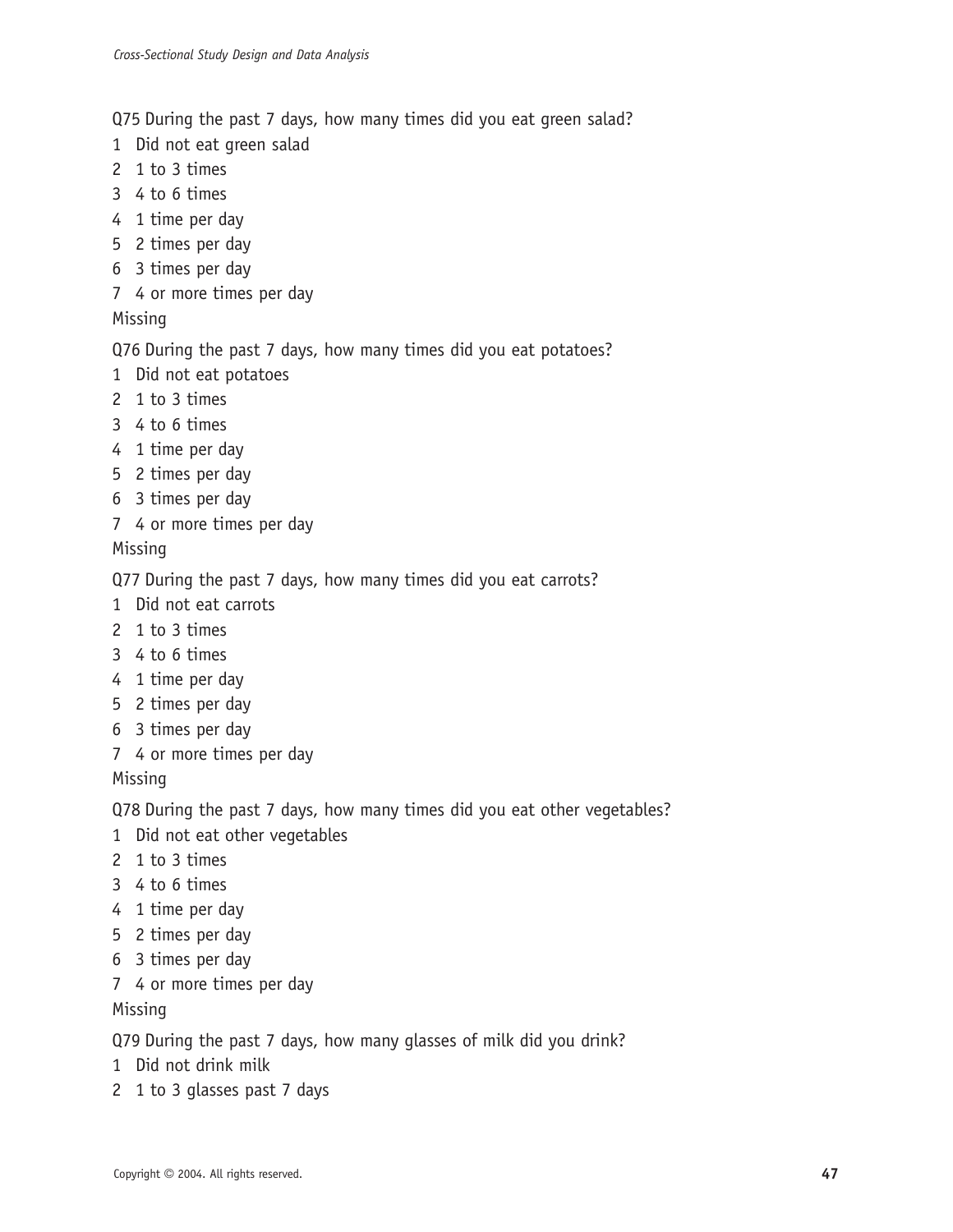- 3 4 to 6 glasses past 7 days
- 4 1 glass per day
- 5 2 glasses per day
- 6 3 glasses per day
- 7 4 or more glasses per day

## Missing

‡ Q92 During the past 30 days, did you see a doctor or nurse for an injury that happened while exercising or playing sports?

- 1 No exercise in past 30 days
- 2 Yes
- 3 No

Missing

Q93 When was the last time you saw a doctor or nurse for a check-up or physical exam when you were not sick or injured?

- 1 During the past 12 months
- 2 Between 12 and 24 months ago
- 3 More than 24 months ago
- 4 Never
- 5 Not sure

Missing

Q94 When was the last time you saw a dentist for a check-up, exam, teeth cleaning, or other dental work?

- 1 During the past 12 months
- 2 Between 12 and 24 months ago
- 3 More than 24 months ago
- 4 Never
- 5 Not sure

Missing

Q95 How often do you wear sunscreen or sunblock with an SPF of 15 or higher when you are outside for more than one hour on a sunny day?

- 1 Never
- 2 Rarely
- 3 Sometimes
- 4 Most of the time
- 5 Always

Missing

‡ Please note that although most of the above variables are in both datasets, Q92–95 are exclusively in the Teacher Dataset.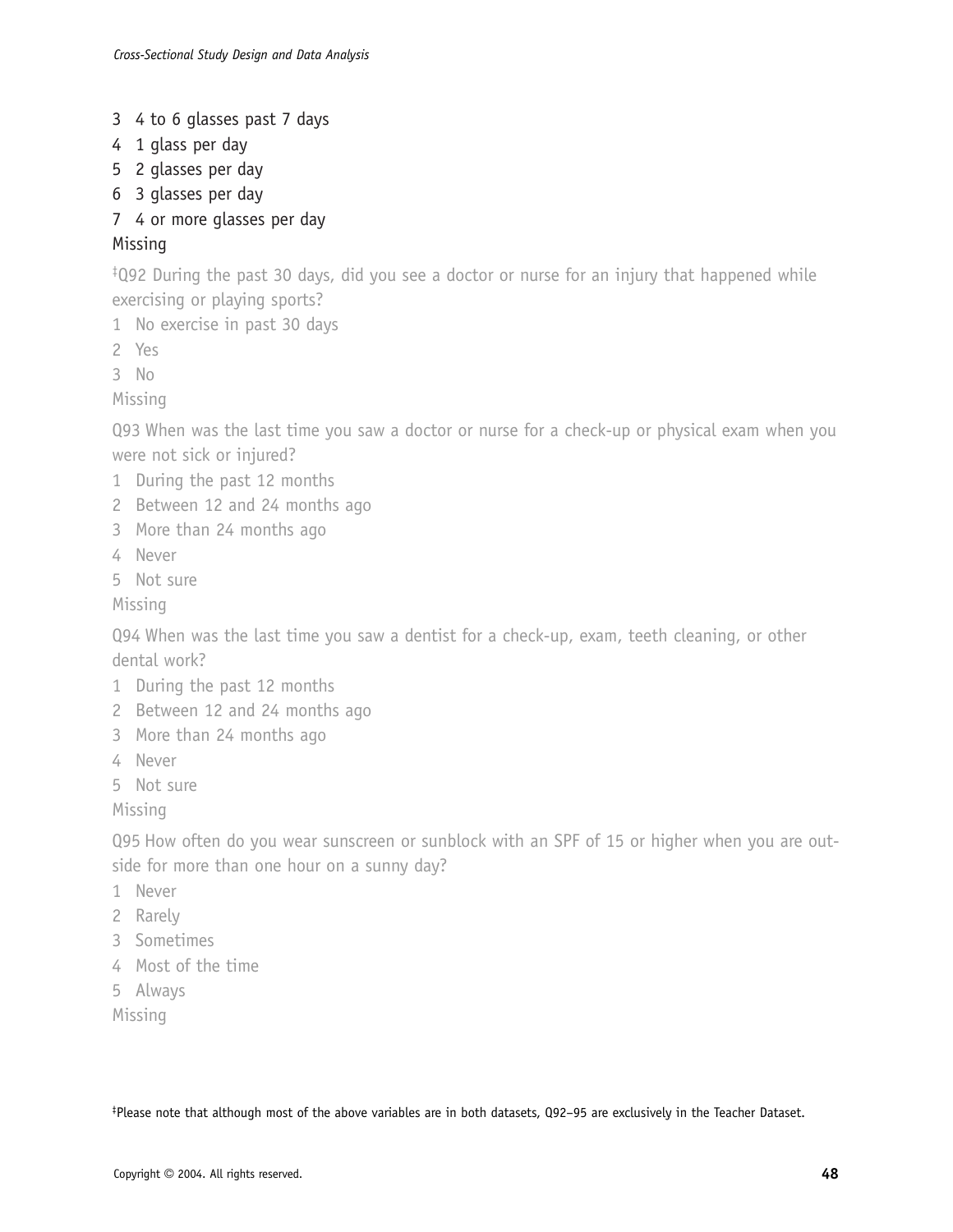GREG Geographic Region

- 1 Northeast
- 2 Midwest
- 3 South
- 4 West
- METROST Metropolitan Status
- 0 Unknown
- 1 Urban
- 2 Suburban
- 3 Rural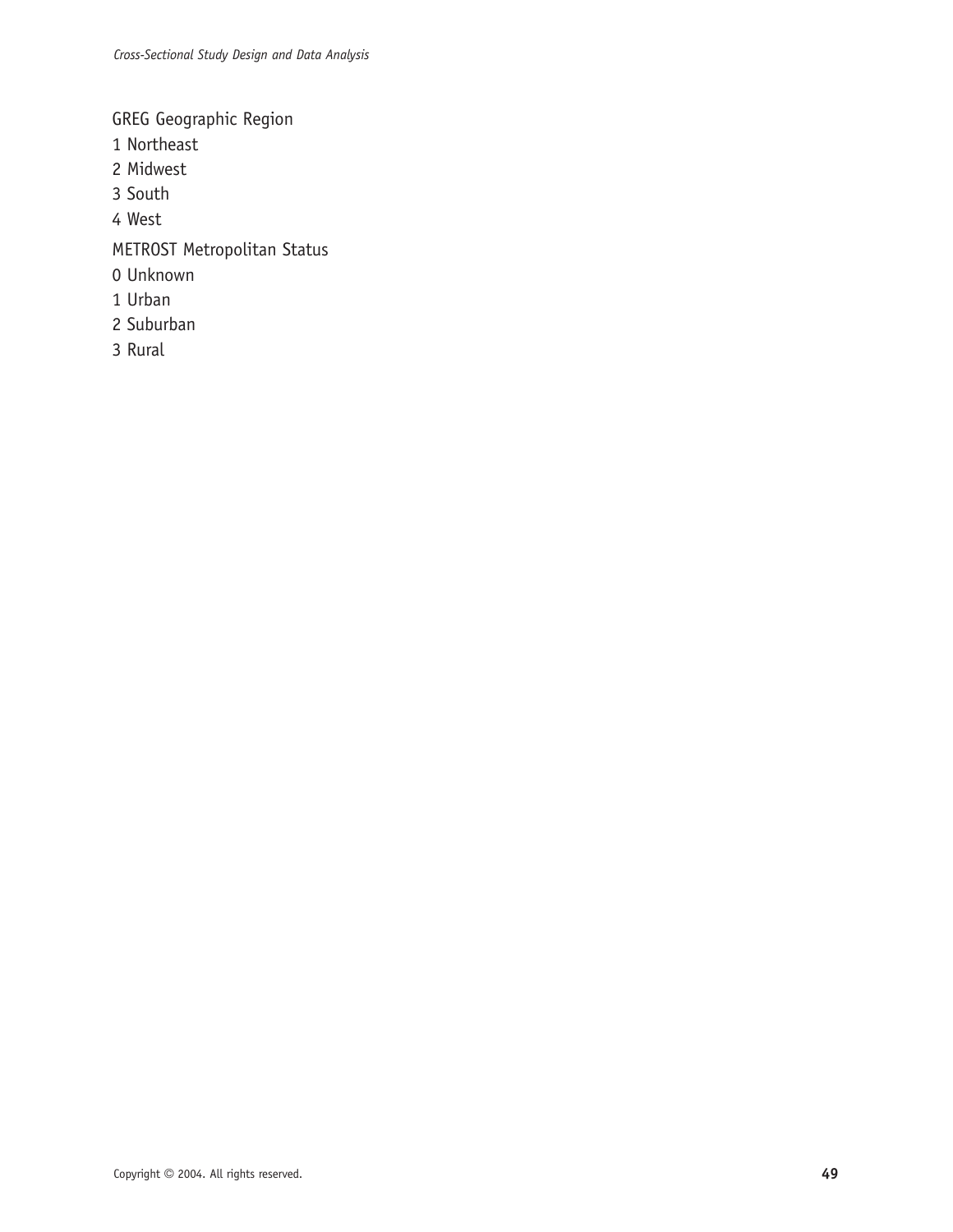## Appendix 2: Interpreting Chi-Square— A Quick Guide for Teachers

For many investigators the excitement of research is a combination of a joy derived from creating new knowledge in their field, from interacting with people when taking surveys, and in the field of epidemiology, from improving the health of the public. However, that excitement is somewhat subdued when it comes to the actual data analysis. Fortunately we now have computers and calculators to do the drudgery of calculation. Unfortunately there still is that part about understanding the computer output—the statistical stuff.

We would like to present a brief quide to understanding the computer output from analyzing surveys, and a lot of assurance that with a little practice, interpretation not only will be less threatening but will become a minor part of any investigation. Interpreting survey data or, for that matter, all data is a mixture of art, science, wisdom and experience. Interpreting the computer output is just a case of knowing what to look for and what to ignore. With this short introduction, we will try to help separate the wheat from the chaff and help you interpret the wheat. It will not be possible to teach you all about the Chi-square statistic—we will give you some Web sites for ready browsing—but we hope to lessen the statistics anxiety a bit.

The very first thing you need to know is that you don't need to know everything! The computer doesn't really know your level of expertise, so it spits out everything, under the tenuous assumption the reader is a professional statistician or epidemiologist. Most of it—trust us—can be safely ignored. Let's consider the *Epi Info* computer output from the sports injury question in the module. Those parts of the computer output that are important for interpreting our  $2 \times 2$  surveys are printed in bold. (You will be pleasantly surprised to have to search a bit for the bold print.)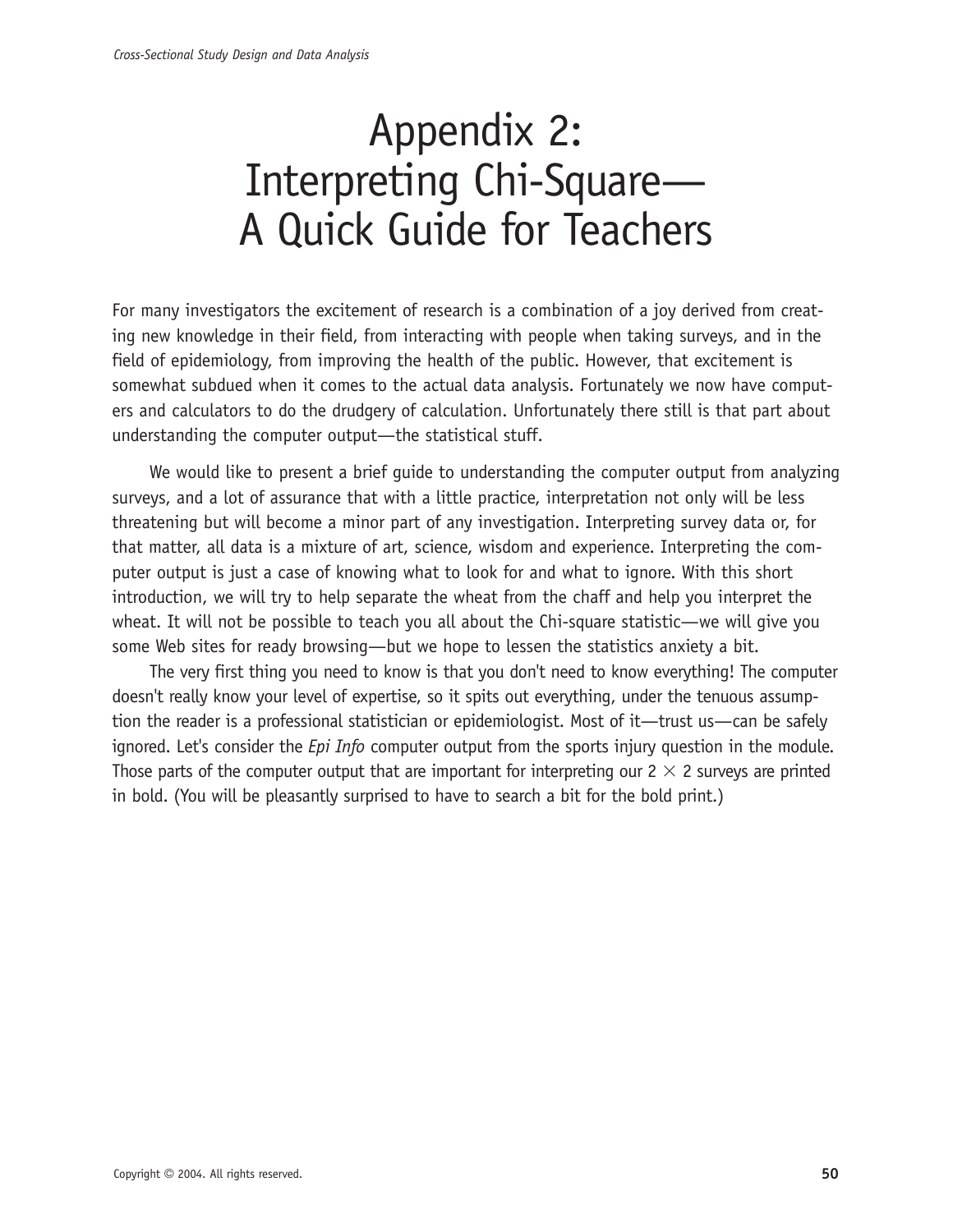### **Single Table Analysis**

|                                                                                                                             |                    | Point 95% Confidence Interval                         |                                                             |
|-----------------------------------------------------------------------------------------------------------------------------|--------------------|-------------------------------------------------------|-------------------------------------------------------------|
|                                                                                                                             | Estimate           |                                                       | Lower Upper                                                 |
| PARAMETERS: Odds-based                                                                                                      |                    |                                                       |                                                             |
| Odds Ratio (cross product)<br>Odds Ratio (MLE)                                                                              |                    | $0.8098$ $0.7288$ $0.8999$<br>0.8098 0.7287<br>0.7277 | (T)<br>$0.8998$ (M)<br>$0.9011$ (F)                         |
| PARAMETERS: Risk-based                                                                                                      |                    |                                                       |                                                             |
| Risk Ratio (RR)<br>Risk Difference (RD%)                                                                                    |                    |                                                       | $0.8468$ 0.7792 0.9204 (T)<br>$-3.5205 -5.2721 -1.7689$ (T) |
| (T=Taylor series; C=Cornfield; M=Mid-P; F=Fisher Exact)                                                                     |                    |                                                       |                                                             |
| STATISTICAL TESTS                                                                                                           |                    | Chi-square 1-tailed p 2-tailed p                      |                                                             |
| Chi square-uncorrected<br>Chi square-Mantel-Haenszel<br>Chi square-corrected (Yates) 15.1998<br>Mid-p exact<br>Fisher exact | 15.4091<br>15.4072 | 0.0000426<br>0.0000474                                | 0.0000877415<br>0.0000878261<br>0.0000978848                |
|                                                                                                                             |                    |                                                       |                                                             |

Just in case you aren't quite sure your eyes are finding the correct bold print, let's pull out the critical information that beginners would need to pay attention to:

| STATISTICAL TESTS      | Chi-square | 1-tailed p | 2-tailed p   |
|------------------------|------------|------------|--------------|
| Chi square-uncorrected | 15.4091    |            | 0.0000877415 |

Analyzing the output from statistical hypothesis testing really breaks down into three considerations:

- 1. If my null hypothesis is correct, what sort of Chi-square statistic should I see?
- 2. What sort of evidence counts against my null hypothesis?
- 3. How much evidence is enough evidence to reject my null hypothesis?

The answer to the first question is that it depends. If the only tables you analyze are  $2 \times 2$ tables, then the answer is this: If your null hypothesis is correct, you should expect to see Chisquare statistics close to 1.0. The actual number will fluctuate slightly from sample to sample but will not be very far from 1.0. (For tables different from  $2 \times 2$ , your expectation for the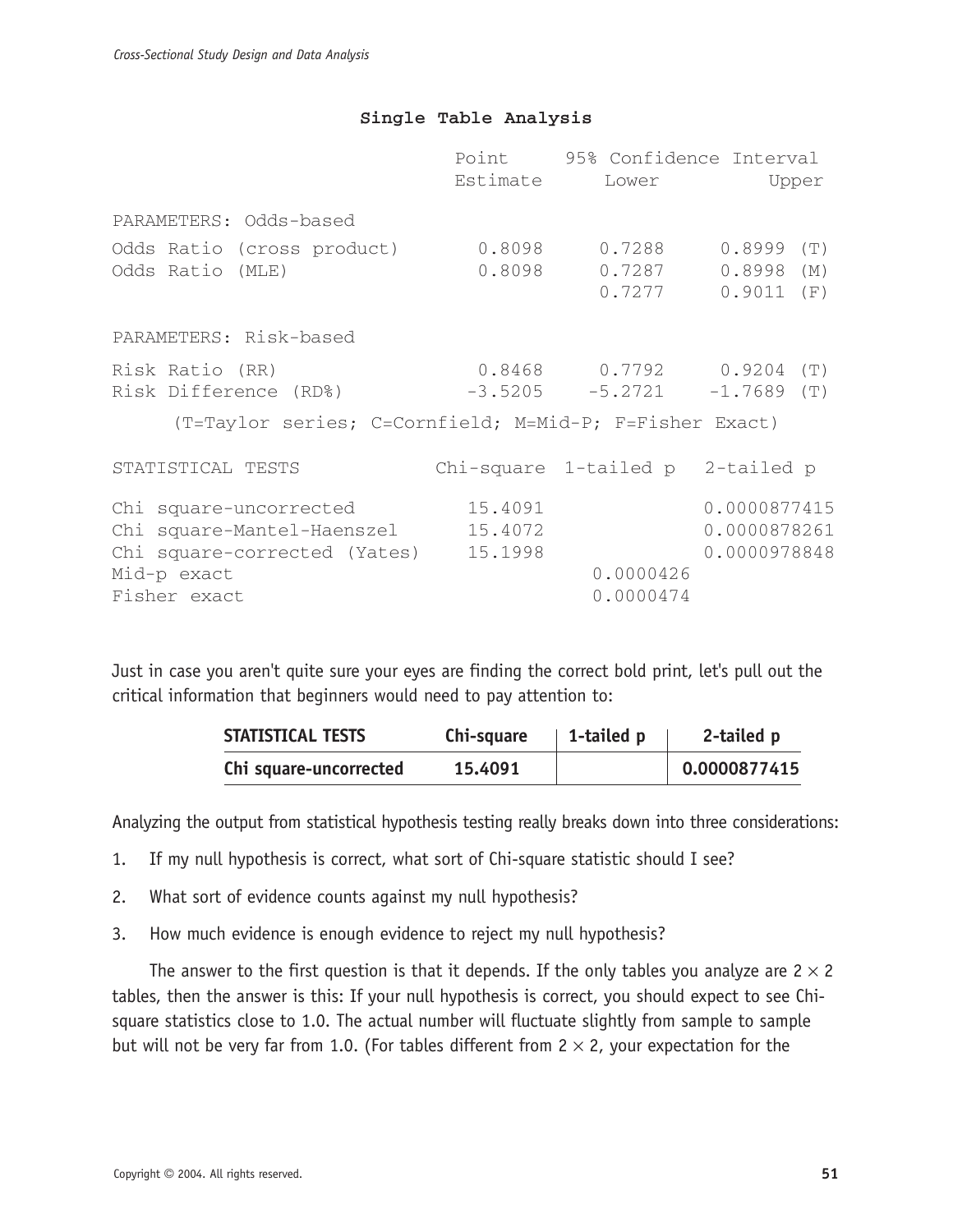Chi-square value will be different. Before analyzing survey data with responses different from yes or no, consult an elementary statistics book or the Web sites listed below.)

The answer to the second question works for all tables, not just  $2 \times 2$  ones. Recall that we generally are asking a question about whether two variables are associated. Our null hypothesis is that the variables are not associated. In our example in the module the null hypothesis is that there is no relationship between gender and sports injury. In this statistical test we are looking for any evidence that this null hypothesis is inconsistent with reality. The Chi-square statistic is a measure of this difference between hypothesis and reality (as represented by our data). A Chi-square value of 0.0 would theoretically indicate a perfect match, but this never occurs in real life.

Although it is possible to get values for Chi-square between 0.0 and 1.0, such values are rare. For the most part, numbers larger than 1.0 will count as evidence against the null hypothesis: The larger the number, the more evidence you have against the null hypothesis. This happens because, to repeat, the Chi-square statistic is essentially a measure of mismatch between your actual data and what you would expect to see if your null hypothesis were true. A certain amount of discrepancy between theory and data is tolerated because of the vagaries of sampling. but as the Chi-square statistic gets larger, this is treated as an indication of more and more of a dissonance between what you expect to see when a null hypothesis is true and what you are seeing in the data.

Now for the last question—how much evidence is enough? How big a discrepancy can be tolerated before one is suspicious that the null hypothesis is false? There is no single answer to this question. Some researchers are more tolerant that others. However, researchers and statisticians are in general agreement on how to easily interpret the amount of discrepancy and what levels of tolerance are commonly used. The measure of discrepancy typically used is called a p-value and is reported in the computer output as a 2-tailed p. (The reason for that name will be clear to those who have had some inferential statistics, but it is not necessary to go into that just remember that the p-values are what you are looking for.) The p-value is actually a probability and is technically defined as follows:

The p-value is the probability that were a null hypothesis true, one would observe a test statistic value at least as inconsistent with the null hypothesis as what actually resulted.

For our purposes in a  $2 \times 2$  table, the p-value is the answer to this question: If the two variables I'm interested in (gender and sports injury) are really not associated, what's the probability I'd get a Chi-square statistic this large? A p-value of 0.05 says, "Gee—if my null hypothesis (of no association) were true, I would get this large a value for Chi-square only 5% of the time."

The usual suspects, that is, the levels of suspicion tolerated before rejecting the null hypothesis, are called levels of significance. The commonly accepted levels of significance are